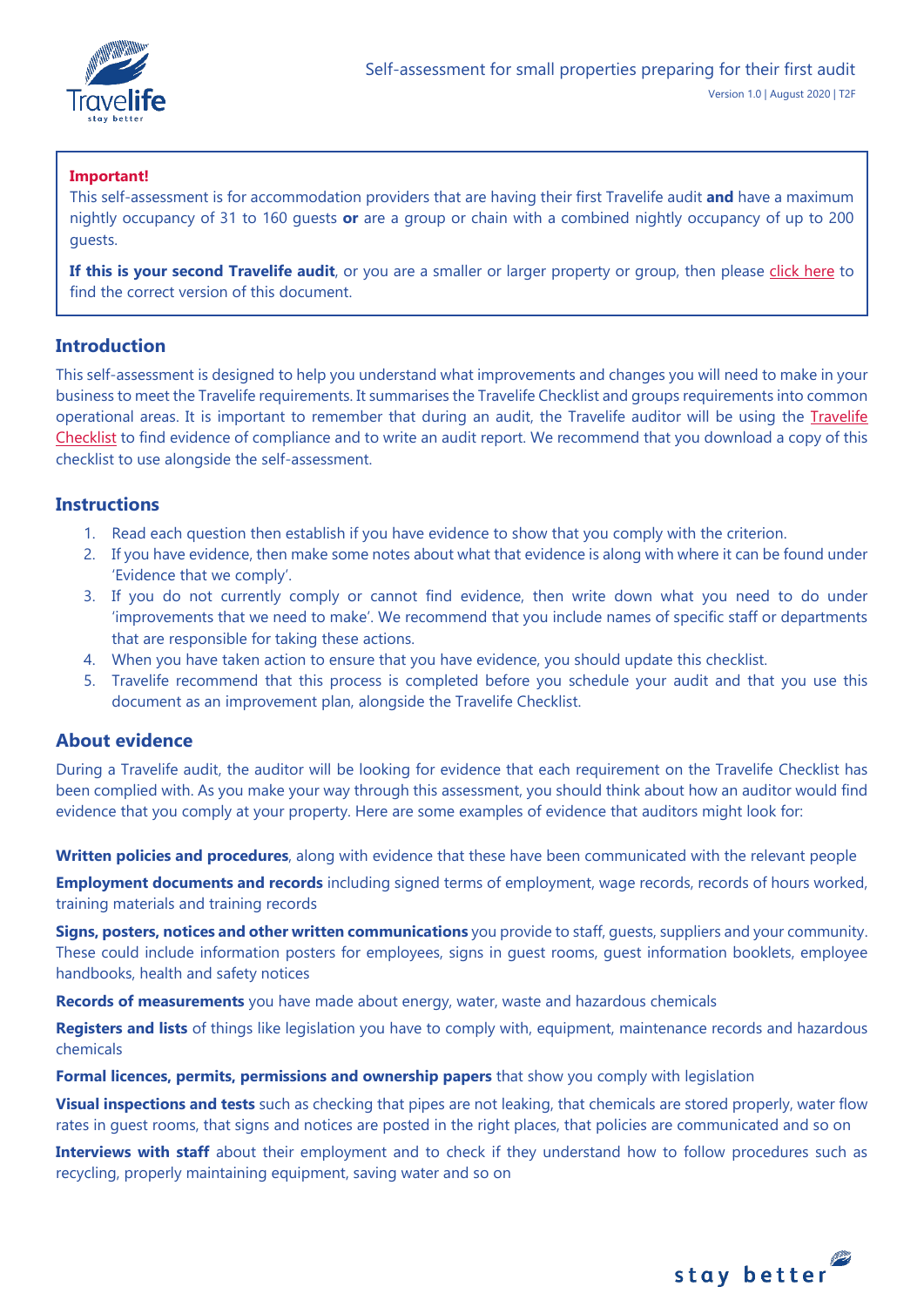## **Examples**

Here is an example showing how to complete the assessment.

#### Question 6

Do you ensure that your environmental, labour and human rights, local community relations, quality and health and safety policy documents, or the relevant parts of them, are:

- − Available in staff areas and in the languages that all of your staff understand
- − Available in quest areas and in the languages most commonly understood by your quests
- − Published on your website in the languages most commonly understood by your guests, your local community and other key stakeholders
- Provided to your suppliers and subcontractors

**Travelife Checklist criteria/criterion:** 7 + 8 + 9 + 142

Evidence that we comply

*The sustainability policies are published on our website and displayed on guest and staff noticeboards in English and Spanish* 

Improvements we need to make

*German translation and we need to email it to our suppliers*

## **Creating an improvement plan**

How you write your plan is up to you and we have provided an example below of one way you could do it. We strongly recommend that it includes a list of the Travelife criteria that you do not yet comply with, what actions must be taken, who will be responsible for each one and deadlines.

| Criteria<br>No. | Travelife requirement                                                                                                    | Actions/to do                                                                                                                                                | Person/department<br>responsible | <b>Notes</b>                                                                                   | Deadline |
|-----------------|--------------------------------------------------------------------------------------------------------------------------|--------------------------------------------------------------------------------------------------------------------------------------------------------------|----------------------------------|------------------------------------------------------------------------------------------------|----------|
| 33 to<br>35     | Do you record<br>energy consumption<br>daily, weekly or<br>monthly?<br>Do you record<br>energy used from<br>all sources? | Create spreadsheet from<br>Travelife template<br>Find out from head<br>engineer all of the fuel<br>sources and how they are<br>recorded<br>Agree process for | General manager<br>Head engineer | Make sure<br>head engineer<br>has copy of<br>Travelife<br>Checklist.<br>guides and<br>template | 20DEC    |
|                 |                                                                                                                          | recording on a regular<br>basis                                                                                                                              |                                  |                                                                                                |          |

## **More information and resources**

- − The [Travelife Checklists](https://travelifestaybetter.com/travelife-standard-checklists/) are available in a variety of languages
- − The Sustainability Toolkit in the [Member Zone](https://travelifestaybetter.com/accommodation-member-zone/) contains guides, templates and examples to help you
- − The Audit Preparation guide in the [Member Zone](https://travelifestaybetter.com/accommodation-member-zone/) also contains information to help you prepare for your audit
- You can contact [info@travelife.org](mailto:info@travelife.org) at any time if you have any questions or require further support

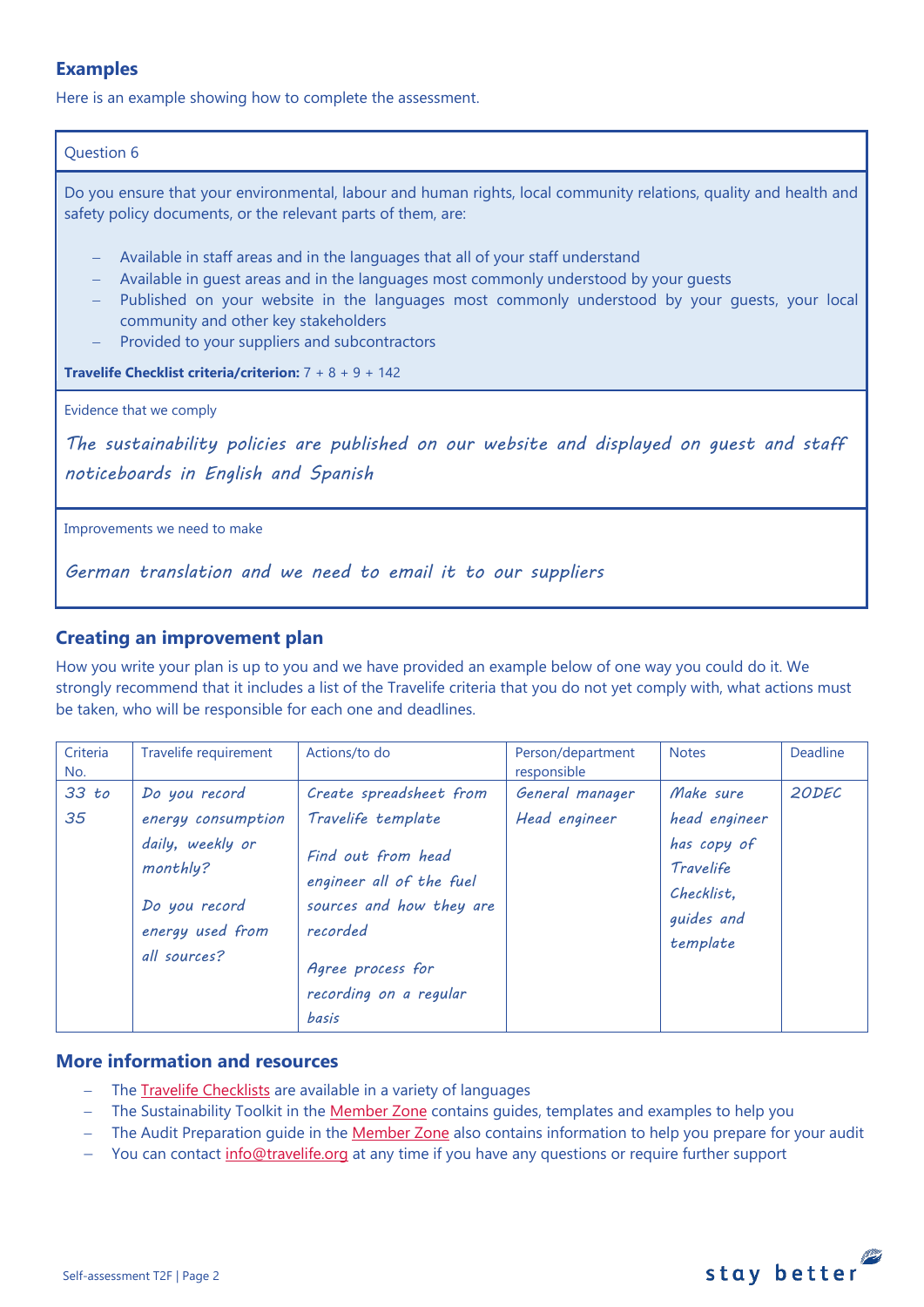## **Contents**

You can click on the links below to go straight to the section you would like to work on or keep scrolling to start the assessment from the beginning.

## **[Legislation](#page-3-0)**

[Question 1:](#page-3-1) Creating and maintaining a legal register [Question 2:](#page-3-2) Regulations for biodiversity and historical artifacts [Question 3:](#page-4-0) Licences and permits [Question 4:](#page-4-1) Travelife Declaration of Compliance

## **[Policies](#page-5-0)**

[Question 5:](#page-5-1) The policies you need to have in place [Question 6:](#page-8-0) Making policies available and accessible

## **[Internal resourcing and support](#page-8-1)**

**[Question 7:](#page-9-0) Staff resourcing** [Question 8:](#page-9-1) Training and engagement [Question 9:](#page-10-0) Staff and subcontractor engagement

#### **[Assessing and communicating your progress](#page-10-0)**

[Question 10:](#page-11-0) Reports [Question 11:](#page-12-0) Guest feedback [Question 12:](#page-13-0) Hazardous substance assessment

#### **[Environmental measurements and keeping records](#page-13-1)**

[Question 13:](#page-13-2) Energy [Question 14:](#page-14-0) Water [Question 15::](#page-15-0) Waste (including hazardous waste and wastewater) [Question 16:](#page-17-0) Hazardous substances

## **[Reducing environmental impacts](#page-19-0)**

[Question 17:](#page-19-1) Maintenance [Question 18:](#page-20-0) Actions

#### **[Biodiversity and animal welfare](#page-22-0)**

[Question 19:](#page-23-0) Animals and sensitive natural areas

#### **[Community engagement](#page-24-0) and support**

[Question 20:](#page-24-1) Engaging and consulting [Question 21:](#page-24-2) Safeguarding people, culture and heritage [Question 22:](#page-25-0) Fair treatment

#### **[Your guests](#page-25-1)**

[Question 23:](#page-25-2) Guest engagement and support

#### **[Fair labour practices](#page-27-0)**

[Question 24:](#page-27-1) Recruitment and induction [Question 25:](#page-28-0) General terms and conditions [Question 26:](#page-29-0) Complaints, feedback and representation [Question 27:](#page-30-0) Keeping records [Question 28:](#page-31-0) Employees under the age of 18

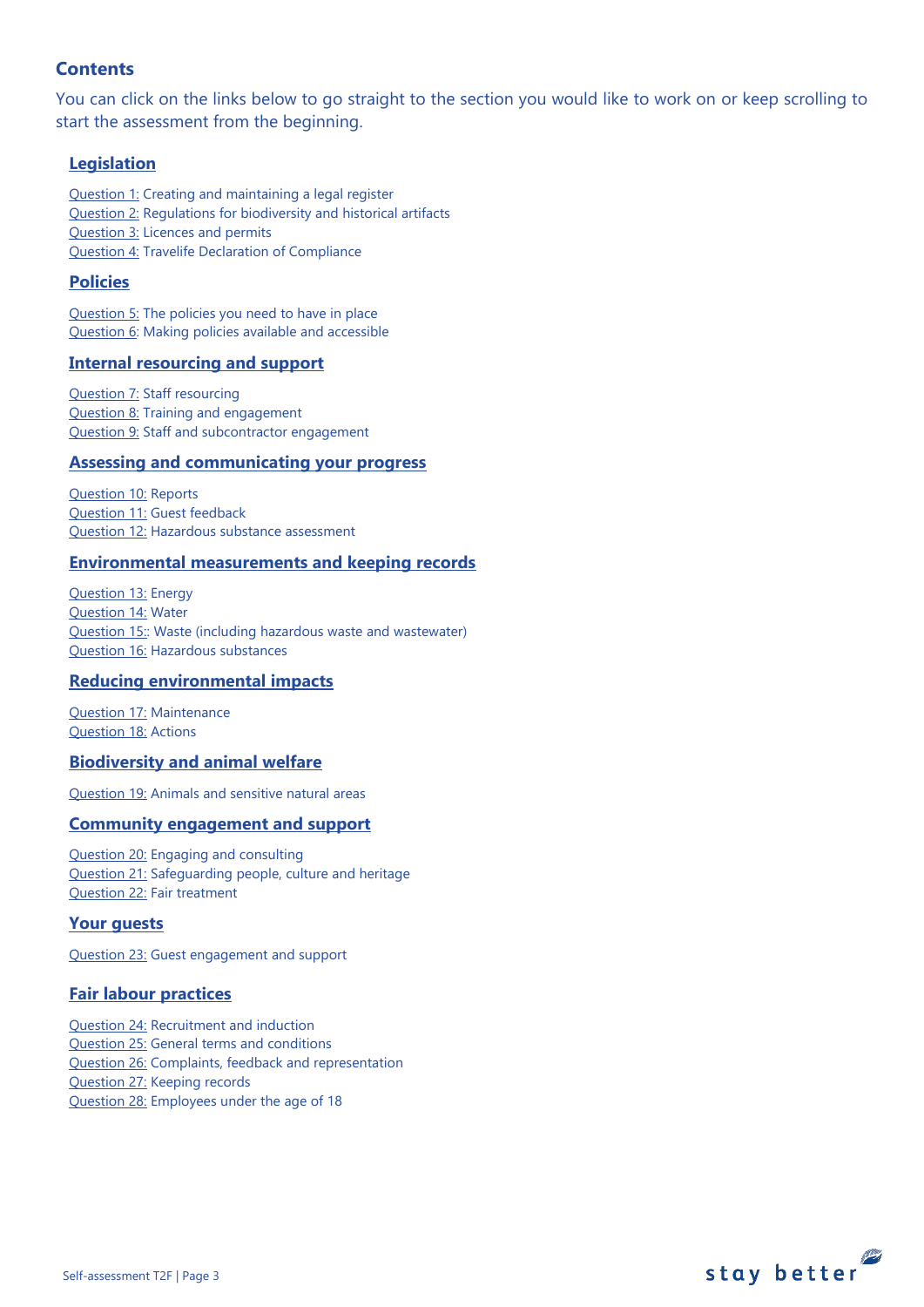## <span id="page-3-0"></span>**LEGISLATION**

#### Purpose

An important part of responsible business is making sure you comply with all applicable laws and regulations, and have all the necessary permits to operate. If this is not being done it can indicate that your business is not showing proper care for people and the environment, and it also leaves you vulnerable to risk.

**Objectives** 

- − To ensure your business is aware of all relevant legislation you need to comply with
- − To have a plan in place for checking that you are always compliant
- − To regularly check for any new legislation or codes of practice that might apply to your business
- − To ensure you have all the necessary licences, permits and permissions to operate your business

#### <span id="page-3-1"></span>**Question 1: Creating and maintaining a legal register**

Do you keep a list of all legislation (including regional, national and international legislation) that is relevant to your business, or can you show that you have a plan in place to start keeping this list? This list must cover legislation that relates to each of the following areas:

- − Environment (including all types of waste)
- − Labour
- − Human rights
- − Health and safety
- − Financial responsibilities

#### **Travelife Checklist criteria/criterion:** 10 + 11+ 12 + 13

**Travelife resources:** Quick quide: Recording legislation and licences **English | Εspañol | Ελλ[ηνικά](https://travelifestaybetter.com/wp-content/uploads/2020/02/21-Quick-Guide-Recording-Legislation-and-Licenses-GR.pdf) | Türkçe**. Example of a legal register that meets minimum requirements [English](https://travelifestaybetter.com/wp-content/uploads/2019/02/1-Example-Legal-Register-Minimum-Requirements.docx.pdf) | [Español](https://travelifestaybetter.com/wp-content/uploads/2019/02/1-ES-Example-Legal-Register.pdf) | Ελλ[ηνικά](https://travelifestaybetter.com/wp-content/uploads/2020/02/23-Example-Legal-Register-GR.pdf) | [Türkçe.](https://travelifestaybetter.com/wp-content/uploads/2020/12/1-Example-Legal-Register-TR-Ornek-Yasal-Kayit.pdf) Template of a legal register that meets minimum requirements [English](https://travelifestaybetter.com/wp-content/uploads/2020/12/1-Example-Legal-Register-Excellence-V1.1.pdf) | Εspañol | Ελλ[ηνικά](https://travelifestaybetter.com/wp-content/uploads/2020/12/1-Example-Legal-Register-Excellence-V1.1-GR.pdf). | [Türkçe](https://travelifestaybetter.com/wp-content/uploads/2020/12/1-Template-Legal-Register-Minimum-Requirements-TR-Sablon-Yasal-Kayit-Minimum-Gereksinimler.docx) Best practice example of a legal register English | Εspañol | Ελληνικά | [Türkçe.](https://travelifestaybetter.com/wp-content/uploads/2020/12/1-Example-Legal-Register-Excellence-TR-Ornek-Yasal-Kayit-En-iyi-Uygulama.pdf) Best practice legal register template [English](https://travelifestaybetter.com/wp-content/uploads/2019/02/1-Template-Legal-Register-Best-Practice.docx) | [Español](https://travelifestaybetter.com/wp-content/uploads/2019/02/1-ES-Template-Legal-Register-Best-Practice.docx) | Ελλ[ηνικά](https://travelifestaybetter.com/wp-content/uploads/2020/02/24-Template-Legal-Register-Best-Practice-GR.docx) | [Türkçe](https://travelifestaybetter.com/wp-content/uploads/2020/12/1-Template-Legal-Register-Best-Practice-TR-Sablon-Yasal-Kayit-En-Iyi-Uygulama.docx)

Evidence that we comply

Improvements we need to make

## <span id="page-3-2"></span>**Question 2: Regulations for biodiversity and historical artifacts**

If you take part in any of the activities listed below, can you provide evidence that you meet international regulations and codes of practice? This includes activities that happen at your business and any off-site activities that you promote. For example, [CITES](https://cites.org/) (International Convention on Trade in Endangered Species) or laws about the sale of historical artifacts.

- Taking species from the wild
- − Using protected species for food/drink
- − Showing/exhibiting wildlife species
- − Trading of wildlife species
- − Selling articles originally made from materials of wildlife
- − Selling historical or archaeological products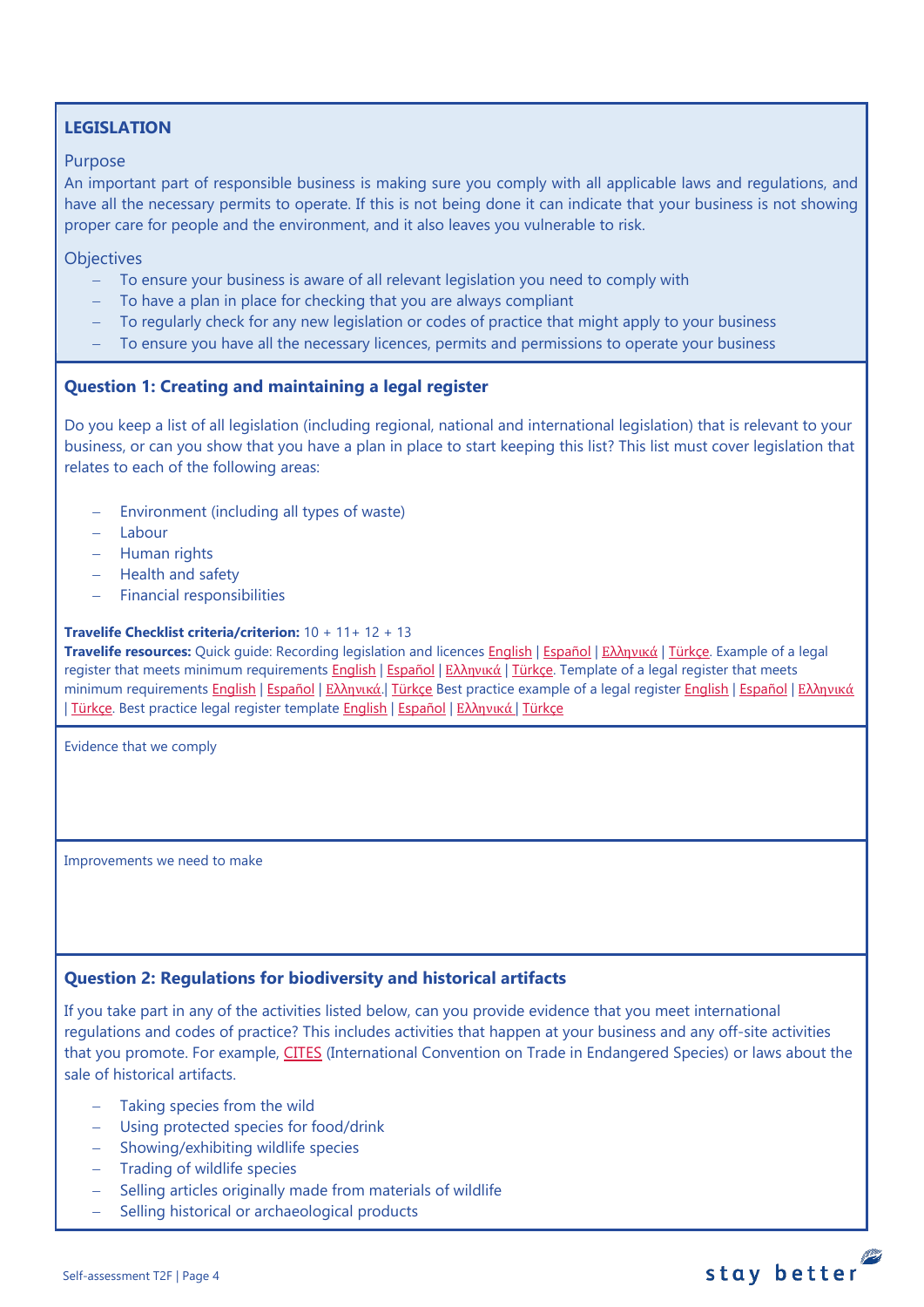#### **Travelife Checklist criteria/criterion:** 91 + 137

**Travelife resources:** Quick guide: Recording legislation and licences [English](https://travelifestaybetter.com/wp-content/uploads/2019/02/1-Quick-Guide-Recording-Legislation-and-Licenses.pdf) | [Español](https://travelifestaybetter.com/wp-content/uploads/2019/02/1-ES-Quick-Guide-Recording-Legislation-and-Licenses.pdf) | Ελλ[ηνικά](https://travelifestaybetter.com/wp-content/uploads/2020/02/21-Quick-Guide-Recording-Legislation-and-Licenses-GR.pdf) | [Türkçe.](https://travelifestaybetter.com/wp-content/uploads/2020/12/1-Quick-Guide-Recording-Legislation-and-Licenses-TR-Hizli-Kilavuz-Mevzuat-ve-Lisanslarin-Kayit-Edilmesi.pdf) Detailed guide: Biodiversity, wildlife and animal welfare [English](https://travelifestaybetter.com/wp-content/uploads/2021/01/21-Detailed-Guided-Biodiversity-and-Animal-Welfare-V2.0.pdf) | [Español](https://travelifestaybetter.com/wp-content/uploads/2021/01/21-ES-Detailed-Guided-Biodiversity-and-Animal-Welfare-V2.0.pdf) | Ελλ[ηνικά](https://travelifestaybetter.com/wp-content/uploads/2021/01/21-GR-Detailed-Guided-Biodiversity-and-Animal-Welfare.pdf) | [Türkçe.](https://travelifestaybetter.com/wp-content/uploads/2021/01/21-Detailed-Guided-Biodiversity-and-Animal-Welfare-V2.0-TR-Biyocesitlilik-ve-Hayvan-Refahi-Detayli-Kilavuz.pdf) Biodiversity and animal welfare checklist [English](https://travelifestaybetter.com/wp-content/uploads/2020/11/21-Biodiversity-and-Animal-Welfare-Checklist-V2.0.docx) | [Español](https://travelifestaybetter.com/wp-content/uploads/2020/11/21-ES-Biodiversity-and-Animal-Welfare-Checklist-V2.0.docx) | Ελλ[ηνικά](https://travelifestaybetter.com/wp-content/uploads/2021/01/21-GR-Biodiversity-and-Animal-Welfare-Checklist.docx) | [Türkçe.](https://travelifestaybetter.com/wp-content/uploads/2020/10/21-Biodiversity-and-Animal-Welfare-Checklist-July-2021-TR-Biyocesitlilik-ve-Hayvan-Refahi-Kontrol-Listesi.docx) Detailed guide: Human rights [English](https://travelifestaybetter.com/wp-content/uploads/2021/01/8-Detailed-Guide-Human-Rights.pdf) | [Español](https://travelifestaybetter.com/wp-content/uploads/2021/01/8-ES-Detailed-Guide-Human-Rights.pdf) | Ελλ[ηνικά](https://travelifestaybetter.com/wp-content/uploads/2021/01/8-GR-Detailed-Guide-Human-Rights.pdf) | [Türkçe.](https://travelifestaybetter.com/wp-content/uploads/2021/01/8-Detailed-Guide-Human-Rights-TR-Insan-Haklari-Detayli-Kilavuz.pdf)

Evidence that we comply

Improvements we need to make

#### <span id="page-4-0"></span>**Question 3: Licences and permits**

Do you have copies of all the licences and permits you need for the business premises and your operations? This includes any necessary licences to operate any kind of attraction, entertainment or activity involving wildlife, as required by wildlife regulatory organisations.

**Travelife Checklist criteria/criterion:** 14 + 92

**Travelife resources:** Quick guide: Recording legislation and licences [English](https://travelifestaybetter.com/wp-content/uploads/2019/02/1-Quick-Guide-Recording-Legislation-and-Licenses.pdf) | [Español](https://travelifestaybetter.com/wp-content/uploads/2019/02/1-ES-Quick-Guide-Recording-Legislation-and-Licenses.pdf) | Ελλ[ηνικά](https://travelifestaybetter.com/wp-content/uploads/2020/02/21-Quick-Guide-Recording-Legislation-and-Licenses-GR.pdf) | [Türkçe.](https://travelifestaybetter.com/wp-content/uploads/2020/12/1-Quick-Guide-Recording-Legislation-and-Licenses-TR-Hizli-Kilavuz-Mevzuat-ve-Lisanslarin-Kayit-Edilmesi.pdf) Detailed guide: Biodiversity, wildlife and animal welfare [English](https://travelifestaybetter.com/wp-content/uploads/2021/01/21-Detailed-Guided-Biodiversity-and-Animal-Welfare-V2.0.pdf) | [Español](https://travelifestaybetter.com/wp-content/uploads/2021/01/21-ES-Detailed-Guided-Biodiversity-and-Animal-Welfare-V2.0.pdf) | Ελλ[ηνικά](https://travelifestaybetter.com/wp-content/uploads/2021/01/21-GR-Detailed-Guided-Biodiversity-and-Animal-Welfare.pdf) | [Türkçe.](https://travelifestaybetter.com/wp-content/uploads/2021/01/21-Detailed-Guided-Biodiversity-and-Animal-Welfare-V2.0-TR-Biyocesitlilik-ve-Hayvan-Refahi-Detayli-Kilavuz.pdf) Biodiversity and animal welfare checklist [English](https://travelifestaybetter.com/wp-content/uploads/2020/11/21-Biodiversity-and-Animal-Welfare-Checklist-V2.0.docx) | [Español](https://travelifestaybetter.com/wp-content/uploads/2020/11/21-ES-Biodiversity-and-Animal-Welfare-Checklist-V2.0.docx) | Ελλ[ηνικά](https://travelifestaybetter.com/wp-content/uploads/2021/01/21-GR-Biodiversity-and-Animal-Welfare-Checklist.docx) | [Türkçe.](https://travelifestaybetter.com/wp-content/uploads/2020/10/21-Biodiversity-and-Animal-Welfare-Checklist-July-2021-TR-Biyocesitlilik-ve-Hayvan-Refahi-Kontrol-Listesi.docx)

Evidence that we comply

Improvements we need to make

## <span id="page-4-1"></span>**Question 4: Travelife Declaration of Compliance**

Is a senior manager at your business able to sign the Travelife Declaration of Compliance that shows your commitment to complying with legislation across your business?

**Travelife Checklist criteria/criterion:** 15

**Travelife resources:** [View or download the Travelife Declaration](https://travelifestaybetter.com/wp-content/uploads/2019/02/Travelife-Declaration-of-Compliance.docx) of Compliance

Evidence that we comply

Improvements we need to make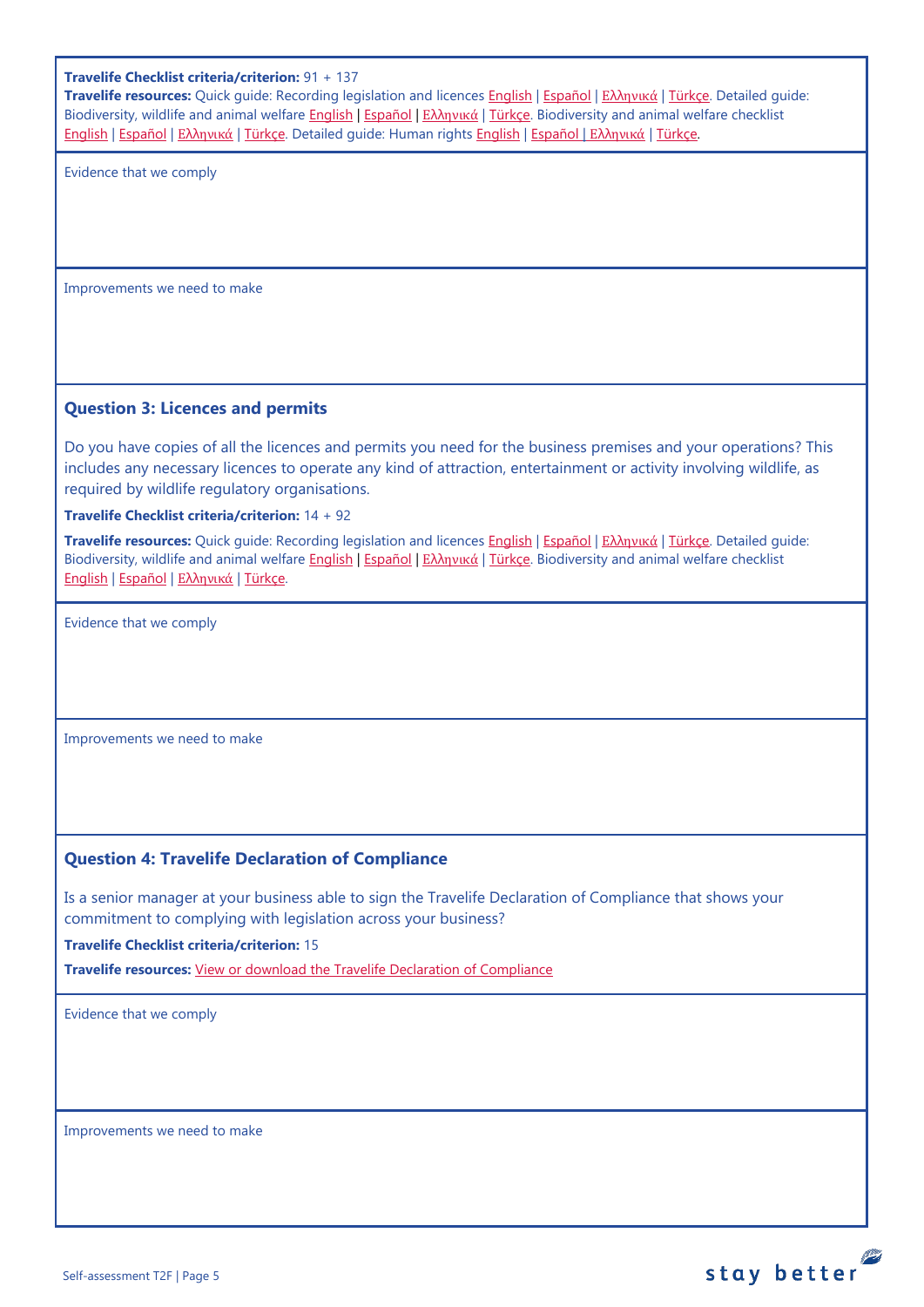## <span id="page-5-0"></span>**POLICIES**

#### Purpose

Having written policies that state your commitments, goals, targets, and the steps you will take to achieve these, are one very important way to ensure that everyone at your business understands what is required to operate responsibly. They also show your guests, suppliers and community what you are doing to improve your environmental and social impacts. Being able to refer back to your policies also helps you to track your progress.

**Objectives** 

- − To ensure that senior management understand and support the commitments your business has made
- To ensure that responsible business practices are incorporated in your day-to-day operations, rather than something you only think about once or twice a year
- To have written goals, targets and procedures that you can track and measure to see what things you are doing well and what further improvements can be made
- To help keep you accountable to your guests, stakeholders, staff and community by making the important and relevant parts of your policies public

## <span id="page-5-1"></span>**Question 5: The polices you need to have in place**

Your written policies should cover all the impacts of your operations, both on and off-site. You should remember to factor in any subcontractors such as gift shop or salon operators and any other aspects of your business such as swimming pools, water parks, etc. You can have several individual policies or combine them into one or two policy documents that cover multiple areas.

#### **Travelife Checklist criteria/criterion:** 6

No matter how you decide to do this, you must have written policies that cover all of the following areas, and be able to show that you are taking steps to ensure your policies are being implemented:

How you reduce, minimise and manage your impact on the environment.

#### **Travelife Checklist criteria/criterion:** 1

**Travelife resources:** Quick guide: Environmental policy [English](https://travelifestaybetter.com/wp-content/uploads/2019/02/3-Quick-Guide-Environmental-Policy.pdf) | [Español](https://travelifestaybetter.com/wp-content/uploads/2019/02/3-ES-Quick-Guide-Environmental-Policy.pdf) | Ελλ[ηνικά](https://travelifestaybetter.com/wp-content/uploads/2020/02/30-Quick-Guide-Environmental-Policy-GR.pdf) | [Türkçe.](https://travelifestaybetter.com/wp-content/uploads/2020/12/3-Quick-Guide-Environmental-Policy-TR-Hizli-Kilavuz-Cevre-Politikasi.pdf) Example polic[y English](https://travelifestaybetter.com/wp-content/uploads/2019/02/3-Example-Environmental-Policy.pdf) | [Español](https://travelifestaybetter.com/wp-content/uploads/2019/02/3-ES-Example-Environmental-Policy.pdf) | Ελλ[ηνικά](https://travelifestaybetter.com/wp-content/uploads/2020/07/31-Example-Environmental-Policy-GR.pdf) | [Türkçe](https://travelifestaybetter.com/wp-content/uploads/2020/12/3-Example-Environmental-Policy-TR-Ornek-Cevre-Politikasi.pdf)

Evidence that we comply

Improvements we need to make

How you make sure that you have good working conditions for your employees and protect human rights, ensuring people are treated fairly and equally.

For your second Travelife audit, you will also need to include your commitment to preventing any type of discrimination in any area of your business.

#### **Travelife Checklist criteria/criterion:** 2 + 115

**Travelife resources:** Quick guide: Human rights and labour policy [English](https://travelifestaybetter.com/wp-content/uploads/2019/02/8-Quick-Guide-Labour-and-Human-Rights-Policy.pdf) | [Español](https://travelifestaybetter.com/wp-content/uploads/2019/02/8-ES-Quick-Guide-Labour-and-Human-Rights-Policy.pdf) | Ελλ[ηνικά](https://travelifestaybetter.com/wp-content/uploads/2020/07/35-Quick-Guide-Labour-and-Human-Rights-Policy-GR.pdf) | [Türkçe.](https://travelifestaybetter.com/wp-content/uploads/2020/08/8-Quick-Guide-Labour-and-Human-Rights-Policy-TR-8-Hizli-Kilavuz-Isci-ve-Insan-Haklari-Politikasi.pdf) Detailed guide: Fair labour practices [English](https://travelifestaybetter.com/wp-content/uploads/2021/01/8-Detailed-Guide-Human-Rights.pdf) | [Español](https://travelifestaybetter.com/wp-content/uploads/2021/01/8-ES-Detailed-Guide-Human-Rights.pdf) | Ελλ[ηνικά](https://travelifestaybetter.com/wp-content/uploads/2021/01/8-GR-Detailed-Guide-Human-Rights.pdf) | [Türkçe.](https://travelifestaybetter.com/wp-content/uploads/2021/01/10-Detailed-Guide-Fair-Labour-Practices-TR-Adil-Is-Gucu-Uygulamalari-Detayli-Kilavuz.pdf) Detailed guide: Human rights English | Εspañol | Ελληνικά | [Türkçe.](https://travelifestaybetter.com/wp-content/uploads/2021/01/8-Detailed-Guide-Human-Rights-TR-Insan-Haklari-Detayli-Kilavuz.pdf) Quick guide: Avoiding discriminatio[n English](https://travelifestaybetter.com/wp-content/uploads/2019/02/13-Quick-Guide-Avoiding-Workplace-Discrimination.pdf) | [Español](https://travelifestaybetter.com/wp-content/uploads/2019/02/13-ES-Quick-Guide-Avoiding-Workplace-Discrimination.pdf) | Ελλ[ηνικά](https://travelifestaybetter.com/wp-content/uploads/2020/07/38-Quick-Guide-Avoiding-Workplace-Discrimination-GR.pdf) | [Türkçe.](https://travelifestaybetter.com/wp-content/uploads/2020/10/13-Quick-Guide-Avoiding-Workplace-Discrimination-TR-Isyerinde-Ayrimciligi-Onlemek-icin-Hizli-Kilavuz.pdf) Example policy [English](https://travelifestaybetter.com/wp-content/uploads/2021/06/10-Example-Labour-and-Human-Rights-Policy.pdf) | [Español](https://travelifestaybetter.com/wp-content/uploads/2021/06/8-ES-Example-Labour-Human-Rights-Policy.pdf) | [Ελληνικά](https://travelifestaybetter.com/wp-content/uploads/2021/08/10-Example-Labour-and-Human-Rights-Policy-GR.pdf) | [Türkçe](https://travelifestaybetter.com/wp-content/uploads/2021/06/10-Example-Labour-and-Human-Rights-Policy-TR-Ornek-Calisan-ve-Insan-Haklari-Politikasi.pdf)

**PE**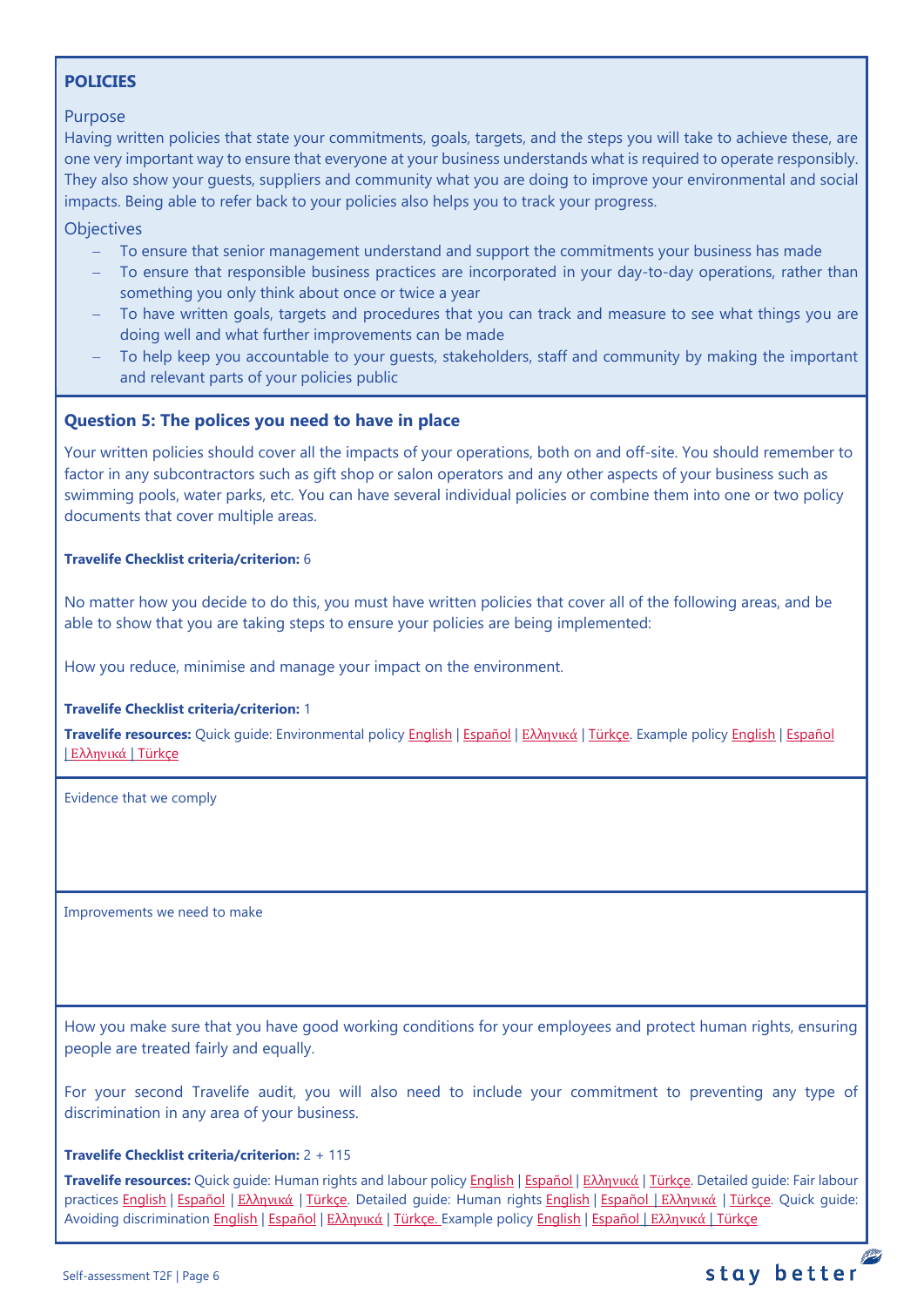Evidence that we comply

Improvements we need to make

How you engage with local people and local businesses to support the economy and community, and how you protect local traditions and cultures.

**Travelife Checklist criteria/criterion:** 3

**Travelife resources:** Quick guide: Community engagement policy [English](https://travelifestaybetter.com/wp-content/uploads/2019/02/7-Quick-Guide-Community-Engagement.pdf) | [Español](https://travelifestaybetter.com/wp-content/uploads/2019/02/7-ES-Quick-Guide-Community-Engagement.pdf) | Ελλ[ηνικά](https://travelifestaybetter.com/wp-content/uploads/2020/07/34-Quick-Guide-Community-Engagement-GR.pdf) | [Türkçe](https://travelifestaybetter.com/wp-content/uploads/2020/08/7-Quick-Guide-Community-Engagement-TR-7-Hizli-Kilavuz-Toplum-Uyum-Politikasi.pdf) . Detailed guide: Community engagement and support [English](https://travelifestaybetter.com/wp-content/uploads/2019/02/7-Detailed-Guide-Community-Engagement.pdf) | [Español](https://travelifestaybetter.com/wp-content/uploads/2019/02/7-ES-Detailed-Guide-Community-Engagement.pdf) | Ελλ[ηνικά](https://travelifestaybetter.com/wp-content/uploads/2020/11/7-GR-Detailed-Guide-Community-Engagement.pdf) | [Türkçe.](https://travelifestaybetter.com/wp-content/uploads/2021/01/7-Detailed-Guide-Community-Engagement-TR-Toplum-Katilimi-ve-Destegi-Detayli-Kilavuz.pdf) Detailed guide: Sustainable procurement (includes buying local[\) English](https://travelifestaybetter.com/wp-content/uploads/2019/02/22-Detailed-Guide-Sustainable-Procurement.pdf) | [Español](https://travelifestaybetter.com/wp-content/uploads/2019/03/22-ES-Detailed-Guide-Sustainable-Procurement.pdf) | Ελλ[ηνικά](https://travelifestaybetter.com/wp-content/uploads/2021/01/22-GR-Detailed-Guide-Sustainable-Procurement.pdf)| [Türkçe](https://travelifestaybetter.com/wp-content/uploads/2021/01/22-Detailed-Guide-Sustainable-Procurement-TR-Surdurulebilir-Tedarik-Detayli-Kilavuz.pdf) Example polic[y English](https://travelifestaybetter.com/wp-content/uploads/2021/06/7-Example-Community-engagement-Policy.pdf) | [Español](https://travelifestaybetter.com/wp-content/uploads/2021/06/7-ES-Example-Community-Engagement-Policy.pdf) | [Ελληνικά](https://travelifestaybetter.com/wp-content/uploads/2021/08/7-Example-Community-engagement-policy-GR.pdf) | [Türkçe](https://travelifestaybetter.com/wp-content/uploads/2021/06/7-Example-Community-engagement-Policy-TR-Ornek-Toplum-Uyum-Politikasi.pdf)

Evidence that we comply

Improvements we need to make

How you will safeguard children from abuse and exploitation, including reporting suspicious activities involving children to the appropriate authority.

**Travelife Checklist criteria/criterion:** 127 + 129

**Travelife resources:** Quick guide: Child safeguarding policy [English](https://travelifestaybetter.com/wp-content/uploads/2020/06/14-Quick-Guide-Child-Safeguarding.pdf) | [Español](https://travelifestaybetter.com/wp-content/uploads/2019/02/14-ES-Quick-Guide-Safeguarding-Children.pdf) | Ελλ[ηνικά](https://travelifestaybetter.com/wp-content/uploads/2020/07/39-Quick-Guide-Child-Safeguarding-GR.pdf) | [Türkçe](https://travelifestaybetter.com/wp-content/uploads/2020/10/14-Quick-Guide-Child-Safeguarding-TR-Cocuklarin-Korunmasi-icin-Hizli-Kilavuz.pdf) . Detailed guide: Safeguarding children [English](https://travelifestaybetter.com/wp-content/uploads/2019/02/14-Detailed-Guide-Safeguarding-Children.pdf) | Εspañol | Ελλ[ηνικά](https://travelifestaybetter.com/wp-content/uploads/2021/01/8-GR-Detailed-Guide-Human-Rights.pdf) | Türkce. Detailed quide: Human rights [English](https://travelifestaybetter.com/wp-content/uploads/2021/01/8-Detailed-Guide-Human-Rights.pdf) | Εspañol | Ελληνικά | Türkce. Example policy [English](https://travelifestaybetter.com/wp-content/uploads/2021/08/14-Example-Child-Safeguarding-Policy.pdf) | [Türkçe](https://travelifestaybetter.com/wp-content/uploads/2021/08/14-Example-Child-Safeguarding-Policy-TR-14-Ornek-Cocuk-Koruma-Politikasi.pdf) | Ελλ[ηνικά](https://travelifestaybetter.com/wp-content/uploads/2021/08/14-Example-Child-Safeguarding-Policy-GR.pdf) | [Español](https://travelifestaybetter.com/wp-content/uploads/2021/08/14-ES-Example-Child-Safeguarding-Policy.pdf)

Evidence that we comply

Improvements we need to make

Your commitment to high standards and your quality assurance procedures.

**Travelife Checklist criteria/criterion:** 4

**Travelife resources:** Quick guide: Quality assurance [English](https://travelifestaybetter.com/wp-content/uploads/2019/02/4-Quick-Guide-Quality-Assurance.pdf) | [Español](https://travelifestaybetter.com/wp-content/uploads/2019/02/4-ES-Quick-Guide-Quality-Assurance.pdf) | Ελλ[ηνικά](https://travelifestaybetter.com/wp-content/uploads/2020/07/32-Quick-Guide-Quality-Assurance-GR.pdf) | [Türkçe](https://travelifestaybetter.com/wp-content/uploads/2020/11/4-Quick-Guide-Quality-Assurance-TR-4-Hizli-Kilavuz-Kalite-Guvence.pdf) . Detailed guide: Guest feedback [English](https://travelifestaybetter.com/wp-content/uploads/2019/02/5-Detailed-Guide-Collecting-Guest-Feedback.pdf) | [Español](https://travelifestaybetter.com/wp-content/uploads/2019/02/5-ES-Detailed-Guide-Collecting-Guest-Feedback.pdf) | Ελλ[ηνικά](https://travelifestaybetter.com/wp-content/uploads/2021/01/5-GR-Detailed-Guide-Collecting-Guest-Feedback.pdf) | [Türkçe](https://travelifestaybetter.com/wp-content/uploads/2021/01/5-Detailed-Guide-Collecting-Guest-Feedback-TR-Misafir-Geri-Bildirimlerini-Toplama-Detayli-Kilavuz.pdf) Example of quality assurance policy [English](https://travelifestaybetter.com/wp-content/uploads/2019/02/4-Example-Quality-Assurance-Policy.pdf) | [Español](https://travelifestaybetter.com/wp-content/uploads/2019/02/4-ES-Example-Quality-Assurance-Policy.pdf) | Ελλ[ηνικά](https://travelifestaybetter.com/wp-content/uploads/2020/07/33-Example-Quality-Assurance-Policy-GR.pdf) | [Türkçe](https://travelifestaybetter.com/wp-content/uploads/2020/08/4-Example-Quality-Assurance-Policy-TR-4-Ornek-Kalite-Guvence-Politikasi.pdf) . Guest feedback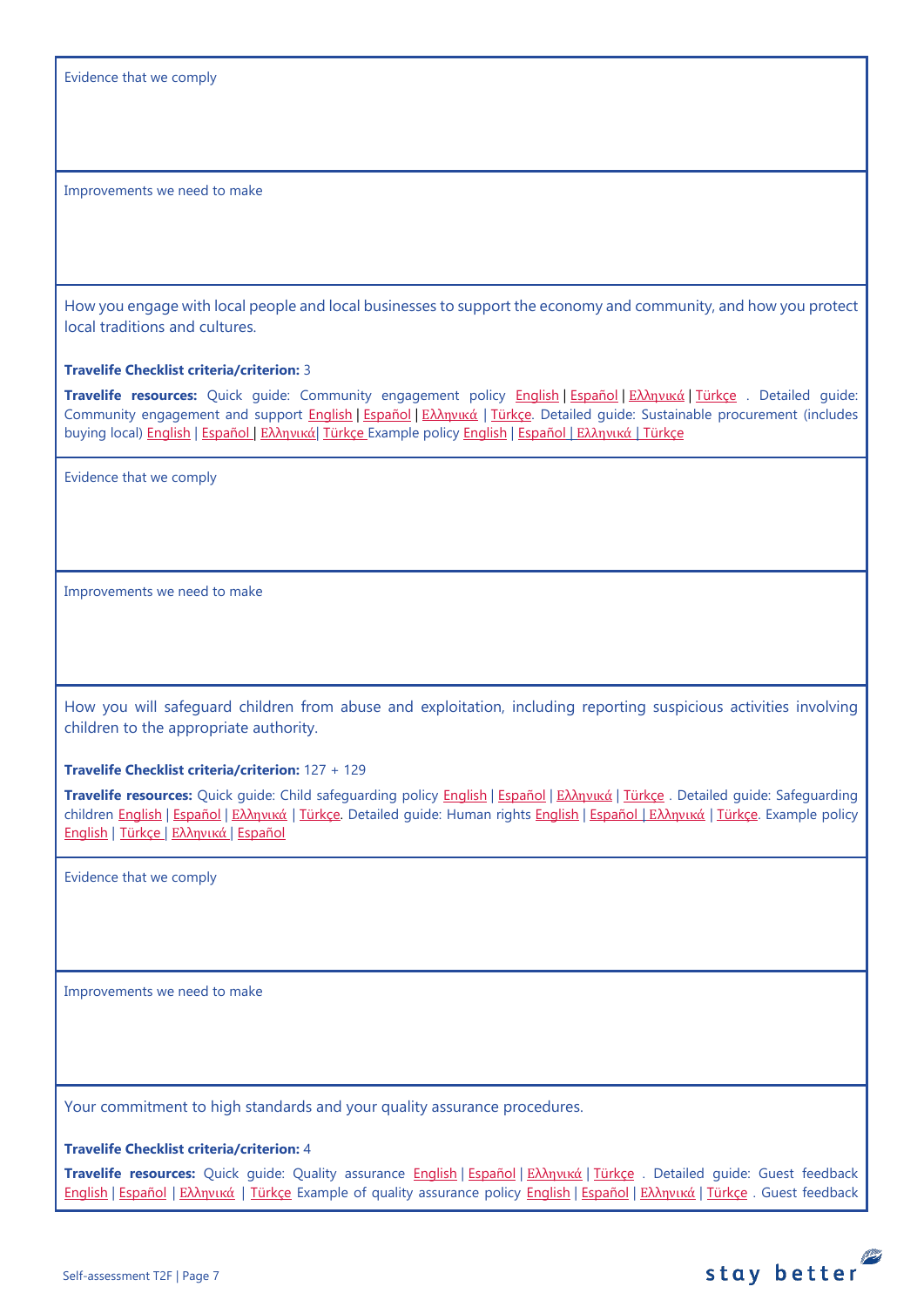survey template [English](https://travelifestaybetter.com/wp-content/uploads/2019/02/5-Example-Guest-Feedback-Survey.pdf) | [Español](https://travelifestaybetter.com/wp-content/uploads/2019/02/5-ES-Example-Guest-Feedback-Survey.pdf) | Ελλ[ηνικά](https://travelifestaybetter.com/wp-content/uploads/2021/01/5-GR-Example-Guest-Feedback-Survey.pdf) | [Türkçe](https://travelifestaybetter.com/wp-content/uploads/2020/08/5-Example-Guest-Feedback-Survey-TR-5-Ornek-Misafir-Geri-Bildirim-Anketi.pdf) . Guest feedback survey example English | Español | Ελληνικά | Türkçe Example of how to ask guests for feedback [English](https://travelifestaybetter.com/wp-content/uploads/2019/02/5-Example-of-Feedback-Insructions-for-Guests.pdf) | [Español](https://travelifestaybetter.com/wp-content/uploads/2019/02/5-ES-Example-Guest-Feedback-Instructions-for-Guests.pdf) | Ελλ[ηνικά](https://travelifestaybetter.com/wp-content/uploads/2021/01/5-GR-Example-of-Feedback-Instructions-for-Guests.pdf) | [Türkçe.](https://travelifestaybetter.com/wp-content/uploads/2020/08/5-Example-of-Feedback-Insructions-for-Guests-TR-5-Ornek-Misafir-Geri-Bildirim-Talimati.pdf)

Evidence that we comply

Improvements we need to make

Your health and safety policies.

#### **Travelife Checklist criteria/criterion:** 5

**Travelife resources:** We do not provide guidance on your health and safety policy. We simply need to see that you have one in place, that it covers all aspects of your business and that you are following it.

Evidence that we comply

Improvements we need to make

How you ensure you purchase responsibly and support local businesses. This includes ensuring you are committed to doing all of the following wherever possible:

- Buying products locally and using local service providers
- − Ordering/purchasing in a way that reduces waste wherever possible by, for example, purchasing products in bulk or with less packaging
- − Ordering/purchasing food in a way that reduces food waste by providing a guide to purchasing appropriate size portions of perishable foods
- − Considering low energy technologies when purchasing or replacing electrical equipment and opting for energy efficient electrical equipment where possible

For your second Travelife audit, you will also need to show your commitment to the following wherever possible:

- − Buying sustainably produced/sourced products where possible
- − Sourcing items that are recyclable and/or made from recycled materials
- − Where there is a choice, opting for products with reputable sustainability labels such as Fair Trade, Rainforest Alliance, FSC (Forest Stewardship Council), MSC (Marine Stewardship Council) and so on

#### **Travelife Checklist criteria/criterion:** 41 + 45 + 70 + 77 +139 +140 +141

**Travelife resources:** Quick guide: Community engagement policy [English](https://travelifestaybetter.com/wp-content/uploads/2019/02/7-Quick-Guide-Community-Engagement.pdf) | [Español](https://travelifestaybetter.com/wp-content/uploads/2019/02/7-ES-Quick-Guide-Community-Engagement.pdf) | Ελλ[ηνικά](https://travelifestaybetter.com/wp-content/uploads/2020/07/34-Quick-Guide-Community-Engagement-GR.pdf) | [Türkçe](https://travelifestaybetter.com/wp-content/uploads/2020/08/7-Quick-Guide-Community-Engagement-TR-7-Hizli-Kilavuz-Toplum-Uyum-Politikasi.pdf) . Detailed guide: Community engagement and support [English](https://travelifestaybetter.com/wp-content/uploads/2019/02/7-Detailed-Guide-Community-Engagement.pdf) | [Español](https://travelifestaybetter.com/wp-content/uploads/2019/02/7-ES-Detailed-Guide-Community-Engagement.pdf) | Ελλ[ηνικά](https://travelifestaybetter.com/wp-content/uploads/2020/11/7-GR-Detailed-Guide-Community-Engagement.pdf) | Türkce. Detailed guide: Sustainable procurement (includes buying local[\) English](https://travelifestaybetter.com/wp-content/uploads/2019/02/22-Detailed-Guide-Sustainable-Procurement.pdf) | [Español](https://travelifestaybetter.com/wp-content/uploads/2019/03/22-ES-Detailed-Guide-Sustainable-Procurement.pdf) | Ελλ[ηνικά](https://travelifestaybetter.com/wp-content/uploads/2021/01/22-GR-Detailed-Guide-Sustainable-Procurement.pdf) | [Türkçe.](https://travelifestaybetter.com/wp-content/uploads/2021/01/22-Detailed-Guide-Sustainable-Procurement-TR-Surdurulebilir-Tedarik-Detayli-Kilavuz.pdf)

Evidence that we comply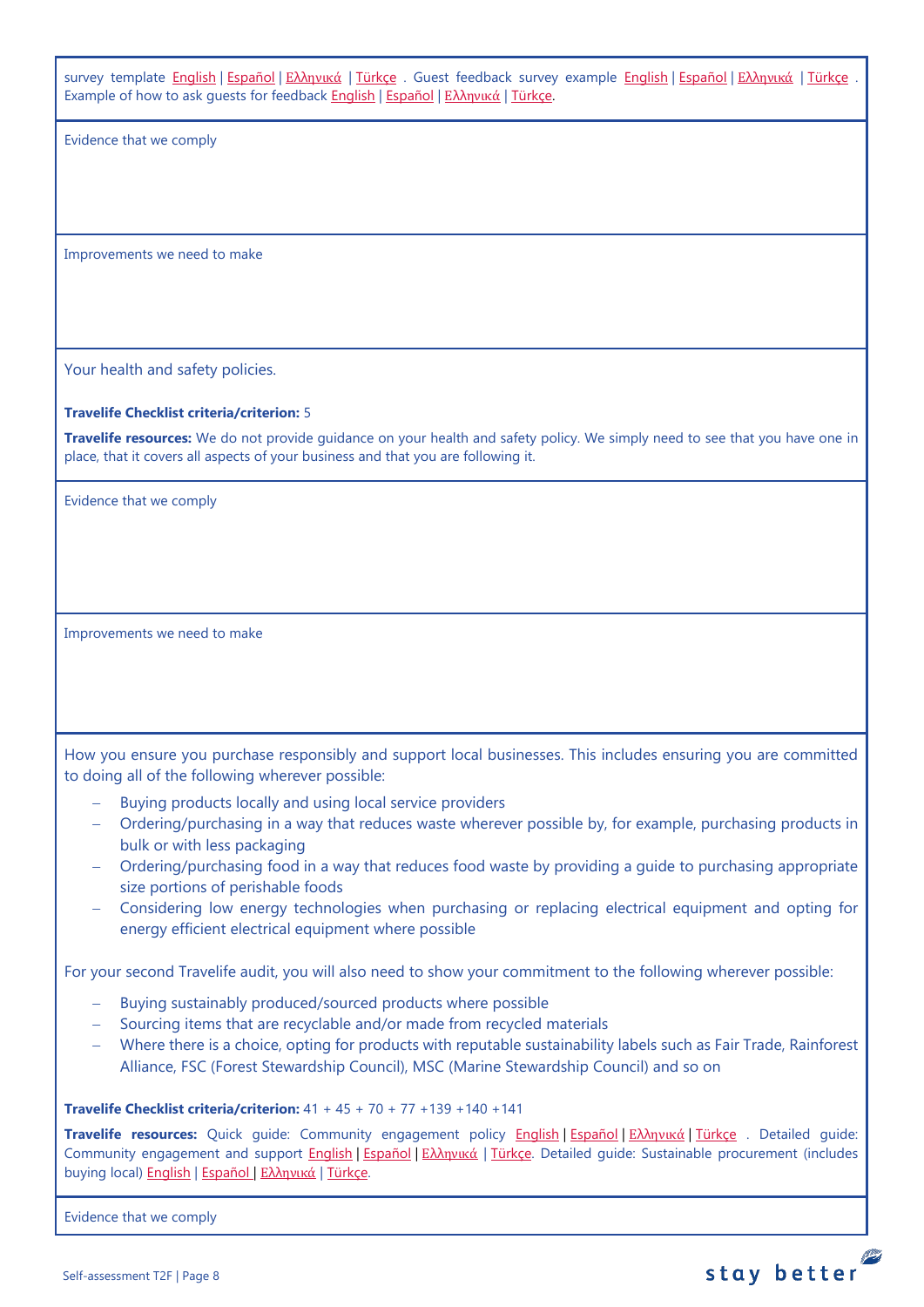Improvements we need to make

## <span id="page-8-0"></span>**Question 6: Making policies available and accessible**

Do you ensure that your environmental, labour and human rights, community engagement, quality and health and safety policy documents, or the relevant parts of them, are:

- − Available in staff areas and in the languages that all of your staff understand
- − Available in guest areas and in the languages most commonly understood by your guests

For your second Travelife audit, you will also need to show that you have made these publicly available on your website in the languages most commonly understood by your guests, your local community and other key stakeholders, and provided them to your suppliers and subcontractors

## **Travelife Checklist criteria/criterion:** 7 + 8 + 9 + 142

**Travelife resources:** If you do not have a website then Travelife or an auditor can provide you with advice about how to comply with the requirement to publish policies online. We can also help you understand which languages should be covered in terms of your guests, but generally we recommend you cover the languages that around 80% of your guests speak.

Evidence that we comply

Improvements we need to make

Do you ensure that your child safeguarding policy is available in staff areas and in the languages that all of your staff understand?

#### **Travelife Checklist criteria/criterion:** 127

Evidence that we comply

Improvements we need to make

## <span id="page-8-1"></span>**INTERNAL RESOURCING AND SUPPORT**

Purpose

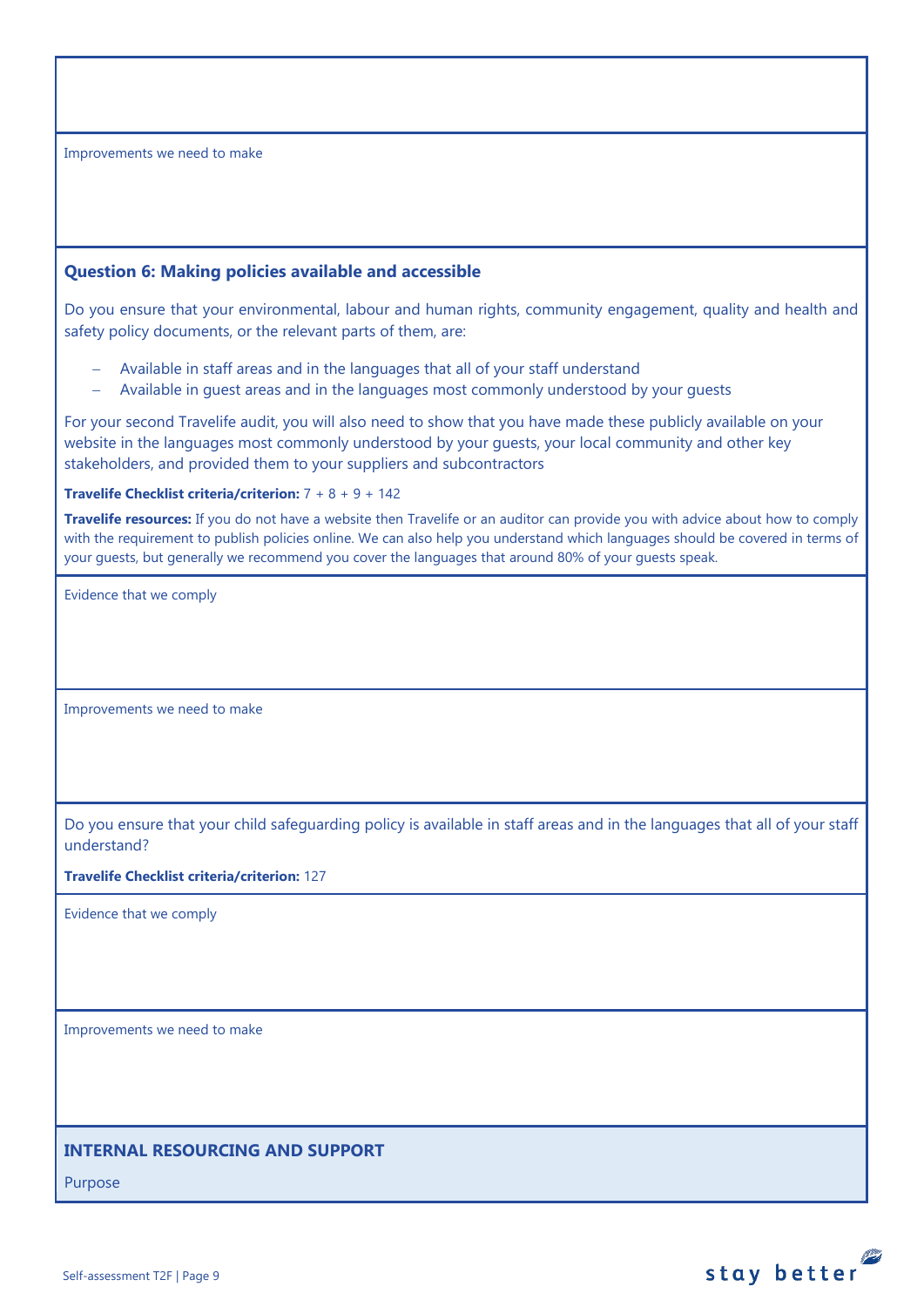Businesses that have the most success with their sustainability initiatives have made sure they have staff dedicated to carrying out the work, and that they are supported by senior management. They also regularly train and engage all of their staff with this work so they understand why it is important and how they can support it.

**Objectives** 

- Making sure that you have enough staff taking responsibility for meeting your sustainability commitments
- Ensuring that senior management are supporting these staff with their sustainability work
- Giving all staff regular training and information about why it is important to operate responsibly and how they can support your efforts

## <span id="page-9-0"></span>**Question 7: Staff resourcing**

Do you have enough staff dedicated to your sustainability work? This means that at least one member of staff, with the right skills, has specific responsibility for each responsible business areas listed below. Some large hotels have a different staff member for each area and smaller properties might have one person managing all of them.

- − Environmental management
- − Staff welfare and labour standards
- − Human rights
- − Community engagement and support

They should regularly report to senior management about the work they are doing.

**Travelife Checklist criteria/criterion:** 26 + 27 + 28 + 29

Evidence that we comply

Improvements we need to make

## <span id="page-9-1"></span>**Question 8: Staff training**

Can you show that you regularly engage your staff by providing training and information about the importance of your sustainability work and how they can support it?

This should involve training sessions as well as regular reminders in the form of things like posters, signs, information in handbooks and so on. It must include how they can support you in all of the following areas of responsible business:

- − Environmental issues
- − Waste separation, including how to recycle
- − Safeguarding children, including how to identify and report suspected abuse or exploitation of children to the correct authorities
- How to safely handle and properly use, store and dispose of chemicals, including how to use any protective equipment, and how to deal with chemical spills

For your second Travelife audit, you will also need to include the following:

Labour and human rights, including how to prevent discrimination and ensure everyone is treated fairly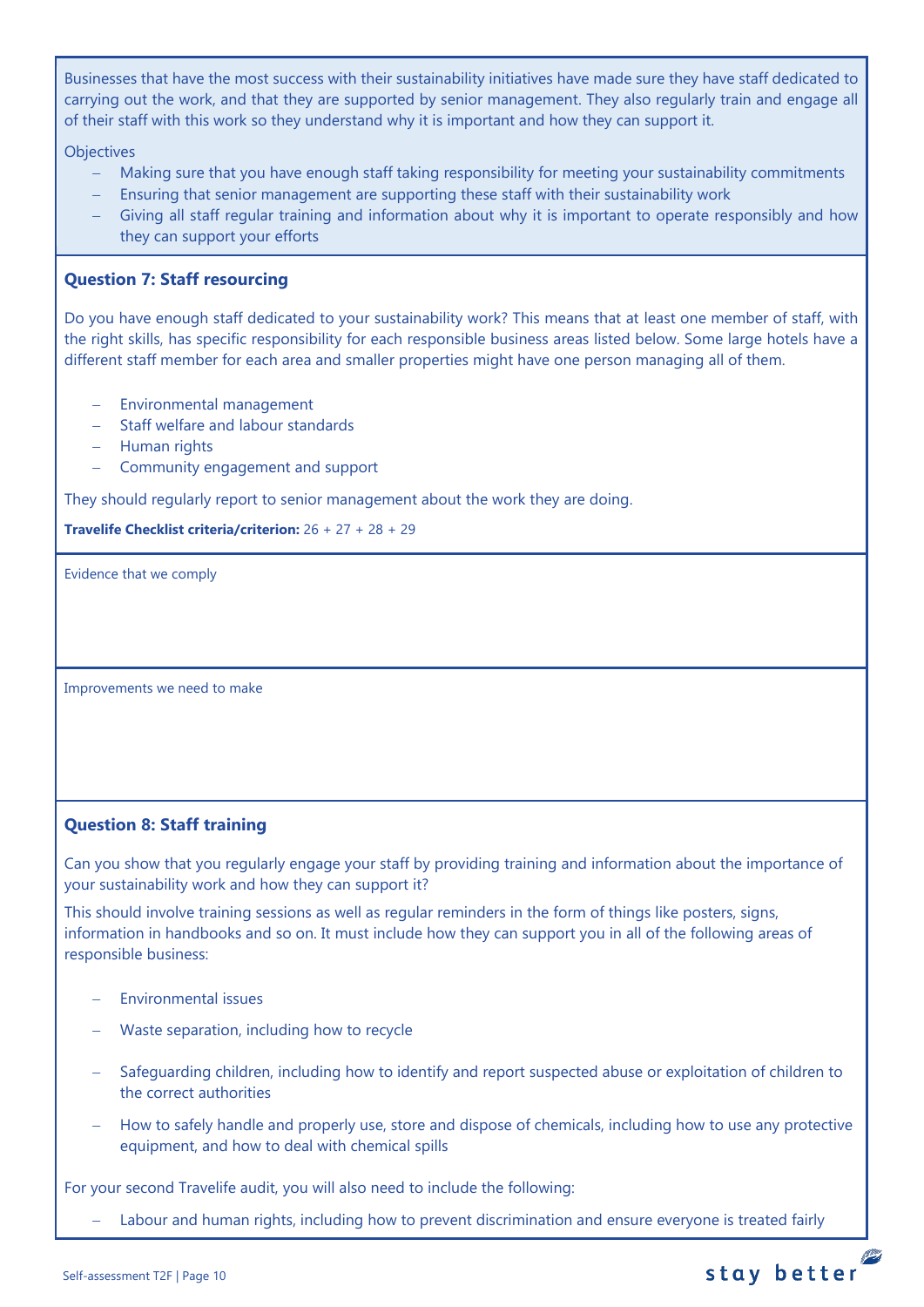#### − Community engagement and support

#### **Travelife Checklist criteria/criterion:** 30 + 31 + 32 + 72 + 86 + 128 **Travelife resources:** Information about this is included in various relevant guides covering environmental management, labour, human rights and child safeguarding. These can be found in the online [Sustainability Toolkit](https://travelifestaybetter.com/accommodation-member-zone/)

Evidence that we comply

Improvements we need to make

## <span id="page-10-0"></span>**Question 9: Staff and subcontractor engagement**

In addition to formal training, can you show that you regularly engage your **staff** by providing information about the importance of saving energy and water and how they can do so?

For your second Travelife audit, you will also need to show that you do this for your sub-contractors.

This engagement should involve regular reminders in the form of things like posters, signs, emails, standard operating procedures, information in handbooks and so on.

**Travelife Checklist criteria/criterion:** 40 + 48 + 58

Evidence that we comply

Improvements we need to make

#### **ASSESSING AND COMMUNICATING YOUR PROGRESS**

#### Purpose

Producing reports ensures that you are regularly assessing your progress against your targets and can make adjustments where necessary. Producing a public report that your guests, staff, community and other stakeholders can see helps to promote your achievements, and ensures you are being transparent about your sustainability work.

#### **Objectives**

- − Produce regular internal reports that assess your progress against your sustainability goals and targets
- − Share internal sustainability reports with management and make sure they are discussed
- Regularly review your targets, adjusting them when needed along with the steps you are taking to meet them
- Have a process in place to collect general feedback from your guests and making any necessary changes or improvements that this feedback identifies

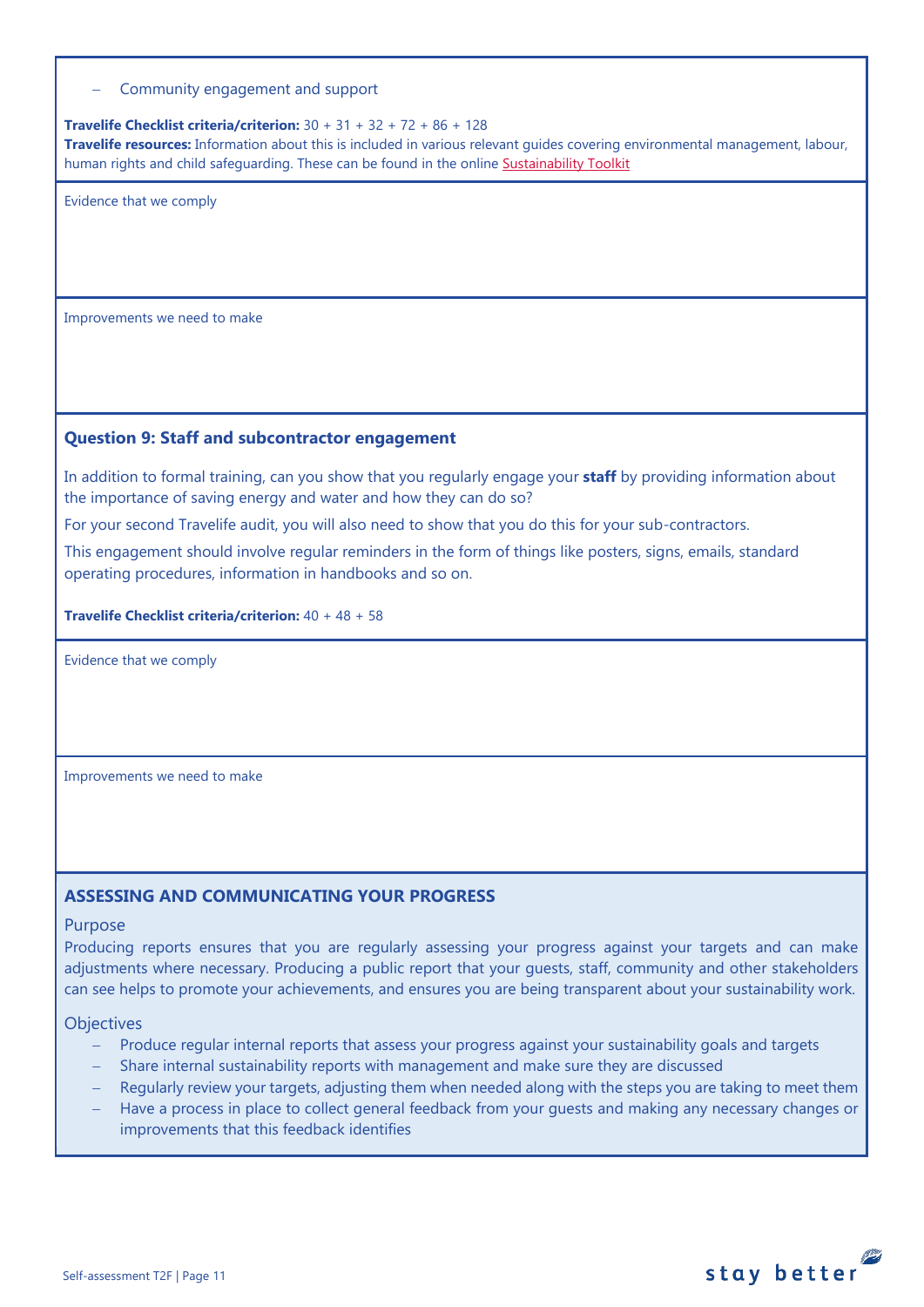## <span id="page-11-0"></span>**Question 10: Reports**

You should create internal sustainability progress reports at least once every year. These reports should:

- − Show measurable sustainability targets. For example, to reduce water consumption by 5%.
- Show the progress you have made with achieving your goals and targets. You should provide evidence of progress. For example, if your target was to reduce water consumption by 5%, you need to have water consumption records showing that this has been achieved. It is OK if you have not achieved some of your targets. You should include it in your report and explain why you were not able to achieve these targets. This will help you identify actions that you need to take to achieve these targets in the future.
- Show a comparison of your progress over time. For example, this year's results compare to last year's results. This is so you can compare progress from one year to the next, although sometimes businesses might also benefit from doing this report monthly or quarterly to make sure they are aware of any problems quickly.

For your second Travelife audit, your reports will also need to:

Show measurable targets that cover community engagement and labour and human rights. For example, to train 80% of your employees on how to prevent discrimination or to increase the level of donation to local charities by 10%

## **Travelife Checklist criteria/criterion:** 21 + 22 + 23

**Travelife resources:** Quick guide: Internal sustainability reports [English](https://travelifestaybetter.com/wp-content/uploads/2019/02/2-Quick-Guide-Internal-Sustainability-Report.pdf) | [Español](https://travelifestaybetter.com/wp-content/uploads/2019/02/2-ES-Quick-Guide-Internal-Sustainability-Report.pdf) | Ελλ[ηνικά](https://travelifestaybetter.com/wp-content/uploads/2020/02/26-Quick-Guide-Internal-Sustainability-Report-GR.pdf) [| Türkçe.](https://travelifestaybetter.com/wp-content/uploads/2020/12/2-Quick-Guide-Internal-Sustainability-Report-TR-Hizli-Kilavuz-Sirket-Ici-Surdurulebilirlik-Raporu.pdf) Example: Internal sustainability report [English](https://travelifestaybetter.com/wp-content/uploads/2020/12/2-Template-Internal-Sustainability-Report-V1.1.docx) | Εspañol | Ελλ[ηνικά](https://travelifestaybetter.com/wp-content/uploads/2020/12/2-GR-Template-Internal-Sustainability-Report-V1.1.docx) [| Türkçe.](https://travelifestaybetter.com/wp-content/uploads/2020/12/2-Example-Internal-Sustainability-Report-TR-Ornek-Sirket-Ici-Surdurulebilirlik-Raporu.pdf) Template: Internal sustainability report English | Εspañol | Ελληνικά | **Türkce** 

Evidence that we comply

Improvements we need to make

Have these internal sustainability reports been shared with senior management who need to review and approve them?

**Travelife Checklist criteria/criterion:** 19 + 20

Evidence that we comply

Improvements we need to make

For your second Travelife audit, you will also need to show that you have created a public (external) sustainability progress report at least once every year. For example, next year you will need a public report that covers the previous 12-months. This report should: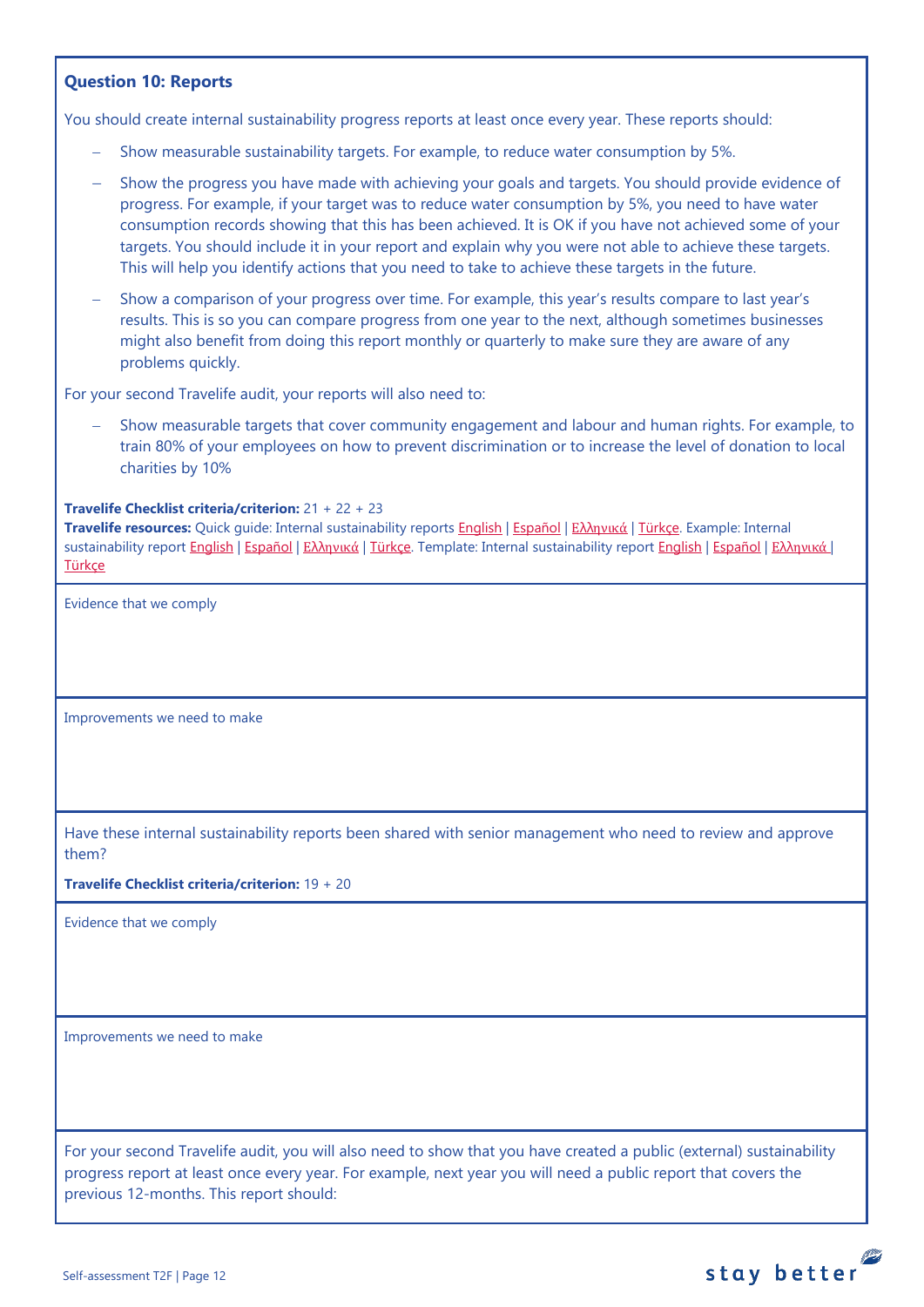| Show your progress on sustainability issues such as environmental impacts, community engagement and<br>labour and human rights                                                                                                                                                                                                                                                                                                                                                            |
|-------------------------------------------------------------------------------------------------------------------------------------------------------------------------------------------------------------------------------------------------------------------------------------------------------------------------------------------------------------------------------------------------------------------------------------------------------------------------------------------|
| Show a comparison of your progress since the last report you have produced. For example, your current<br>amount of food waste compared to your last report                                                                                                                                                                                                                                                                                                                                |
| Travelife Checklist criteria/criterion: 16 + 17<br>Travelife resources: Quick guide: Public sustainability reports English   Español   Ελληνικά   Türkçe                                                                                                                                                                                                                                                                                                                                  |
| Evidence that we comply                                                                                                                                                                                                                                                                                                                                                                                                                                                                   |
|                                                                                                                                                                                                                                                                                                                                                                                                                                                                                           |
| Improvements we need to make                                                                                                                                                                                                                                                                                                                                                                                                                                                              |
|                                                                                                                                                                                                                                                                                                                                                                                                                                                                                           |
| For your second Travelife audit, you will need to show that a version of this report has been made available to the<br>general public and any other people that might be interested such as staff, quests, suppliers and people in your<br>community. This should include publishing it on your website and making it available in quest and staff areas in the<br>relevant languages.                                                                                                    |
| The public (external) report should be available in your local language/s, the languages your staff understand, along<br>with most of your guests. For example, if you are in France and all of your staff speak French, and 40% of your guests<br>are German and 40% English, then the report should be in French, German and English.                                                                                                                                                   |
| Travelife Checklist criteria/criterion: 18 + 143                                                                                                                                                                                                                                                                                                                                                                                                                                          |
| Travelife resources: Quick guide: Public sustainability reports English   Español   Ελληνικά   Türkçe                                                                                                                                                                                                                                                                                                                                                                                     |
| Evidence that we comply                                                                                                                                                                                                                                                                                                                                                                                                                                                                   |
| Improvements we need to make                                                                                                                                                                                                                                                                                                                                                                                                                                                              |
|                                                                                                                                                                                                                                                                                                                                                                                                                                                                                           |
| <b>Question 11: Guest feedback</b>                                                                                                                                                                                                                                                                                                                                                                                                                                                        |
| Do you collect feedback about guest satisfaction? Can you show that you use this feedback to make changes or<br>improvements to their experience of your business?                                                                                                                                                                                                                                                                                                                        |
| <b>Travelife Checklist criteria/criterion:</b> $24 + 25$                                                                                                                                                                                                                                                                                                                                                                                                                                  |
| Travelife resources: Quick guide: Quality assurance English   Español   Ελληνικά   Türkçe . Detailed guide: Guest feedback<br>English   Español   Ελληνικά   Türkçe. Example of quality assurance policy English   Español   Ελληνικά   Türkçe. Guest feedback<br>survey template English   Español   Ελληνικά   Türkçe . Guest feedback survey example English   Español   Ελληνικά   Türkçe.<br>Example of how to ask guests for feedback <b>English   Español   Ελληνικά</b>   Türkce. |
|                                                                                                                                                                                                                                                                                                                                                                                                                                                                                           |

<span id="page-12-0"></span>Evidence that we comply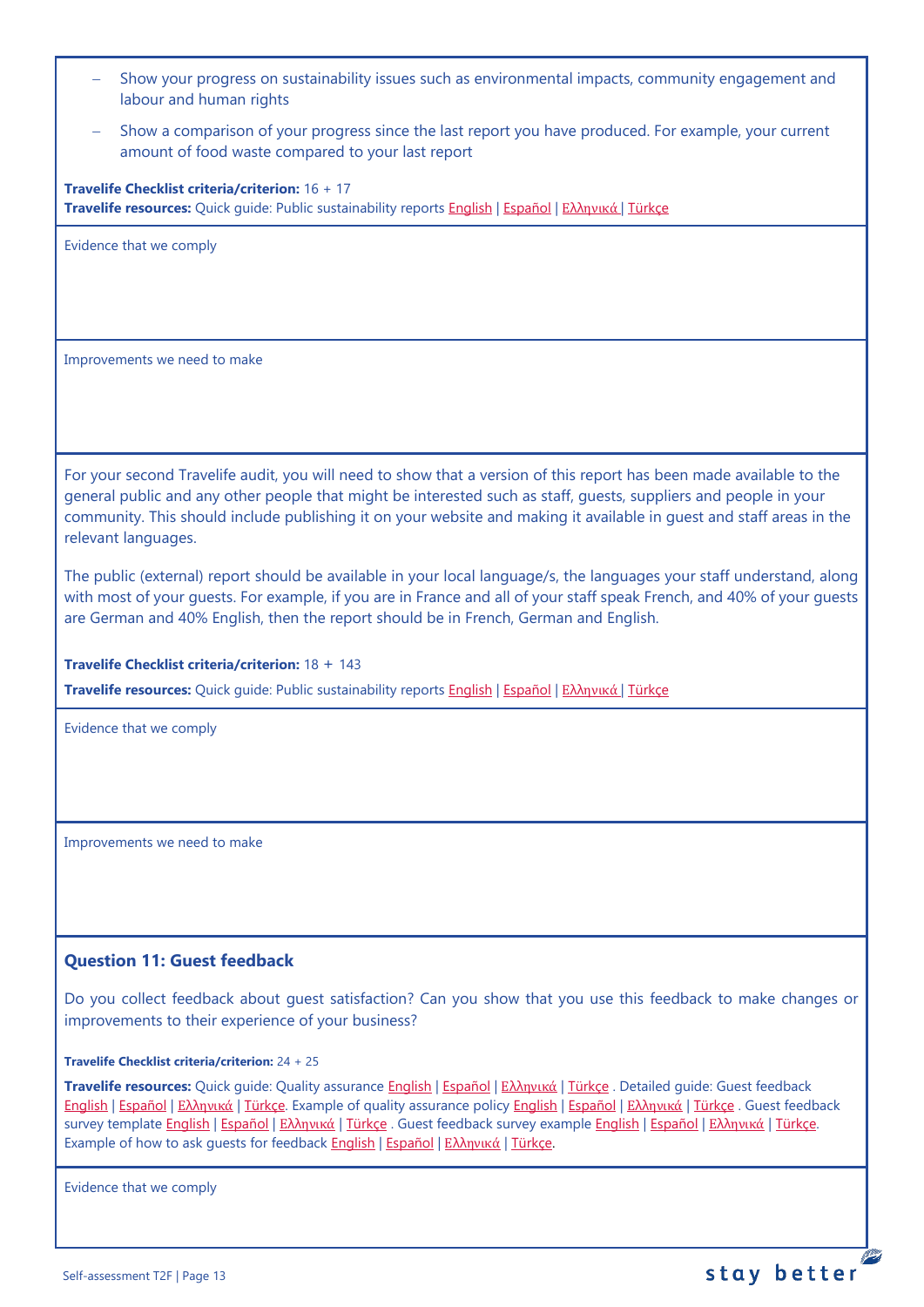Improvements we need to make

#### <span id="page-13-0"></span>**Question 12: Hazardous substance assessment**

For your second Travelife audit, you will need to show that you have assessed the chemicals you use to see which ones have negative environmental impacts. If high environmental impacts are identified, you should develop and implement a plan to minimise these impacts. This could include making sure you are using the correct minimum doses, staff training and looking for less harmful alternatives.

#### **Travelife Checklist criteria/criterion:** 81

**Travelife resources:** Detailed guide: Hazardous substances [English](https://travelifestaybetter.com/wp-content/uploads/2019/02/20-Detailed-Guide-Hazardous-Substances.pdf) | [Español](https://travelifestaybetter.com/wp-content/uploads/2019/02/20-ES-Detailed-Guide-Hazardous-Substances.pdf) | Ελλ[ηνικά](https://travelifestaybetter.com/wp-content/uploads/2021/01/20-GR-Detailed-Guide-Hazardous-Substances.pdf) | [Türkçe.](https://travelifestaybetter.com/wp-content/uploads/2021/01/20-Detailed-Guide-Hazardous-Substances-TR-Tehlikeli-Maddeler-Detayli-Kilavuz.pdf)

Evidence that we comply

Improvements we need to make

## <span id="page-13-1"></span>**ENVIRONMENTAL MEASUREMENTS AND KEEPING RECORDS**

#### Purpose

Monitoring and minimising your environmental impacts are an important way to reduce the carbon footprint of your property, to reduce overall pollution and to control the resources your business consumes.

#### **Objectives**

- To regularly record and monitor your environmental impacts so that you can use this data in reports that help you measure progress, set new targets and, when needed, adjust the measures you are taking
- To make sure you are not polluting air, soil and water
- To keep people and wildlife safe from hazardous substances and other pollutants
- To make sure you are following all relevant laws, regulations and guidelines

## <span id="page-13-2"></span>**Question 13: Energy**

Can you show that you record your **energy consumption from all sources** (electricity, gas, LPG, heating oil, etc.), either daily, weekly or monthly?

Do you use this to calculate your **total energy use** and **total energy use per guest night** in kWh (kilowatt-hours)? This is the sum of all your energy sources (electricity  $+$  gas  $+$  LPG, etc.)

#### **Travelife Checklist criteria/criterion:** 33 + 34 + 36+ 37

**Travelife resources:** Detailed guide: Energy [English](https://travelifestaybetter.com/wp-content/uploads/2019/02/17-Detailed-Guide-Energy.pdf) | [Español](https://travelifestaybetter.com/wp-content/uploads/2019/02/17-ES-Detailed-Guide-Energy.pdf) | Ελλ[ηνικά](https://travelifestaybetter.com/wp-content/uploads/2020/11/17-GR-Detailed-Guide-Energy.pdf) | [Türkçe.](https://travelifestaybetter.com/wp-content/uploads/2021/01/17-Detailed-Guide-Energy-TR-Enerji-Detayli-Kilavuz.pdf) Quick guide: Recording and monitoring energy consumption [English](https://travelifestaybetter.com/wp-content/uploads/2019/02/17-Quick-Guide-Monitoring-Reporting-Energy-Use.pdf) | [Español](https://travelifestaybetter.com/wp-content/uploads/2019/02/17-ES-Quick-Guide-Monitoring-Reporting-Energy-Use.pdf) | Ελλ[ηνικά](https://travelifestaybetter.com/wp-content/uploads/2020/01/12-Quick-Guide-Monitoring-Reporting-Energy-Use-GR.pdf) | [Türkçe.](https://travelifestaybetter.com/wp-content/uploads/2020/10/17-Quick-Guide-Monitoring-Reporting-Energy-Use-TR-Enerjinin-Takibi-ve-Raporlanmasi-icin-Hizli-Kilavuz.pdf) Quick guide: Converting energy to kilowatt-hours (kWh) [English](https://travelifestaybetter.com/wp-content/uploads/2019/02/17-Quick-Guide-Converting-Energy-to-Kilowatt-Hours.pdf) | [Español](https://travelifestaybetter.com/wp-content/uploads/2019/03/17-ES-Quick-Guide-Converting-Energy-to-Kilowatt-Hours.pdf) | Ελλ[ηνικά](https://travelifestaybetter.com/wp-content/uploads/2020/01/13-Quick-Guide-Converting-Energy-to-Kilowatt-Hours-GR.pdf) | [Türkçe.](https://travelifestaybetter.com/wp-content/uploads/2020/10/17-Quick-Guide-Converting-Energy-to-Kilowatt-Hours-TR-Enerjinin-Kilovatsaata-Donusturulmesi-icin-Hizli-Kilavuz.pdf) Template: Energy consumption report [English](https://travelifestaybetter.com/wp-content/uploads/2019/02/17-Template-Recording-Energy-Consumption.xlsx) | [Español](https://travelifestaybetter.com/wp-content/uploads/2019/02/17-ES-Template-Recording-Energy-Consumption.xlsx) | Ελλ[ηνικά](https://travelifestaybetter.com/wp-content/uploads/2019/08/17-GR-Template-Recording-Energy-Consumption.xlsx) | [Türkçe](https://travelifestaybetter.com/wp-content/uploads/2020/07/17-Template-Recording-Energy-Consumption-TR-Enerji-T%C3%BCketiminin-Kayd%C4%B1-%C5%9Eablonu.xlsx) . Tool:

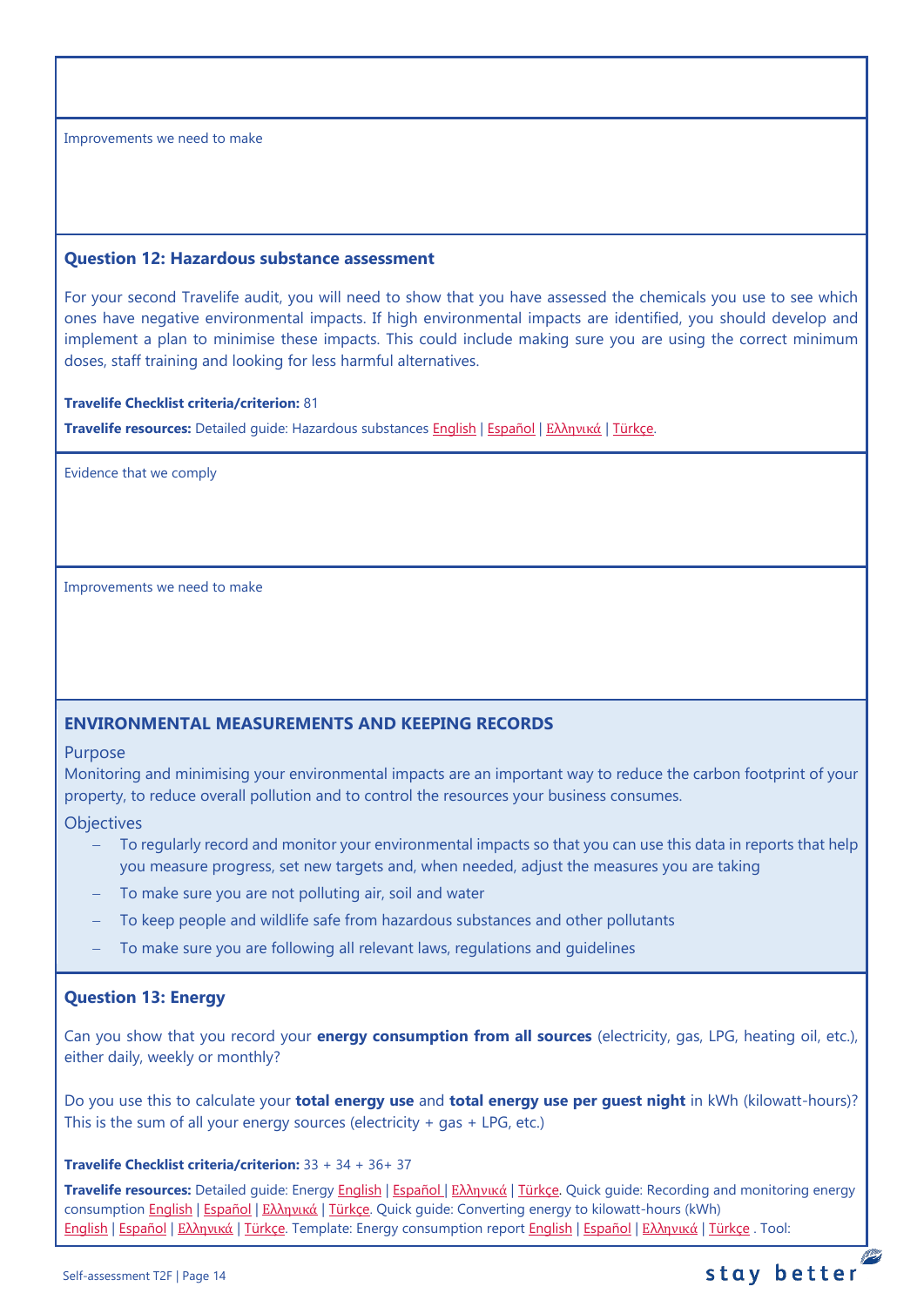Conversion numbers for kWh and greenhouse gas emissions if you would like to track that too [English](https://travelifestaybetter.com/wp-content/uploads/2019/02/17-Fuel-Conversion-Rates-to-kWh-and-CO2e.pdf) | [Español](https://travelifestaybetter.com/wp-content/uploads/2019/02/17-ES-Fuel-Conversion-to-kWh-and-CO2e.pdf) | Ελλ[ηνικά](https://travelifestaybetter.com/wp-content/uploads/2020/01/11-Fuel-Conversion-to-kWh-and-CO2e-GR.pdf) | [Türkçe.](https://travelifestaybetter.com/wp-content/uploads/2020/10/17-Fuel-Conversion-to-kWh-and-CO2e-TR-Yakitin-kWh-ve-CO2eye-Donusturulmesi.pdf) Optional best practice: Converting energy to greenhouse gas emissions [English](https://travelifestaybetter.com/wp-content/uploads/2019/02/17-Quick-Guide-Converting-Energy-to-CO2e.pdf) | [Español](https://travelifestaybetter.com/wp-content/uploads/2019/02/17-ES-Quick-Guide-Converting-Energy-to-CO2e.pdf) | Ελλ[ηνικά](https://travelifestaybetter.com/wp-content/uploads/2020/01/14-Quick-Guide-Converting-Energy-to-CO2e-GR.pdf) | [Türkçe.](https://travelifestaybetter.com/wp-content/uploads/2020/10/17-Quick-Guide-Converting-Energy-to-CO2e-TR-Enerjinin-CO2eye-Donusturulmesi-icin-Hizli-Kilavuz.pdf)

Evidence that we comply

Improvements we need to make

Can you show that you keep these records so that you can make regular comparisons to energy consumption in previous years?

#### **Travelife Checklist criteria/criterion:** 38

Do you record the source of each type of energy you use, including details of any external suppliers?

#### **Travelife Checklist criteria/criterion:** 35

**Travelife resources:** Detailed guide: Energy [English](https://travelifestaybetter.com/wp-content/uploads/2019/02/17-Detailed-Guide-Energy.pdf) | [Español](https://travelifestaybetter.com/wp-content/uploads/2019/02/17-ES-Detailed-Guide-Energy.pdf) | Ελλ[ηνικά](https://travelifestaybetter.com/wp-content/uploads/2020/11/17-GR-Detailed-Guide-Energy.pdf) | [Türkçe.](https://travelifestaybetter.com/wp-content/uploads/2021/01/17-Detailed-Guide-Energy-TR-Enerji-Detayli-Kilavuz.pdf) Quick guide: Recording and monitoring energy consumption [English](https://travelifestaybetter.com/wp-content/uploads/2019/02/17-Quick-Guide-Monitoring-Reporting-Energy-Use.pdf) | [Español](https://travelifestaybetter.com/wp-content/uploads/2019/02/17-ES-Quick-Guide-Monitoring-Reporting-Energy-Use.pdf) | Ελλ[ηνικά](https://travelifestaybetter.com/wp-content/uploads/2020/01/12-Quick-Guide-Monitoring-Reporting-Energy-Use-GR.pdf) | [Türkçe.](https://travelifestaybetter.com/wp-content/uploads/2020/10/17-Quick-Guide-Monitoring-Reporting-Energy-Use-TR-Enerjinin-Takibi-ve-Raporlanmasi-icin-Hizli-Kilavuz.pdf) Quick guide: Converting energy to kilowatt-hours (kWh) [English](https://travelifestaybetter.com/wp-content/uploads/2019/02/17-Quick-Guide-Converting-Energy-to-Kilowatt-Hours.pdf) | [Español](https://travelifestaybetter.com/wp-content/uploads/2019/03/17-ES-Quick-Guide-Converting-Energy-to-Kilowatt-Hours.pdf) | Ελλ[ηνικά](https://travelifestaybetter.com/wp-content/uploads/2020/01/13-Quick-Guide-Converting-Energy-to-Kilowatt-Hours-GR.pdf) | [Türkçe.](https://travelifestaybetter.com/wp-content/uploads/2020/10/17-Quick-Guide-Converting-Energy-to-Kilowatt-Hours-TR-Enerjinin-Kilovatsaata-Donusturulmesi-icin-Hizli-Kilavuz.pdf) Template: Energy consumption report [English](https://travelifestaybetter.com/wp-content/uploads/2019/02/17-Template-Recording-Energy-Consumption.xlsx) | [Español](https://travelifestaybetter.com/wp-content/uploads/2019/02/17-ES-Template-Recording-Energy-Consumption.xlsx) | Ελλ[ηνικά](https://travelifestaybetter.com/wp-content/uploads/2019/08/17-GR-Template-Recording-Energy-Consumption.xlsx) | [Türkçe](https://travelifestaybetter.com/wp-content/uploads/2020/07/17-Template-Recording-Energy-Consumption-TR-Enerji-T%C3%BCketiminin-Kayd%C4%B1-%C5%9Eablonu.xlsx) . Tool: Conversion numbers for kWh and greenhouse gas emissions if you would like to track that too [English](https://travelifestaybetter.com/wp-content/uploads/2019/02/17-Fuel-Conversion-Rates-to-kWh-and-CO2e.pdf) | [Español](https://travelifestaybetter.com/wp-content/uploads/2019/02/17-ES-Fuel-Conversion-to-kWh-and-CO2e.pdf) | Ελλ[ηνικά](https://travelifestaybetter.com/wp-content/uploads/2020/01/11-Fuel-Conversion-to-kWh-and-CO2e-GR.pdf) | [Türkçe.](https://travelifestaybetter.com/wp-content/uploads/2020/10/17-Fuel-Conversion-to-kWh-and-CO2e-TR-Yakitin-kWh-ve-CO2eye-Donusturulmesi.pdf) Optional best practice: Converting energy to greenhouse gas emissions [English](https://travelifestaybetter.com/wp-content/uploads/2019/02/17-Quick-Guide-Converting-Energy-to-CO2e.pdf) | [Español](https://travelifestaybetter.com/wp-content/uploads/2019/02/17-ES-Quick-Guide-Converting-Energy-to-CO2e.pdf) | Ελλ[ηνικά](https://travelifestaybetter.com/wp-content/uploads/2020/01/14-Quick-Guide-Converting-Energy-to-CO2e-GR.pdf) | [Türkçe.](https://travelifestaybetter.com/wp-content/uploads/2020/10/17-Quick-Guide-Converting-Energy-to-CO2e-TR-Enerjinin-CO2eye-Donusturulmesi-icin-Hizli-Kilavuz.pdf)

Evidence that we comply

Improvements we need to make

#### <span id="page-14-0"></span>**Question 14: Water**

Can you show that you record your **water consumption from all sources** either daily, weekly or monthly in litres or cubic metres?

Do you use this to calculate your water use per guest night in either litres or cubic metres?

**Travelife Checklist criteria/criterion:** 49 + 50 + 53 + 54

**Travelife resources:** Detailed guide: Water [English](https://travelifestaybetter.com/wp-content/uploads/2019/02/18-Detailed-Guide-Water.pdf) | [Español](https://travelifestaybetter.com/wp-content/uploads/2019/02/18-ES-Detailed-Guide-Water.pdf) | Ελλ[ηνικά](https://travelifestaybetter.com/wp-content/uploads/2020/11/18-GR-Detailed-Guide-Water.pdf) | [Türkçe.](https://travelifestaybetter.com/wp-content/uploads/2021/01/18-Detailed-Guide-Water-TR-Su-Detayli-Kilavuz.pdf) Quick guide: Recording and reporting water consumption [English](https://travelifestaybetter.com/wp-content/uploads/2019/02/18-Quick-Guide-Recording-Water-Consumption.pdf) | [Español](https://travelifestaybetter.com/wp-content/uploads/2019/02/18-ES-Quick-Guide-Recording-Water-Consumption.pdf) | Ελλ[ηνικά](https://travelifestaybetter.com/wp-content/uploads/2020/01/15-Quick-Guide-Recording-Water-Consumption-GR.pdf) | [Türkçe.](https://travelifestaybetter.com/wp-content/uploads/2020/10/18-Quick-Guide-Recording-Water-Consumption-TR-Su-Tuketiminin-Kayit-Edilmesi-icin-Hizli-Kilavuz.pdf) Template: Water consumption report [English](https://travelifestaybetter.com/wp-content/uploads/2019/02/18-Template-Recording-Water-Consumption.xlsx) | [Español](https://travelifestaybetter.com/wp-content/uploads/2019/02/18-ES-Template-Recording-Water-Consumption.xlsx) | Ελλ[ηνικά](https://travelifestaybetter.com/wp-content/uploads/2019/08/18-GR-Template-Recording-Water-Consumption.xlsx) | [Türkçe.](https://travelifestaybetter.com/wp-content/uploads/2020/07/18-Template-Recording-Water-Consumption-TR-Su-T%C3%BCketiminin-Kayd%C4%B1-%C5%9Eablonu.xlsx)

stay better

Evidence that we comply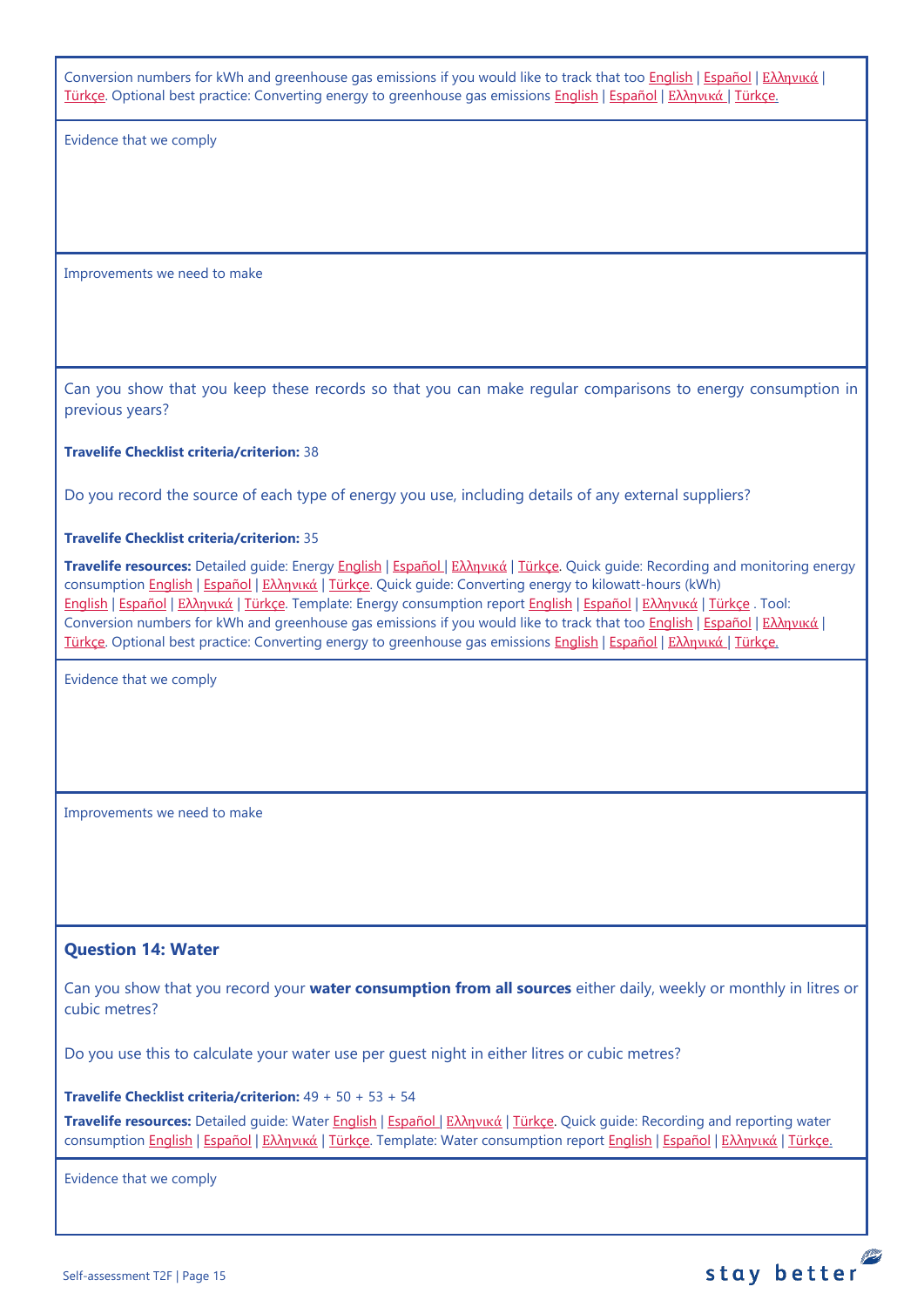Improvements we need to make

Can you show that you keep these records so that you can make regular comparisons to water consumption in previous years?

Can you show that you regularly monitor and maintain water quality throughout your property so that it is safe to use?

For your second Travelife audit, you will need to show that any water you source from any place other than a local municipal supplier, does not affect the local supply or the environment. For example, if you use a well or boreholes.

**Travelife Checklist criteria/criterion:** 55 + 60 + 61 **Travelife resources:** Detailed guide: Water [English](https://travelifestaybetter.com/wp-content/uploads/2019/02/18-Detailed-Guide-Water.pdf) | [Español](https://travelifestaybetter.com/wp-content/uploads/2019/02/18-ES-Detailed-Guide-Water.pdf) | Ελλ[ηνικά](https://travelifestaybetter.com/wp-content/uploads/2020/11/18-GR-Detailed-Guide-Water.pdf) | [Türkçe.](https://travelifestaybetter.com/wp-content/uploads/2021/01/18-Detailed-Guide-Water-TR-Su-Detayli-Kilavuz.pdf)

Evidence that we comply

Improvements we need to make

#### <span id="page-15-0"></span>**Question 15: Waste (including wastewater and hazardous waste)**

Do you separate **solid waste** according to guidelines from local authorities?

**Travelife Checklist criteria/criterion:** 68

**Travelife resources:** Detailed guide: Waste [English](https://travelifestaybetter.com/wp-content/uploads/2019/02/19-Detailed-Guide-Waste.pdf) | [Español](https://travelifestaybetter.com/wp-content/uploads/2019/02/19-ES-Detailed-Guide-Waste.pdf) | Ελλ[ηνικά](https://travelifestaybetter.com/wp-content/uploads/2021/01/19-GR-Detailed-Guide-Waste.pdf) | [Türkçe.](https://travelifestaybetter.com/wp-content/uploads/2021/01/19-Detailed-Guide-Waste-TR-Atik-Detayli-Kilavuz.pdf)

Evidence that we comply

Improvements we need to make

If you serve food, do you keep a record of unprepared food that is thrown away? This is food that was never served because it has been spoiled, damaged or contaminated. [Click here](https://travelifestaybetter.com/wp-content/uploads/2020/05/Travelife-Tutorial-Recording-Food-Waste.mp4) to watch a short tutorial about this type of waste.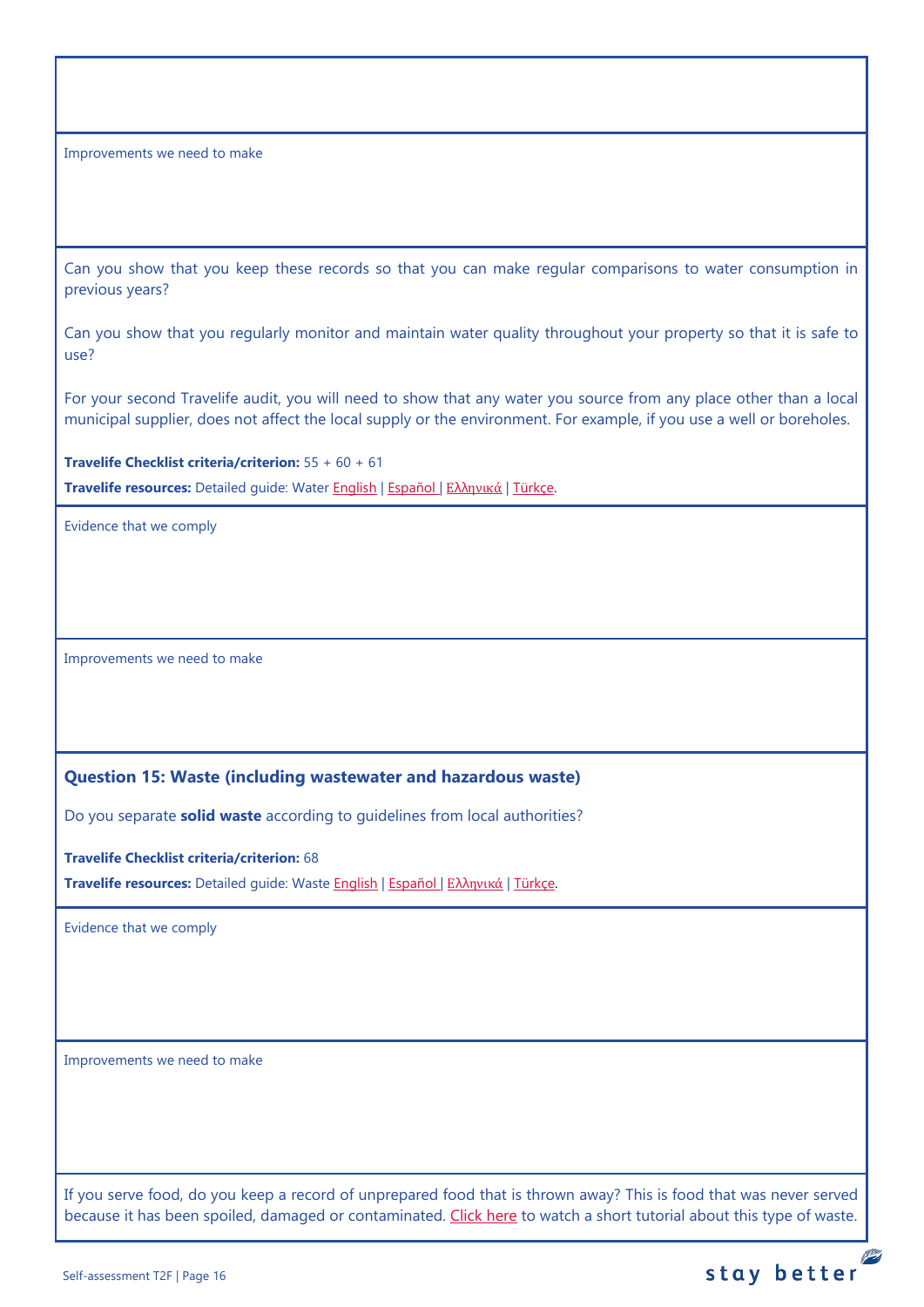|  |  |  | <b>Travelife Checklist criteria/criterion: 69</b> |  |
|--|--|--|---------------------------------------------------|--|
|--|--|--|---------------------------------------------------|--|

**Travelife resources:** Template: Food waste monitor [English](https://travelifestaybetter.com/wp-content/uploads/2019/03/19-Food-Waste-Monitoring-Template.xlsx) | [Español](https://travelifestaybetter.com/wp-content/uploads/2019/09/19-ES-Food-Waste-Monitoring-Template.xlsx) | Ελλ[ηνικά](https://travelifestaybetter.com/19-gr-food-waste-monitoring-template/) | [Türkçe](https://travelifestaybetter.com/wp-content/uploads/2020/07/19-Food-Waste-Monitoring-Template-TR-G%C4%B1da-At%C4%B1k-Takip-%C5%9Eablonu.xlsx) . Tutorial: Recording food waste [English.](https://travelifestaybetter.com/wp-content/uploads/2020/05/Travelife-Tutorial-Recording-Food-Waste.mp4)

Evidence that we comply

Improvements we need to make

Do you keep records of your hazardous waste? This includes things such as chemicals, light bulbs, batteries, printer cartridges, paint cans and so on. Your hazardous waste records should include:

- The volume of each type of hazardous waste in either litres or kilograms
- − Where each type of it is stored on your premises
- − How much of each type has been removed from your premises
- The details of the licenced waste contractor used for collection/disposal

#### **Travelife Checklist criteria/criterion:** 80

**Travelife resources:** Detailed guide: Hazardous substances [English](https://travelifestaybetter.com/wp-content/uploads/2019/02/20-Detailed-Guide-Hazardous-Substances.pdf) | [Español](https://travelifestaybetter.com/wp-content/uploads/2019/02/20-ES-Detailed-Guide-Hazardous-Substances.pdf) | Ελλ[ηνικά](https://travelifestaybetter.com/wp-content/uploads/2021/01/20-GR-Detailed-Guide-Hazardous-Substances.pdf) | [Türkçe.](https://travelifestaybetter.com/wp-content/uploads/2021/01/20-Detailed-Guide-Hazardous-Substances-TR-Tehlikeli-Maddeler-Detayli-Kilavuz.pdf) Template: Hazardous waste recor[d English](https://travelifestaybetter.com/wp-content/uploads/2019/03/20-Template-Hazardous-Waste-Record.xlsx) | [Español](https://travelifestaybetter.com/wp-content/uploads/2019/09/20-ES-Template-Hazardous-Waste-Record.xlsx) | Ελλ[ηνικά](https://travelifestaybetter.com/20-gr-template-hazardous-waste-record/) | [Türkçe.](https://travelifestaybetter.com/wp-content/uploads/2020/07/20-Template-Hazardous-Waste-Record-TR-Tehlikeli-At%C4%B1k-Kay%C4%B1t-%C5%9Eablonu.xlsx)

Evidence that we comply

Improvements we need to make

Do you have evidence that show all your waste (solid waste, wastewater, hazardous waste) has been properly disposed of? This should include:

- − Any local, national or international laws and regulations you need to follow (these can be added to your legal register)
- − Making sure that your hazardous waste is stored safely in the same way as hazardous products (i.e. in a locked and ventilated area, on drip trays, etc.) whilst awaiting collection/disposal
- Making sure that your wastewater is treated, reused or disposed of safely without affecting the local community or the environment
- − Having systems that make sure any contaminated wastewater does not pollute the local area. For example, swimming pools overflowing with chlorinated water or swimming pool backwash water that contaminates soil or seawater, desalination systems or sewage contaminating a river, etc.
- The names of any waste companies you use and evidence that they have all required licences and are disposing of the waste in a way that minimises environmental and social impacts

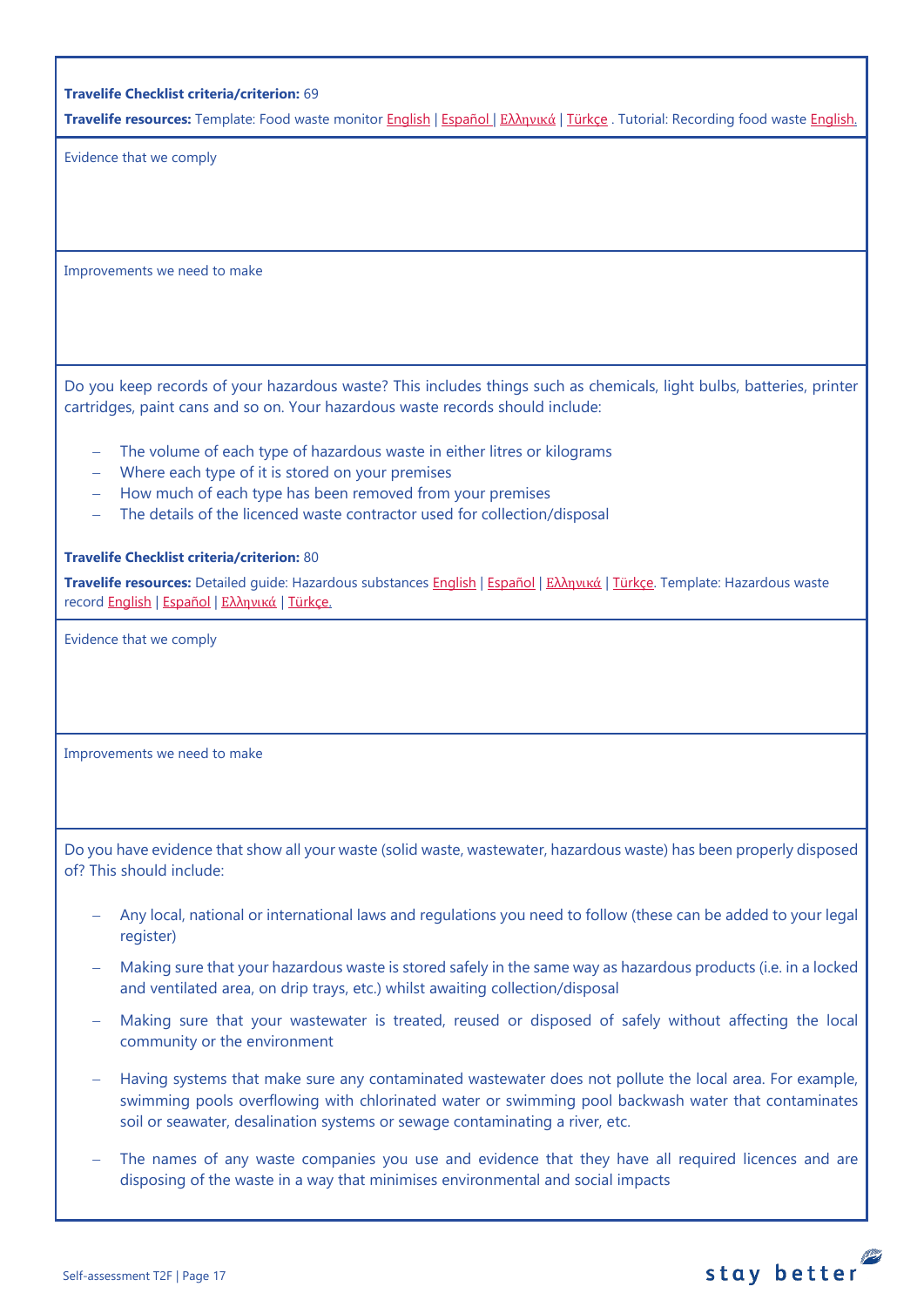For your second Travelife audit, you will also need to supply invoices or receipts from all the waste companies that you use (these should be kept for at least 3 years)

#### **Travelife Checklist criteria/criterion:** 51 + 52 + 62 + 71 + 74 + 83

**Travelife resources:** Detailed guide: Waste [English](https://travelifestaybetter.com/wp-content/uploads/2019/02/19-Detailed-Guide-Waste.pdf) | [Español](https://travelifestaybetter.com/wp-content/uploads/2019/02/19-ES-Detailed-Guide-Waste.pdf) | Ελλ[ηνικά](https://travelifestaybetter.com/wp-content/uploads/2021/01/19-GR-Detailed-Guide-Waste.pdf) | [Türkçe.](https://travelifestaybetter.com/wp-content/uploads/2021/01/19-Detailed-Guide-Waste-TR-Atik-Detayli-Kilavuz.pdf) Detailed guide: Hazardous substances [English](https://travelifestaybetter.com/wp-content/uploads/2019/02/20-Detailed-Guide-Hazardous-Substances.pdf) | [Español](https://travelifestaybetter.com/wp-content/uploads/2019/02/20-ES-Detailed-Guide-Hazardous-Substances.pdf) | Ελλ[ηνικά](https://travelifestaybetter.com/wp-content/uploads/2021/01/20-GR-Detailed-Guide-Hazardous-Substances.pdf) | [Türkçe.](https://travelifestaybetter.com/wp-content/uploads/2021/01/20-Detailed-Guide-Hazardous-Substances-TR-Tehlikeli-Maddeler-Detayli-Kilavuz.pdf)

Evidence that we comply

Improvements we need to make

#### <span id="page-17-0"></span>**Question 16: Hazardous substances**

For your second Travelife audit, you will need to show that you have created and maintained records about hazardous substances, as described below.

You need to show that you keep a register of all of the types of hazardous substances and chemicals on your property that helps you and your staff understand the volume and type of hazardous substances you have at your property at any one time in case of an emergency such as a fire or flood, and how each one should be stored, used and so on. This should include all of the following:

- − The type of each substance
- − What it is for (e.g. cleaning, painting)
- − How much should be used in a single dose (this is mainly for chemicals) and general instructions for how to use the substance (or where an employee can find this information)
- − Any legal or safety requirements for how the substance should be stored and disposed of
- − Any requirements about how the substance should be used safely including any required protective equipment
- − How much of each is stored at your property

#### **Travelife Checklist criteria/criterion:** 78

Here is a template that shows one way of recording this information: [English](https://travelifestaybetter.com/wp-content/uploads/2019/02/20-Member-Template-Hazardous-Substance-Register.xlsx) | [Español](https://travelifestaybetter.com/wp-content/uploads/2019/02/20-ES-Member-Template-Hazardous-Substance-Register.xlsx) | *Ε*λλ*[ηνικά](https://travelifestaybetter.com/20-gr-member-template-hazardous-substance-register/)* | [Türkçe](https://travelifestaybetter.com/wp-content/uploads/2020/07/20-Member-Template-Hazardous-Substance-Register-TR-Tehlikeli-Madde-Kayd%C4%B1-%C3%9Cye-%C5%9Eablonu.xlsx)

You will need to show that you record the amount of hazardous substances your business consumes so that you can monitor their use. For example, this might be a stock control procedure where employees update a record each time they use a substance or record how much of each hazardous substance is in stock on a daily, weekly or monthly basis. This record should include:

- − The name of each type of substance
- − If chemicals are in a concentrated form (e.g. they need to be diluted before use)
- − The amount of chemicals used or in stock in litres or kilograms
- − The amount of other substances used or in stock (i.e. not chemicals) in relevant units. For example, the quantity of batteries or ink cartridges

You will need to show that you keep these records so that you know the total amount of hazard substances you use each year (in litres or kilograms), and can use that to make comparisons to previous years as one way of controlling their use.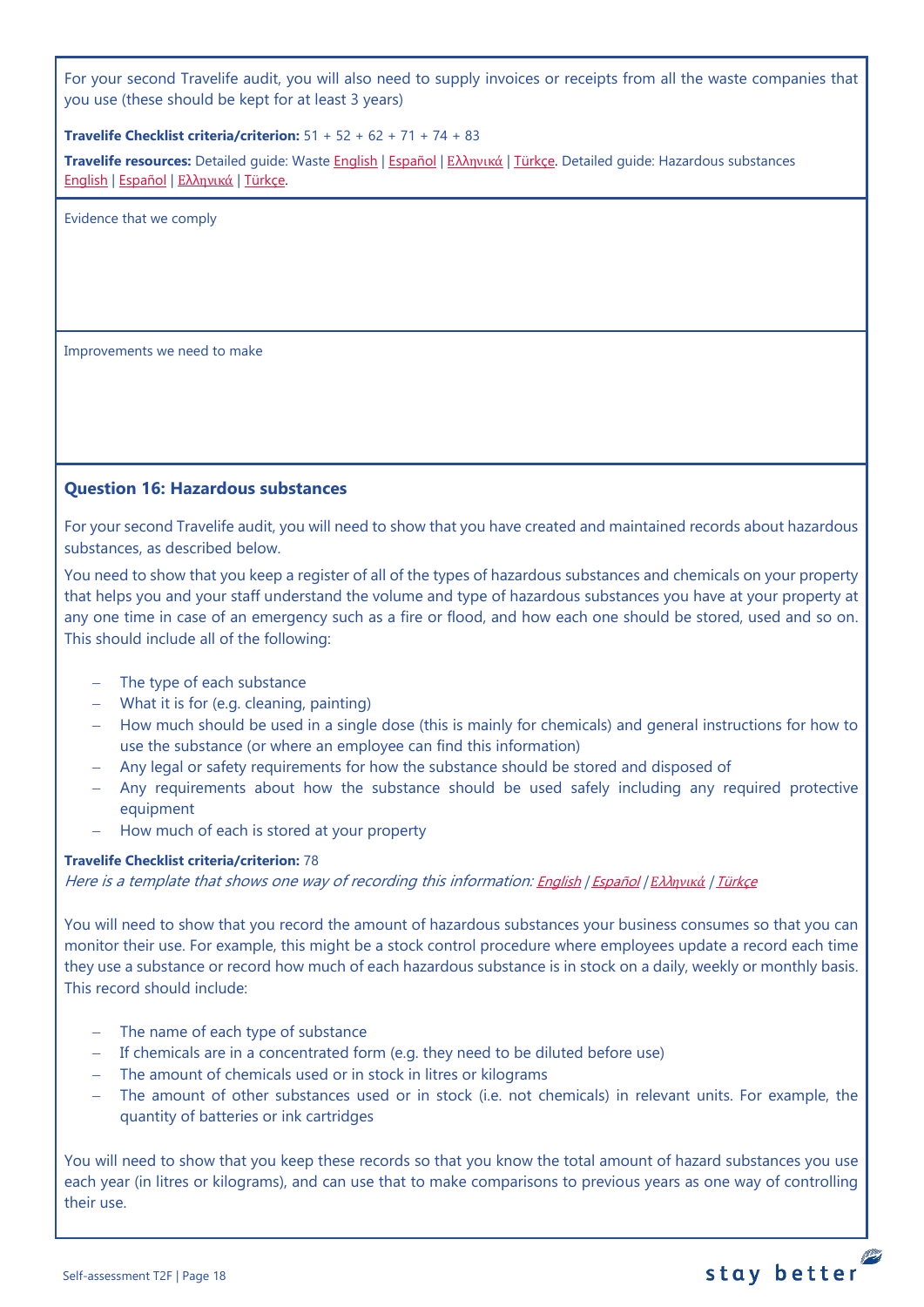| Travelife Checklist criteria/criterion: 79 + 88<br>Here is a template that shows the type of information you need to record: English   Español   E $\lambda$ hpuká   Türkçe<br>Travelife resources: Detailed guide: Hazardous substances English   Español   Ελληνικά   Türkçe. Quick guide: Creating a<br>hazardous substance register English   Español   Ελληνικά   Türkçe. Template: Hazardous substance register<br>English   Español   Ελληνικά   Türkçe . Quick guide: Recording use of hazardous substances English   Español   Ελληνικά   Türkçe.<br>Template: Recording hazardous substances <b>English   Español   Ελληνικά   Türkçe.</b> |
|------------------------------------------------------------------------------------------------------------------------------------------------------------------------------------------------------------------------------------------------------------------------------------------------------------------------------------------------------------------------------------------------------------------------------------------------------------------------------------------------------------------------------------------------------------------------------------------------------------------------------------------------------|
| Evidence that we comply                                                                                                                                                                                                                                                                                                                                                                                                                                                                                                                                                                                                                              |
| Improvements we need to make                                                                                                                                                                                                                                                                                                                                                                                                                                                                                                                                                                                                                         |
| Can you show that you are storing hazardous substances in accordance with national and international safety<br>standards and all relevant laws, regulations and guidelines? For example, are all chemical stored on drip trays and in<br>locked and ventilated rooms?                                                                                                                                                                                                                                                                                                                                                                                |
| <b>Travelife Checklist criteria/criterion: 82</b><br>Travelife resources: Detailed guide: Hazardous substances English   Español   Ελληνικά   Türkçe.                                                                                                                                                                                                                                                                                                                                                                                                                                                                                                |
| Evidence that we comply                                                                                                                                                                                                                                                                                                                                                                                                                                                                                                                                                                                                                              |
| Improvements we need to make                                                                                                                                                                                                                                                                                                                                                                                                                                                                                                                                                                                                                         |
| Can you show that you have procedures in place to handle leaks or spills? This should include:                                                                                                                                                                                                                                                                                                                                                                                                                                                                                                                                                       |
| A plan for managing and controlling these incidents<br>Written emergency instructions                                                                                                                                                                                                                                                                                                                                                                                                                                                                                                                                                                |
| <b>Travelife Checklist criteria/criterion: 87</b><br>Travelife resources: Detailed guide: Hazardous substances English   Español   Ελληνικά   Türkçe.                                                                                                                                                                                                                                                                                                                                                                                                                                                                                                |
| Evidence that we comply                                                                                                                                                                                                                                                                                                                                                                                                                                                                                                                                                                                                                              |
| Improvements we need to make                                                                                                                                                                                                                                                                                                                                                                                                                                                                                                                                                                                                                         |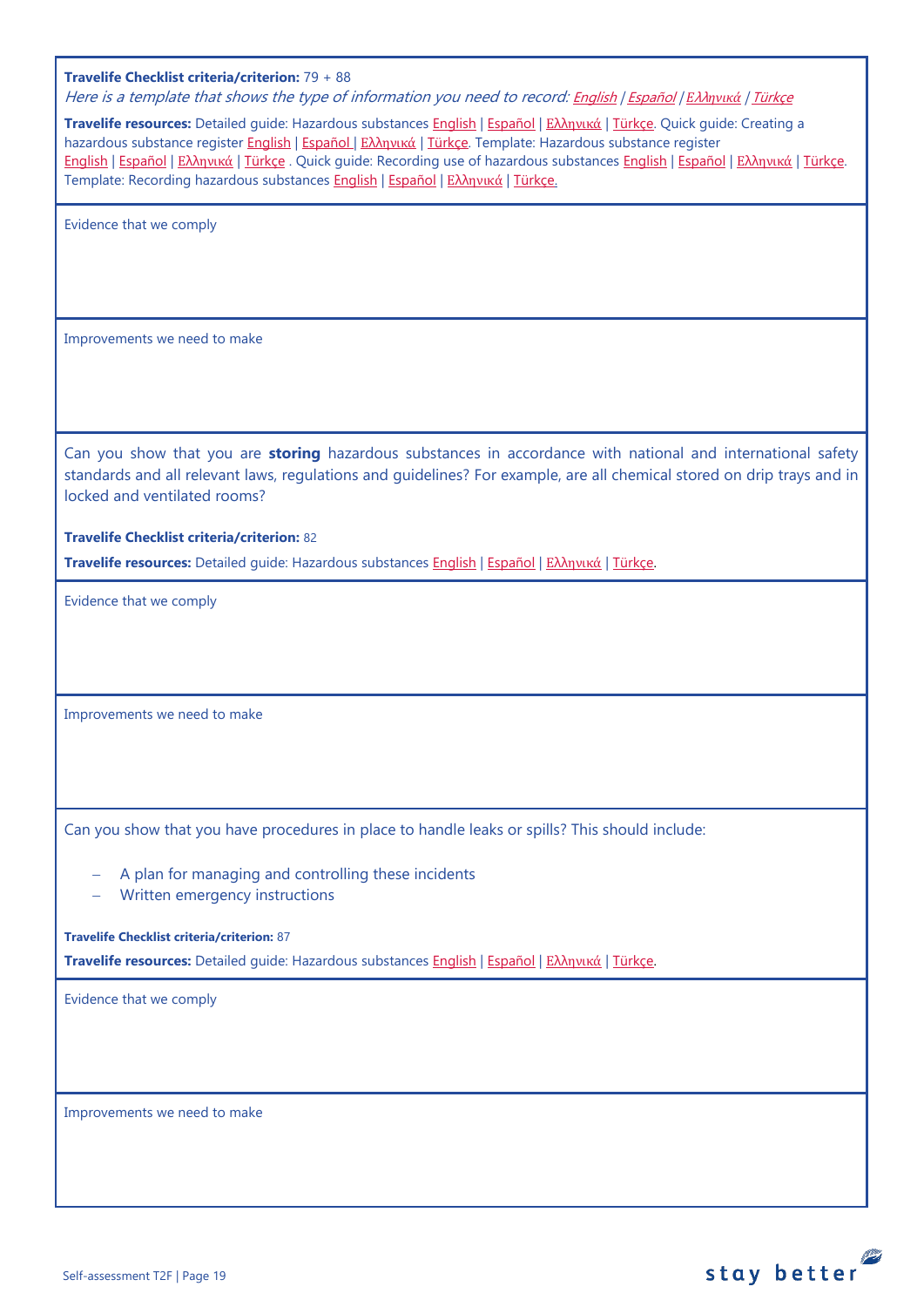Do you have a list that shows all of the equipment at your property that contains hazardous substances, including ozone depleting substances? This includes things like refrigerators, freezers and air-conditioning systems.

#### **Travelife Checklist criteria/criterion:** 84

Here is a template that shows the type of information you need to record[: English](https://travelifestaybetter.com/wp-content/uploads/2019/03/20-Template-List-of-Equipment-with-Hazardous-Substances.xlsx) | [Español](https://travelifestaybetter.com/wp-content/uploads/2020/08/20-ES-Template-List-of-Equipment-with-Hazardous-Substances.xlsx) | *Ε*λλ*[ηνικά](https://travelifestaybetter.com/wp-content/uploads/2019/08/20-GR-Template-List-of-Equipment-with-Hazardous-Substances_GR.xlsx)* | [Türkçe](https://travelifestaybetter.com/wp-content/uploads/2020/07/20-Template-List-of-Equipment-with-Hazardous-Substances-TR-Tehlikeli-Madde-i%C3%A7eren-Ekipman-Listesi-%C5%9Eablonu.xlsx)

Do you have records that show that all equipment that contains hazardous substances is properly and regularly maintained according with the manufacturer instructions?

**Travelife Checklist criteria/criterion:** 85

Evidence that we comply

Improvements we need to make

For your second Travelife audit, you will need to show how you have made sure that the use and dosage of harmful chemicals in operations that use large quantities of chemicals (laundry, swimming pool, etc.) is controlled. If you use automatic dosage systems, you should be able to show how you make sure that the equipment is calibrated correctly. If you use manual dosage, you should be able to show how you assess the correct amount of chemicals that are required and make sure that this is followed by staff.

#### **Travelife Checklist criteria/criterion:** 89

**Travelife resources:** Detailed guide: Hazardous substances [English](https://travelifestaybetter.com/wp-content/uploads/2019/02/20-Detailed-Guide-Hazardous-Substances.pdf) | [Español](https://travelifestaybetter.com/wp-content/uploads/2019/02/20-ES-Detailed-Guide-Hazardous-Substances.pdf) | Ελλ[ηνικά](https://travelifestaybetter.com/wp-content/uploads/2021/01/20-GR-Detailed-Guide-Hazardous-Substances.pdf) | [Türkçe.](https://travelifestaybetter.com/wp-content/uploads/2021/01/20-Detailed-Guide-Hazardous-Substances-TR-Tehlikeli-Maddeler-Detayli-Kilavuz.pdf)

Evidence that we comply

Improvements we need to make

#### <span id="page-19-0"></span>**REDUCING ENVIRONMENTAL IMPACTS**

Purpose

Monitoring and minimising your energy and water use is an important way to reduce the carbon footprint of your property, to reduce overall pollution and to control the resources your business consumes.

**Objective** 

To make sure you have implemented specific procedures that will help to minimise your environmental impacts

#### <span id="page-19-1"></span>**Question 17: Maintenance**

Do you have a maintenance schedule that ensures all of your equipment is properly cleaned and serviced according to the manufacturer instructions?

**PE**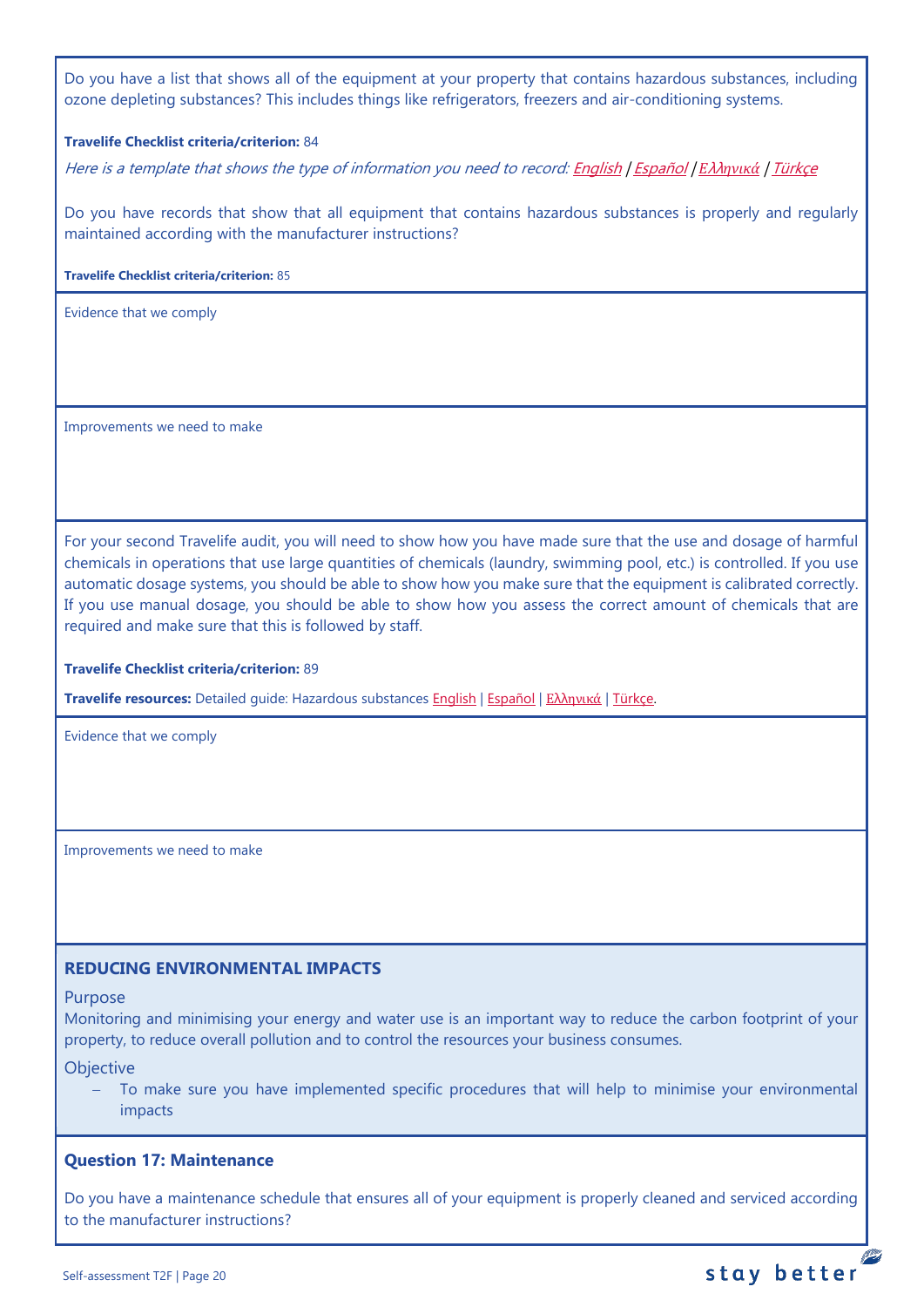Is this a regular schedule that includes checks for problems that are promptly fixed? For example, leaks, general wear and tear, breakdowns, dirt and dust.

Does this schedule cover all types of fixtures, installations and equipment that use water, energy and/or chemicals, or that produces waste (including wastewater and general pollution)? This includes things like boilers, air-conditioning systems, solar panels, pipes, pools, bathroom fixtures, electrical equipment, vehicles, machinery, irrigation systems and so on.

Do you keep records of this maintenance?

#### **Travelife Checklist criteria/criterion:** 42 + 57

**Travelife resources:** Detailed guide: Energy [English](https://travelifestaybetter.com/wp-content/uploads/2019/02/17-Detailed-Guide-Energy.pdf) | [Español](https://travelifestaybetter.com/wp-content/uploads/2019/02/17-ES-Detailed-Guide-Energy.pdf) | Ελλ[ηνικά](https://travelifestaybetter.com/wp-content/uploads/2020/11/17-GR-Detailed-Guide-Energy.pdf) | [Türkçe.](https://travelifestaybetter.com/wp-content/uploads/2021/01/17-Detailed-Guide-Energy-TR-Enerji-Detayli-Kilavuz.pdf) Detailed guide: Water [English](https://travelifestaybetter.com/wp-content/uploads/2019/02/18-Detailed-Guide-Water.pdf) | [Español](https://travelifestaybetter.com/wp-content/uploads/2019/02/18-ES-Detailed-Guide-Water.pdf) | Ελλ[ηνικά](https://travelifestaybetter.com/wp-content/uploads/2020/11/18-GR-Detailed-Guide-Water.pdf) | [Türkçe.](https://travelifestaybetter.com/wp-content/uploads/2021/01/18-Detailed-Guide-Water-TR-Su-Detayli-Kilavuz.pdf) Detailed guide: Hazardous substances [English](https://travelifestaybetter.com/wp-content/uploads/2019/02/20-Detailed-Guide-Hazardous-Substances.pdf) | [Español](https://travelifestaybetter.com/wp-content/uploads/2019/02/20-ES-Detailed-Guide-Hazardous-Substances.pdf) | Ελλ[ηνικά](https://travelifestaybetter.com/wp-content/uploads/2021/01/20-GR-Detailed-Guide-Hazardous-Substances.pdf) | [Türkçe.](https://travelifestaybetter.com/wp-content/uploads/2021/01/20-Detailed-Guide-Hazardous-Substances-TR-Tehlikeli-Maddeler-Detayli-Kilavuz.pdf) Detailed guide: Waste [English](https://travelifestaybetter.com/wp-content/uploads/2019/02/19-Detailed-Guide-Waste.pdf) | [Español](https://travelifestaybetter.com/wp-content/uploads/2019/02/19-ES-Detailed-Guide-Waste.pdf) | Ελλ[ηνικά](https://travelifestaybetter.com/wp-content/uploads/2021/01/19-GR-Detailed-Guide-Waste.pdf) | [Türkçe.](https://travelifestaybetter.com/wp-content/uploads/2021/01/19-Detailed-Guide-Waste-TR-Atik-Detayli-Kilavuz.pdf)

Evidence that we comply

Improvements we need to make

## <span id="page-20-0"></span>**Question 18: Actions**

For your second Travelife audit, you will need to make sure that there is energy efficient lighting in at least 50% of your guest areas. This includes guest rooms and central areas.

#### **Travelife Checklist criteria/criterion:** 43

Do you have systems in place to prevent unnecessary use of energy? These systems could involve technology like timers and sensors, as well as things like signs to remind guests and staff about what to do. They might also be included in the standard operating procedures that your staff follow. They should include:

- Making sure that lights and other electrical equipment is turned off when they are not needed
- Making sure that heating and air-conditioning systems are turned off when not required or when the optimal room temperature is met. This includes taking measures to prevent guests leaving this equipment turned on when doors and windows are open
- Instructions on how to use equipment correctly so that it operates at maximum efficiency. For example, closing refrigerator doors, correctly loading washing machines and dishwashers

**Travelife Checklist criteria/criterion:** 44 + 46 + 47 **Travelife resources:** Detailed guide: Energy [English](https://travelifestaybetter.com/wp-content/uploads/2019/02/17-Detailed-Guide-Energy.pdf) | [Español](https://travelifestaybetter.com/wp-content/uploads/2019/02/17-ES-Detailed-Guide-Energy.pdf) | Ελλ[ηνικά](https://travelifestaybetter.com/wp-content/uploads/2020/11/17-GR-Detailed-Guide-Energy.pdf) | [Türkçe.](https://travelifestaybetter.com/wp-content/uploads/2021/01/17-Detailed-Guide-Energy-TR-Enerji-Detayli-Kilavuz.pdf)

Evidence that we comply

Improvements we need to make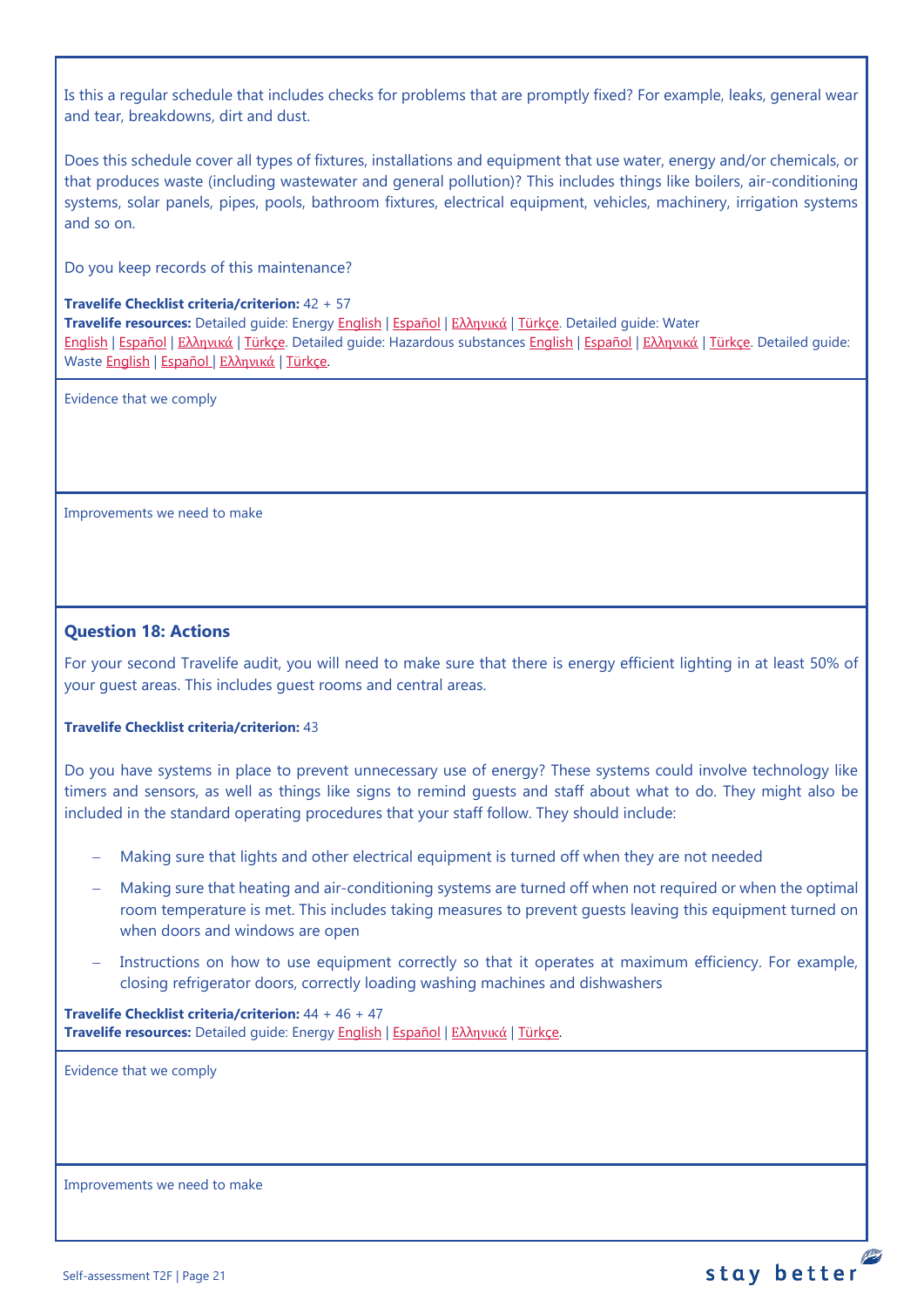Do you have systems in place to prevent unnecessary use of water? These systems could involve technology like timers and sensors, as well as things like signs to remind guests and staff about what to do. They might also be included in the standard operating procedures that your staff follow. They should include:

- Making sure that installations and equipment that use water are operated correctly and are without leaks. This includes things like boilers, air-conditioning systems, pipes, pumps, pools, bathroom fixtures, irrigation systems and so on
- − Having systems and procedures in place that avoid wasting water when irrigating your grounds
- − Making sure you are operating your laundry as efficiently as possible. For example, following manufacturer instructions for optimal loads, using the correct dose of laundry detergents and so on
- Implementing and enforcing a guest towel and linen reuse programme in order to reduce the amount of items being laundered (either on or off the premises)
- Ensuring any swimming pools and other water attractions/features are being maintained and cleaned in the most efficient way possible. For example, you should display a clear backwash procedure so that staff know when it should be done and how long each step should last. You should also have a regular maintenance programme for swimming pool cleaning

**Travelife Checklist criteria/criterion:** 56 + 64 + 65 + 66 + 67 **Travelife resources:** Detailed guide: Wate[r English](https://travelifestaybetter.com/wp-content/uploads/2019/02/18-Detailed-Guide-Water.pdf) | [Español](https://travelifestaybetter.com/wp-content/uploads/2019/02/18-ES-Detailed-Guide-Water.pdf) | Ελλ[ηνικά](https://travelifestaybetter.com/wp-content/uploads/2020/11/18-GR-Detailed-Guide-Water.pdf) | [Türkçe.](https://travelifestaybetter.com/wp-content/uploads/2021/01/18-Detailed-Guide-Water-TR-Su-Detayli-Kilavuz.pdf)

Evidence that we comply

Improvements we need to make

Have you taken steps to ensure that the maximum water flow rates (shown below) have been met? This can involve water pressure adjustments or installing equipment such as flow restrictors, and this applies to guest rooms and public areas.

- − Showers: no more than 10 litres per minute
- − Basins: no more than 5 litres per minute
- − Toilets: no more than 6.5 litres per flush
- − Urinals: no more than 2 litres per flush

If this is the first year of working with Travelife, do you have a plan in place to make sure you do achieve them within the next 2 years?

**Travelife Checklist criteria/criterion:** 63 **Travelife resources:** Quick guide: Measuring water flow [English](https://travelifestaybetter.com/wp-content/uploads/2019/02/18-Quick-Guide-Measuring-Water-Flow.pdf) | [Español](https://travelifestaybetter.com/wp-content/uploads/2019/02/18-ES-Quick-Guide-Measuring-Water-Flow.pdf) | Ελλ[ηνικά](https://travelifestaybetter.com/wp-content/uploads/2020/01/16-Quick-Guide-Measuring-Water-Flow-GR.pdf) | [Türkçe](https://travelifestaybetter.com/wp-content/uploads/2020/10/18-Quick-Guide-Measuring-Water-Flow-TR-Su-Debisinin-Olculmesi-icin-Hizli-Kilavuz.pdf)

Evidence that we comply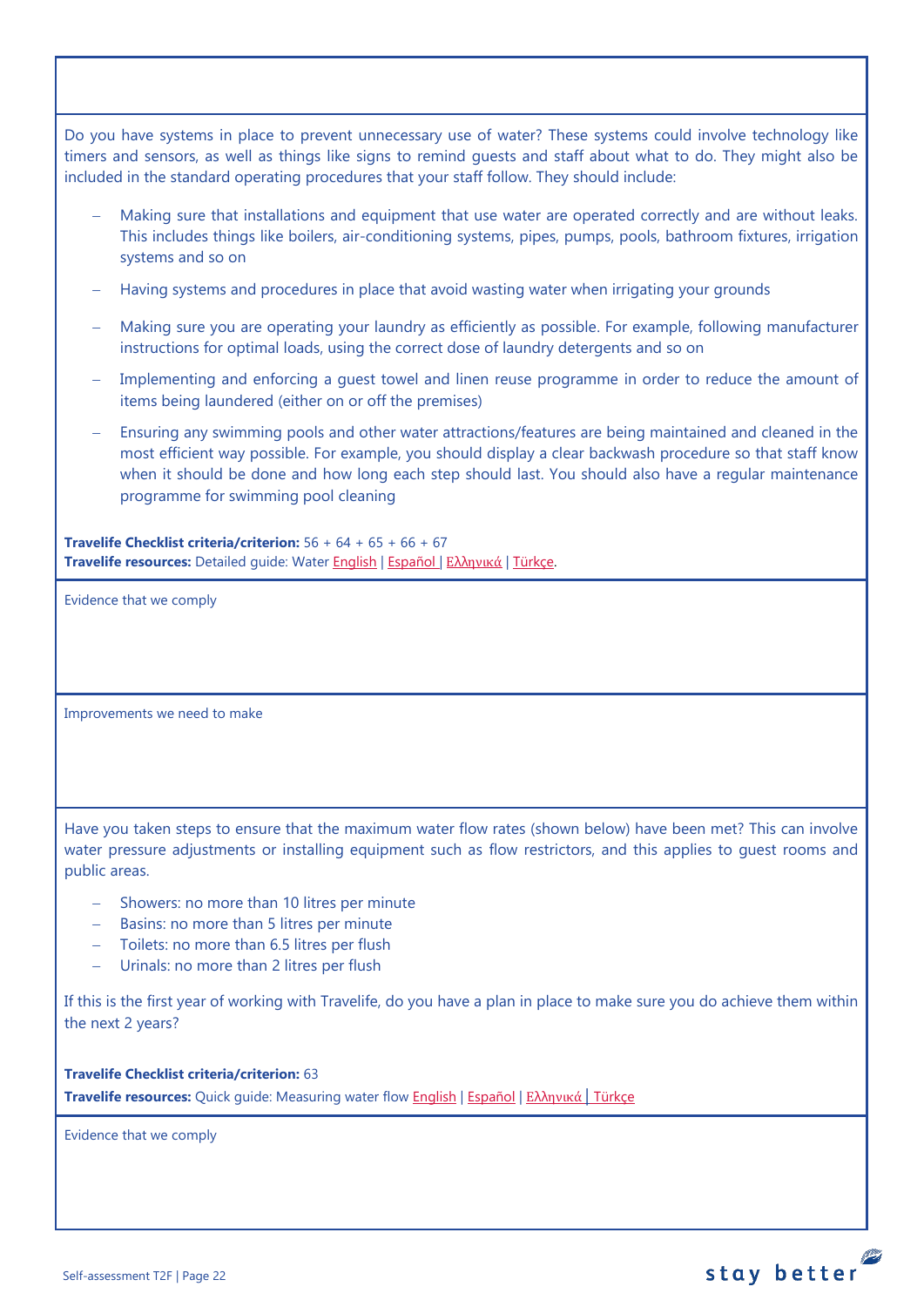Improvements we need to make

Do you have systems in place to reduce waste and the use of chemicals? They should include:

- Rotating your food and beverage supplies to ensure that the oldest products are always used first
- Ensuring you only use disinfectants when they are required to comply with legal hygiene requirements

Have you made sure that there are plenty of recycling bins at your property for both staff and guest areas? These should be clearly labelled so that guests, staff, contractors and other visitors can easily find them, and understand how to use them.

#### **Travelife Checklist criteria/criterion:** 75 + 76 + 90

**Travelife resources:** Detailed guide: Waste [English](https://travelifestaybetter.com/wp-content/uploads/2019/02/19-Detailed-Guide-Waste.pdf) | [Español](https://travelifestaybetter.com/wp-content/uploads/2019/02/19-ES-Detailed-Guide-Waste.pdf) | Ελλ[ηνικά](https://travelifestaybetter.com/wp-content/uploads/2021/01/19-GR-Detailed-Guide-Waste.pdf) | [Türkçe.](https://travelifestaybetter.com/wp-content/uploads/2021/01/19-Detailed-Guide-Waste-TR-Atik-Detayli-Kilavuz.pdf) Detailed guide: Hazardous substances [English](https://travelifestaybetter.com/wp-content/uploads/2019/02/20-Detailed-Guide-Hazardous-Substances.pdf) | [Español](https://travelifestaybetter.com/wp-content/uploads/2019/02/20-ES-Detailed-Guide-Hazardous-Substances.pdf) | Ελλ[ηνικά](https://travelifestaybetter.com/wp-content/uploads/2021/01/20-GR-Detailed-Guide-Hazardous-Substances.pdf) | [Türkçe.](https://travelifestaybetter.com/wp-content/uploads/2021/01/20-Detailed-Guide-Hazardous-Substances-TR-Tehlikeli-Maddeler-Detayli-Kilavuz.pdf)

Evidence that we comply

Improvements we need to make

If there is public transport in your destination, do you provide information to guests and employees about how they can use this?

**Travelife Checklist criteria/criterion:** 149

Evidence that we comply

Improvements we need to make

## <span id="page-22-0"></span>**BIODIVERSITY AND ANIMAL WELFARE**

#### Purpose

Making sure that your business does not harm or support any activities that could harm biodiversity is an essential part of being a responsible business. This includes things like protecting natural areas, wildlife and the welfare of animals. You should also be aware that there is increasing data to show that animal welfare is becoming an important issue to many tourists around the world.

**Objectives** 

- − To make sure that you properly protect and care for any animals at your premises
- To ensure you are not promoting any off-site activities that may harm the welfare of animals
- To ensure that your operations are not negatively impacting local biodiversity, especially in protected or sensitive areas

P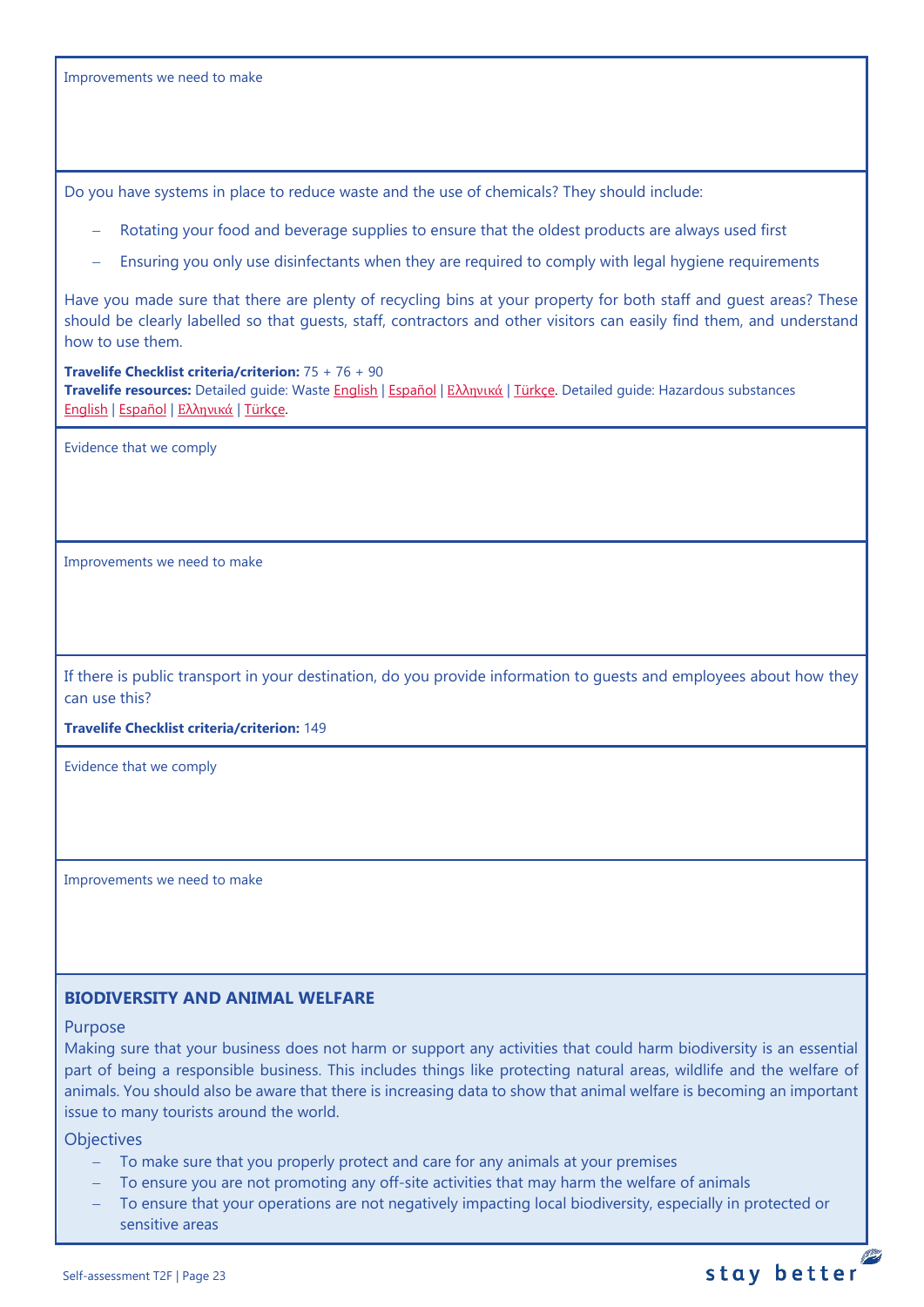## <span id="page-23-0"></span>**Question 19: Animals and sensitive natural areas**

If you keep animals on your premises, you will need to answer the following questions:

- Do you keep animals on your premises that you manage and/or are dependent on you for their care? If you do, can you show that you comply wit[h Appendix I](https://travelifestaybetter.com/travelife-standard-checklists/) of the Travelife animal welfare requirements?
- − Do you keep any working animals on your premises? If so, can you also show that you comply with both section a and b as described in [Appendix I o](https://travelifestaybetter.com/travelife-standard-checklists/)f the Travelife animal welfare requirements?
- Can you show that any activities you operate from your premises, or that take place on your premises, involving wildlife comply with established codes of practice about contact with animals? For example, safaris, dolphin swims, entertainment involving any type of animals
- Do any of the unacceptable practices described under [Appendix II](https://travelifestaybetter.com/travelife-standard-checklists/) of the Travelife animal welfare requirements take place at your property?
- − Did you inform Travelife that you keep animals onsite **before** your Travelife audit? This is so that we can brief our auditors accordingly and make sure they are well prepared. We might also ask you to provide additional information

If you promote any off-site activities involving animals, even if they are not operated by you (e.g. you have brochures promoting them, sell trips to guests via an activities desk), you will need to answer the following questions:

- Does the activity or attraction comply with established codes of practice about contact with animals? For example, safaris, dolphin swims, entertainment involving any type of animals
- Does the activity or attraction involve any of the unacceptable practices described under [Appendix II](https://travelifestaybetter.com/travelife-standard-checklists/) of the Travelife animal welfare requirements? If so, you will need to stop promoting this activity

**Travelife Checklist criteria/criterion:** 93 + 94 + 95 **Travelife resources:** Animal welfare appendix I and II [English](https://travelifestaybetter.com/wp-content/uploads/2020/12/Appendix-I-and-II-Animal-Welfare-Version-3.0-EN.pdf) | [Español](https://travelifestaybetter.com/wp-content/uploads/2020/12/Appendix-I-and-II-Animal-Welfare-Version-3.0-ES.pdf) | Ελλ[ηνικά](https://travelifestaybetter.com/wp-content/uploads/2020/12/GR-Appendix-I-and-II-Animal-Welfare-Version-3.0.pdf) | [Türkçe.](https://travelifestaybetter.com/wp-content/uploads/2020/12/Appendix-I-and-II-Animal-Welfare-Version-3.0-TR.pdf)

Evidence that we comply

Improvements we need to make

For your second Travelife audit, you will need to show that you have identified any special or sensitive natural areas in your destination that might be affected by your operations, including visits by guest on things like day excursions. These might include things like reefs, sand dunes, mangroves, estuaries, wildlife breeding areas and so on. If so, have you put plans in place to help protect them?

#### **Travelife Checklist criteria/criterion:** 138

**Travelife resources:** Detailed guide: Biodiversity, wildlife and animal welfare [English](https://travelifestaybetter.com/wp-content/uploads/2021/01/21-Detailed-Guided-Biodiversity-and-Animal-Welfare-V2.0.pdf) | [Español](https://travelifestaybetter.com/wp-content/uploads/2021/01/21-ES-Detailed-Guided-Biodiversity-and-Animal-Welfare-V2.0.pdf) | Ελλ[ηνικά](https://travelifestaybetter.com/wp-content/uploads/2021/01/21-GR-Detailed-Guided-Biodiversity-and-Animal-Welfare.pdf) | [Türkçe.](https://travelifestaybetter.com/wp-content/uploads/2021/01/21-Detailed-Guided-Biodiversity-and-Animal-Welfare-V2.0-TR-Biyocesitlilik-ve-Hayvan-Refahi-Detayli-Kilavuz.pdf) Tool: Biodiversity and animal welfare checklist [English](https://travelifestaybetter.com/wp-content/uploads/2020/11/21-Biodiversity-and-Animal-Welfare-Checklist-V2.0.docx) | [Español](https://travelifestaybetter.com/wp-content/uploads/2020/11/21-ES-Biodiversity-and-Animal-Welfare-Checklist-V2.0.docx) | Ελλ[ηνικά](https://travelifestaybetter.com/wp-content/uploads/2021/01/21-GR-Biodiversity-and-Animal-Welfare-Checklist.docx) | [Türkçe.](https://travelifestaybetter.com/wp-content/uploads/2020/10/21-Biodiversity-and-Animal-Welfare-Checklist-July-2021-TR-Biyocesitlilik-ve-Hayvan-Refahi-Kontrol-Listesi.docx)

Evidence that we comply

Improvements we need to make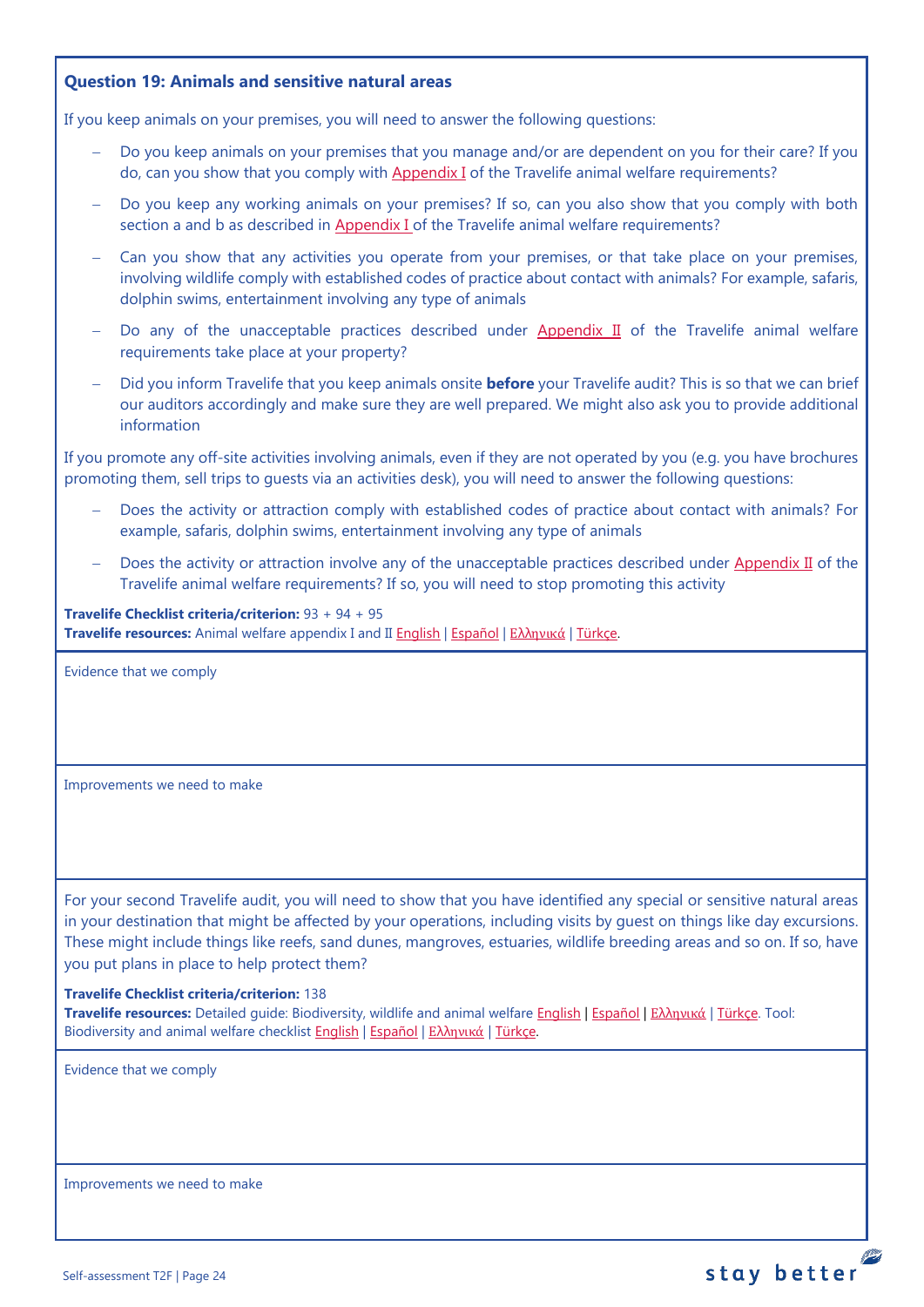## <span id="page-24-0"></span>**COMMUNITY ENGAGEMENT AND SUPPORT**

#### Purpose

Ensuring that your business is actively protecting local culture and heritage is very important both for ensuring good relations with people in your community and that tourism is having a positive impact on them. This is also an important issue for many guests around the world who want to know that their trips are helping, not harming, people in the destinations they visit. Many Travelife Members say this is also important to their staff.

**Objectives** 

- To ensure you speak to the right people to find out what issues are of concern to people in your area
- To protect and, where appropriate, promote cultural heritage including art, food, language, customs and history
- To make sure your guests understand how to respect and protect local culture and heritage

#### <span id="page-24-1"></span>**Question 20: Engaging and consulting with your community**

Can you show that you have taken steps to engage with your local community, so that you have open lines of communication with them and can understand their concerns, as well as how to respect their culture and traditions?

Can you show that when you are planning new developments or activities, you consult with everyone who might be affected by them, such as your staff, community members, local authorities and people who live or have businesses near your property?

#### **Travelife Checklist criteria/criterion:** 132 + 133

**Travelife resources:** Detailed guide: Community engagement and suppor[t English](https://travelifestaybetter.com/wp-content/uploads/2019/02/7-Detailed-Guide-Community-Engagement.pdf) | [Español](https://travelifestaybetter.com/wp-content/uploads/2019/02/7-ES-Detailed-Guide-Community-Engagement.pdf) | Ελλ[ηνικά](https://travelifestaybetter.com/wp-content/uploads/2020/11/7-GR-Detailed-Guide-Community-Engagement.pdf) | [Türkçe..](https://travelifestaybetter.com/wp-content/uploads/2021/01/7-Detailed-Guide-Community-Engagement-TR-Toplum-Katilimi-ve-Destegi-Detayli-Kilavuz.pdf) Detailed guide: Human rights [English](https://travelifestaybetter.com/wp-content/uploads/2021/01/8-Detailed-Guide-Human-Rights.pdf) | [Español](https://travelifestaybetter.com/wp-content/uploads/2021/01/8-ES-Detailed-Guide-Human-Rights.pdf) | Ελλ[ηνικά](https://travelifestaybetter.com/wp-content/uploads/2021/01/8-GR-Detailed-Guide-Human-Rights.pdf) | [Türkçe.](https://travelifestaybetter.com/wp-content/uploads/2021/01/8-Detailed-Guide-Human-Rights-TR-Insan-Haklari-Detayli-Kilavuz.pdf)

Evidence that we comply

Improvements we need to make

#### <span id="page-24-2"></span>**Question 21: Safeguarding people and their way of life**

Can you show that your operations do not prevent access to essential services and livelihoods, and that you do not harm the health and well-being of people in your community? This includes the following:

- Ensuring that you do not prevent any public rights of access? For example, making sure that your property does not block public access to a beach
- Ensuring that your operations do not prevent access to essential resources and services such as water or energy
- Making sure that your operations do not prevent people from working or sourcing goods and services such as healthcare or education. For example, preventing traditional legal fishing or encouraging local healthcare providers to bring their services to your property for your guests thus making it unavailable or less available to local people
- − Making sure that your operations do not have a negative impact on the health and hygiene of people in your area. For example, polluting water, disrupting sewerage services, noise or light pollution

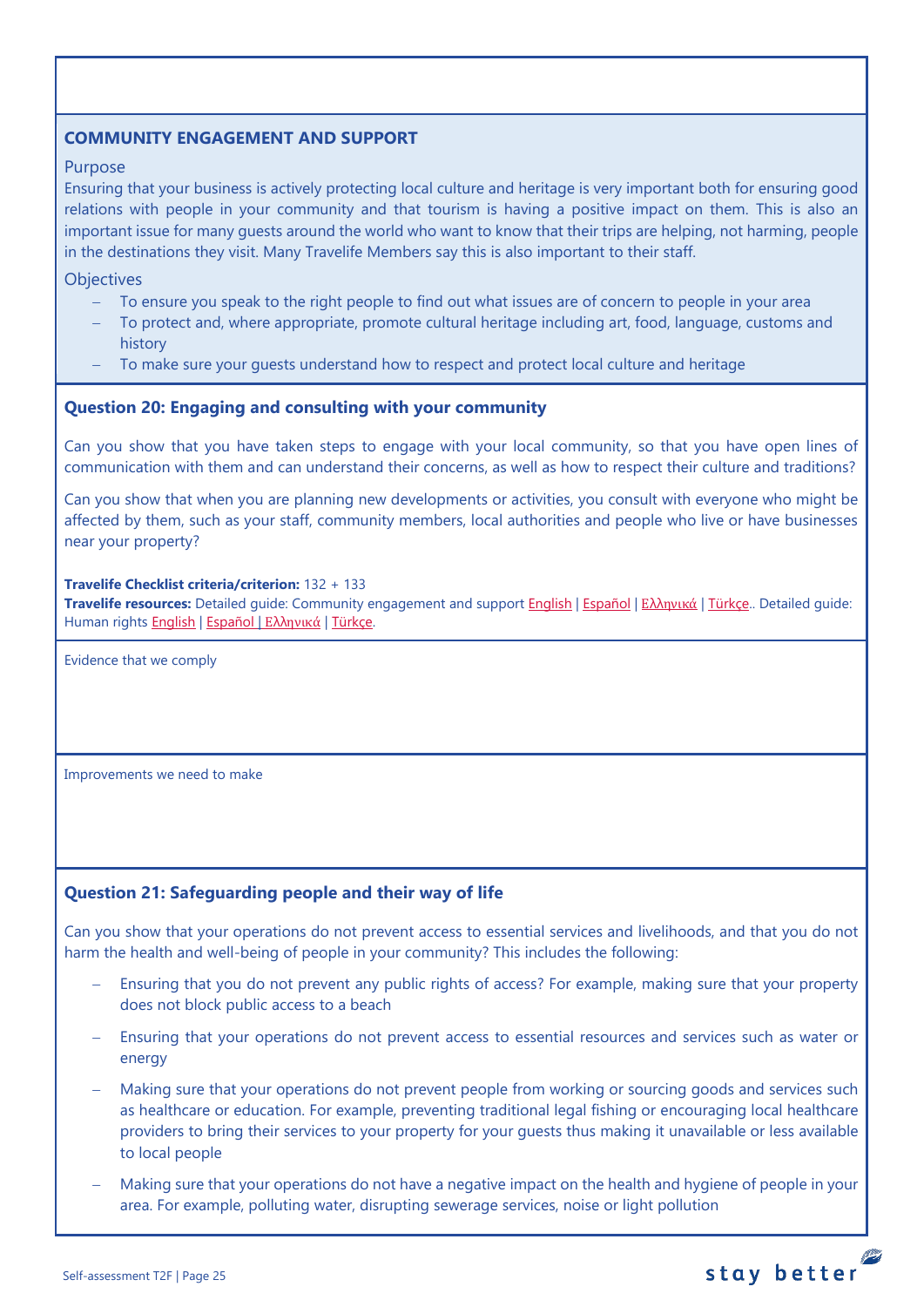For your second Travelife audit, you will need to show that you properly assessed the impact on your local community from any land you acquired during the previous 2 years, and that you put plans in place to minimise any negative impacts.

**Travelife Checklist criteria/criterion:** 125 + 126 + 131 + 135 + 136 **Travelife resources:** Detailed guide: Community engagement and suppor[t English](https://travelifestaybetter.com/wp-content/uploads/2019/02/7-Detailed-Guide-Community-Engagement.pdf) | [Español](https://travelifestaybetter.com/wp-content/uploads/2019/02/7-ES-Detailed-Guide-Community-Engagement.pdf) | Ελλ[ηνικά](https://travelifestaybetter.com/wp-content/uploads/2020/11/7-GR-Detailed-Guide-Community-Engagement.pdf) | [Türkçe.](https://travelifestaybetter.com/wp-content/uploads/2021/01/7-Detailed-Guide-Community-Engagement-TR-Toplum-Katilimi-ve-Destegi-Detayli-Kilavuz.pdf) Detailed guide: Human rights [English](https://travelifestaybetter.com/wp-content/uploads/2021/01/8-Detailed-Guide-Human-Rights.pdf) | [Español](https://travelifestaybetter.com/wp-content/uploads/2021/01/8-ES-Detailed-Guide-Human-Rights.pdf) | Ελλ[ηνικά](https://travelifestaybetter.com/wp-content/uploads/2021/01/8-GR-Detailed-Guide-Human-Rights.pdf) | [Türkçe.](https://travelifestaybetter.com/wp-content/uploads/2021/01/8-Detailed-Guide-Human-Rights-TR-Insan-Haklari-Detayli-Kilavuz.pdf)

Evidence that we comply

Improvements we need to make

#### <span id="page-25-0"></span>**Question 22: Fair treatment**

Do you provide any essential services that are not otherwise available in your community? For example, a medical or dental clinic that you use for guests or staff. If so, do you make this available for local people in your community to use as well?

If you have a facility that is available to people who are not guests at your property (e.g. a restaurant or salon), do you make sure that people in your community can use it without any special conditions (other than a fee, if applied) and are treated with the same care and respect as your guests?

#### **Travelife Checklist criteria/criterion:** 123 + 124

**Travelife resources:** Detailed guide: Community engagement and suppor[t English](https://travelifestaybetter.com/wp-content/uploads/2019/02/7-Detailed-Guide-Community-Engagement.pdf) | [Español](https://travelifestaybetter.com/wp-content/uploads/2019/02/7-ES-Detailed-Guide-Community-Engagement.pdf) | Ελλ[ηνικά](https://travelifestaybetter.com/wp-content/uploads/2020/11/7-GR-Detailed-Guide-Community-Engagement.pdf) | [Türkçe.](https://travelifestaybetter.com/wp-content/uploads/2021/01/7-Detailed-Guide-Community-Engagement-TR-Toplum-Katilimi-ve-Destegi-Detayli-Kilavuz.pdf) Detailed quide: Human rights [English](https://travelifestaybetter.com/wp-content/uploads/2021/01/8-Detailed-Guide-Human-Rights.pdf) | [Español](https://travelifestaybetter.com/wp-content/uploads/2021/01/8-ES-Detailed-Guide-Human-Rights.pdf) | Ελλ[ηνικά](https://travelifestaybetter.com/wp-content/uploads/2021/01/8-GR-Detailed-Guide-Human-Rights.pdf) | [Türkçe.](https://travelifestaybetter.com/wp-content/uploads/2021/01/8-Detailed-Guide-Human-Rights-TR-Insan-Haklari-Detayli-Kilavuz.pdf)

Evidence that we comply

Improvements we need to make

#### <span id="page-25-1"></span>**YOUR GUESTS**

#### Purpose

Accommodation providers that see the most benefit from Travelife Certification are making sure their guests are engaged and informed.

**Objectives** 

- − To remind your guests to help you improve your environmental and social impacts
- − To explain how they can be a more responsible visitor
- To encourage them to explore your destination so that local businesses benefit more from tourism
- To make sure your guests know about the important work you are doing

#### <span id="page-25-2"></span>**Question 23: Guest engagement and support**

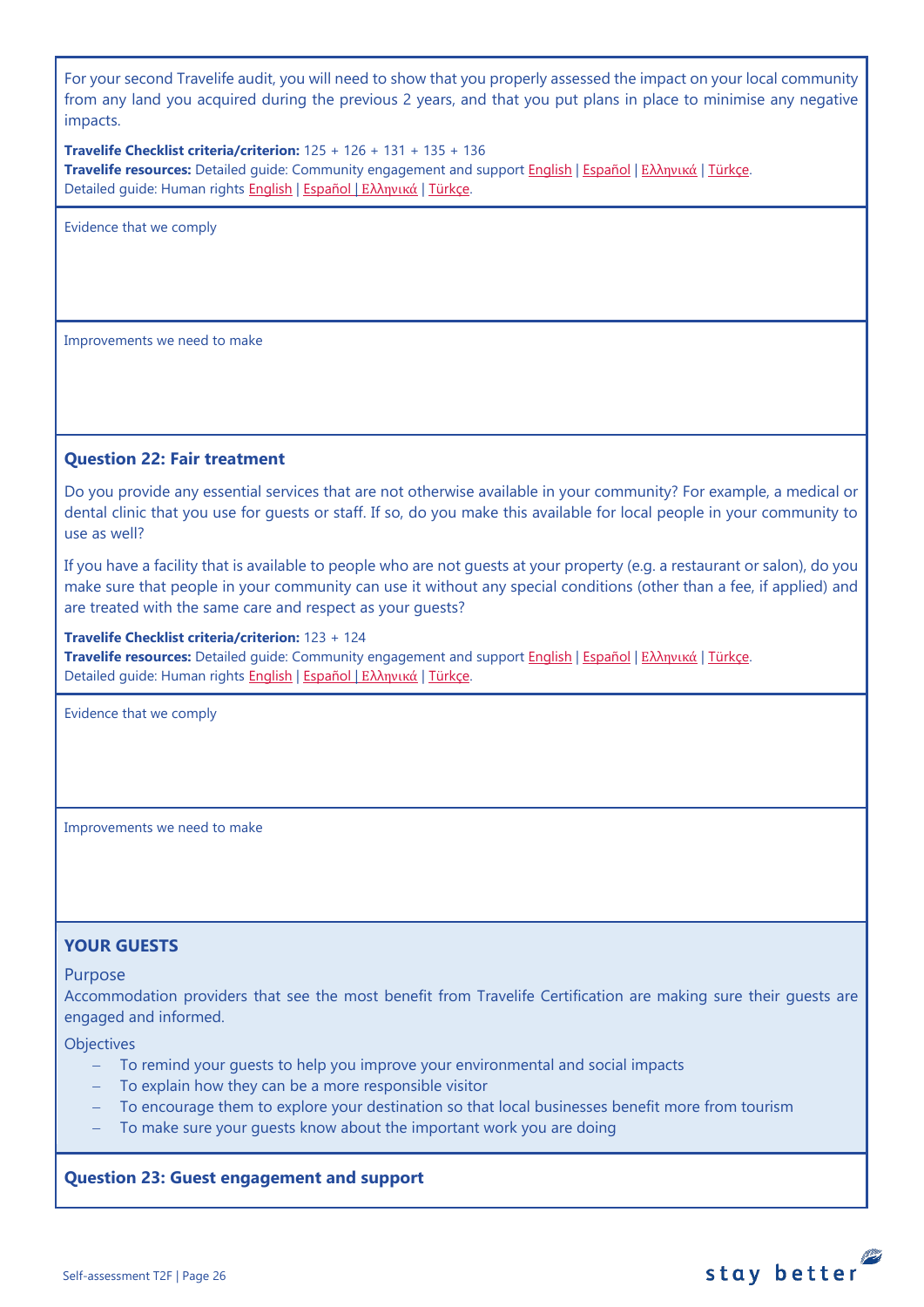|            | Do you give information to guests in the form of notices, signs, electronic displays or leaflets that explains the |  |  |  |  |  |  |  |  |
|------------|--------------------------------------------------------------------------------------------------------------------|--|--|--|--|--|--|--|--|
| following: |                                                                                                                    |  |  |  |  |  |  |  |  |

- The importance of saving water, along with examples about how they can do that during their stay with you
- Information about the local area including activities, shopping and services outside of your property
- How they can help protect areas or sites of special cultural, historical or environmental importance by visiting them and paying an entrance fee or making a donation
- − How they can respect local people including their customs, traditions and way of life and how to dress suitably when visiting local and indigenous communities

For your second Travelife audit, you will also need to show that you give information to guests on the following:

- The importance of saving energy, along with examples about how they can do that during their stay with you
- − How to separate waste for recycling or reuse, and the importance of doing this, and where to find recycling bins on the property
- That they should not take part in activities that might harm animals, animal habitats and general biodiversity
- − How to be a responsible visitor, especially when visiting natural areas, local communities or cultural/historical sites

**Travelife Checklist criteria/criterion:** 39 + 59 + 73 + 96 + 130 + 134 + 146 + 147 + 148 **Travelife resources:** Detailed guide: Community engagement and suppor[t English](https://travelifestaybetter.com/wp-content/uploads/2019/02/7-Detailed-Guide-Community-Engagement.pdf) | [Español](https://travelifestaybetter.com/wp-content/uploads/2019/02/7-ES-Detailed-Guide-Community-Engagement.pdf) | Ελλ[ηνικά](https://travelifestaybetter.com/wp-content/uploads/2020/11/7-GR-Detailed-Guide-Community-Engagement.pdf) | [Türkçe.](https://travelifestaybetter.com/wp-content/uploads/2021/01/7-Detailed-Guide-Community-Engagement-TR-Toplum-Katilimi-ve-Destegi-Detayli-Kilavuz.pdf) Detailed guide: Human rights [English](https://travelifestaybetter.com/wp-content/uploads/2021/01/8-Detailed-Guide-Human-Rights.pdf) | [Español](https://travelifestaybetter.com/wp-content/uploads/2021/01/8-ES-Detailed-Guide-Human-Rights.pdf) | Ελλ[ηνικά](https://travelifestaybetter.com/wp-content/uploads/2021/01/8-GR-Detailed-Guide-Human-Rights.pdf) | [Türkçe.](https://travelifestaybetter.com/wp-content/uploads/2021/01/8-Detailed-Guide-Human-Rights-TR-Insan-Haklari-Detayli-Kilavuz.pdf)

Evidence that we comply

Improvements we need to make

Do you encourage your guests to experience your destination and culture? This could include things such as including traditional dishes on your menu and providing information about your destination, the local cultures and so on.

**Travelife Checklist criteria/criterion:** 146 +150 **Travelife resources:** Detailed guide: Community engagement and suppor[t English](https://travelifestaybetter.com/wp-content/uploads/2019/02/7-Detailed-Guide-Community-Engagement.pdf) | [Español](https://travelifestaybetter.com/wp-content/uploads/2019/02/7-ES-Detailed-Guide-Community-Engagement.pdf) | Ελλ[ηνικά](https://travelifestaybetter.com/wp-content/uploads/2020/11/7-GR-Detailed-Guide-Community-Engagement.pdf) | [Türkçe.](https://travelifestaybetter.com/wp-content/uploads/2021/01/7-Detailed-Guide-Community-Engagement-TR-Toplum-Katilimi-ve-Destegi-Detayli-Kilavuz.pdf)

Evidence that we comply

Improvements we need to make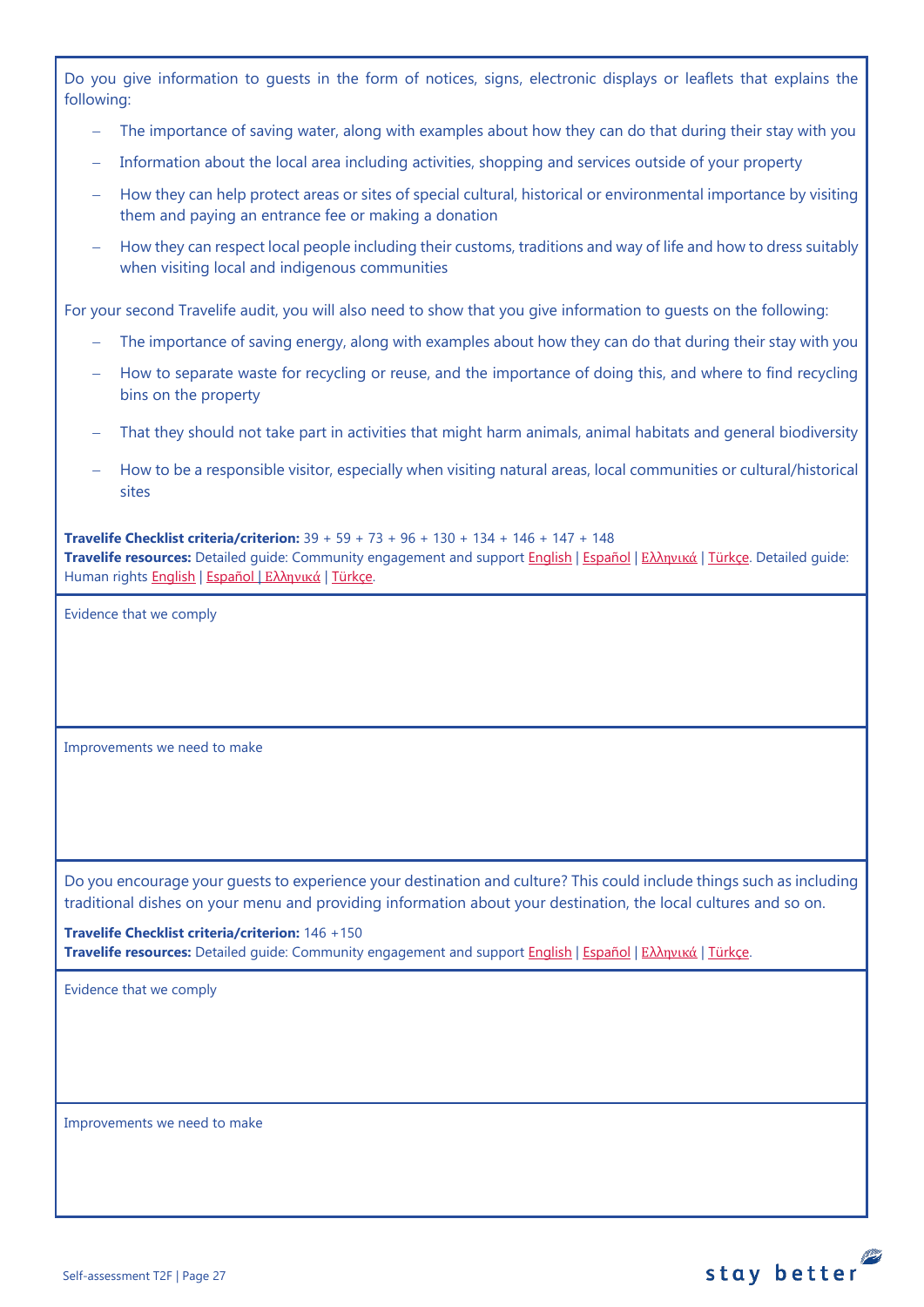Do you provide opportunities for guests to support your sustainability work? This could include information about charities you support and how they can donate to them and inviting them to join in with activities.

#### **Travelife Checklist criteria/criterion:** 144

If you have a Travelife Gold Certification, are you displaying your certificate publicly?

**Travelife Checklist criteria/criterion:** 143 + 145 **Travelife resources:** Detailed guide: Community engagement and suppor[t English](https://travelifestaybetter.com/wp-content/uploads/2019/02/7-Detailed-Guide-Community-Engagement.pdf) | [Español](https://travelifestaybetter.com/wp-content/uploads/2019/02/7-ES-Detailed-Guide-Community-Engagement.pdf) | Ελλ[ηνικά](https://travelifestaybetter.com/wp-content/uploads/2020/11/7-GR-Detailed-Guide-Community-Engagement.pdf) | [Türkçe.](https://travelifestaybetter.com/wp-content/uploads/2021/01/7-Detailed-Guide-Community-Engagement-TR-Toplum-Katilimi-ve-Destegi-Detayli-Kilavuz.pdf)

Evidence that we comply

Improvements we need to make

#### <span id="page-27-0"></span>**FAIR LABOUR PRACTICES**

Purpose

Responsible businesses treat all people fairly, especially their staff, something that a business is almost always rewarded for in terms of employee loyalty and increased guest satisfaction.

#### **Objectives**

- − To ensure you are complying with all labour laws and regulations
- To make sure your employees have written terms of employment that they freely agree to
- − To avoid discrimination, harassment, abuse and exploitation
- To make sure your staff can raise issues and concerns with management without fear of retaliation
- − To ensure that disciplinary procedures are consistent and fair

#### <span id="page-27-1"></span>**Question 24: Recruitment and induction**

When recruiting and inducting new staff, can you show that you do the following?

- Make sure that you pay all recruitment fees so that staff (or potential staff) are not paying you, or any agency you use, for their employment
- Make sure that you do not pay staff anything before they start work, as they would then be bonded to you in order to pay that money back
- − Make sure that before they start work, they have been given written terms of employment that include details of their pay
- Make sure that all new staff have confirmed in writing that they have read and understood the terms of their employment (and their pay), and that these have been explained to them in a language they understand. For example, if your terms are in Spanish but the staff member only speaks Polish, you will either need to provide a written translation in Polish or ensure that they are verbally translated in full
- Make sure you do not discriminate against anyone when considering job applications. This means that you make hiring decisions based on qualifications and experience, not nationality, ethnicity, age, gender, sexual orientation, personal beliefs and so on
- Explain your disciplinary procedures and how they can contact senior management with a problem
- Explain your grievance procedures

**Travelife Checklist criteria/criterion:** 97 + 100 + 102 + 111 + 112 + 116 + 117 + 118

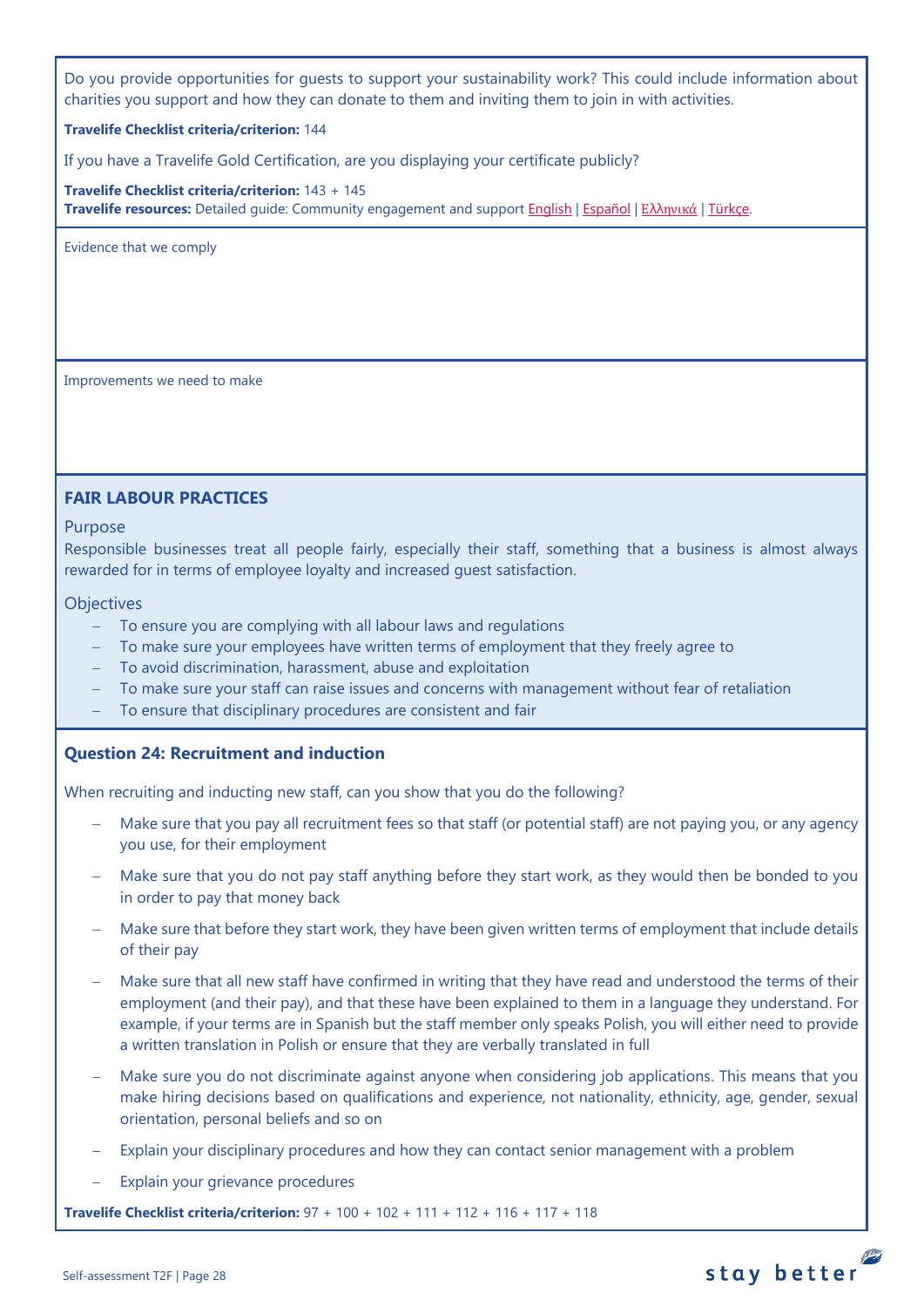<span id="page-28-0"></span>

| Travelife resources: Detailed guide: Fair labour practices English   Español   Ελληνικά   Türkçe. Quick guide: Disciplinary<br>procedures English   Εspañol   Ελληνικά   Türkce. Quick guide: Avoiding discrimination English   Εspañol   Ελληνικά   Türkce.<br>Example: Telling staff how to give you feedback English   Español   Ελληνικά   Türkçe. Detailed guide: Human<br>rights English   Español   Ελληνικά   Türkce. |
|-------------------------------------------------------------------------------------------------------------------------------------------------------------------------------------------------------------------------------------------------------------------------------------------------------------------------------------------------------------------------------------------------------------------------------|
| Evidence that we comply                                                                                                                                                                                                                                                                                                                                                                                                       |
| Improvements we need to make                                                                                                                                                                                                                                                                                                                                                                                                  |
| <b>Question 25: General terms and conditions</b>                                                                                                                                                                                                                                                                                                                                                                              |
| Can you show that you have met all of the following fair labour conditions?                                                                                                                                                                                                                                                                                                                                                   |
| All staff are given a signed copy of their employment terms and conditions                                                                                                                                                                                                                                                                                                                                                    |
| All employees understand these terms and conditions, including how much they will be paid                                                                                                                                                                                                                                                                                                                                     |
| You do not keep any original staff documents that belong to them, such as passports, identification cards,<br>bank cards, cheque books, birth certificates and so on                                                                                                                                                                                                                                                          |
| Travelife Checklist criteria/criterion: 98 + 99 + 101<br>Travelife resources: Detailed guide: Fair labour practices English   Español   Ελληνικά   Türkçe. Detailed guide: Human<br>rights English   Español   Ελληνικά   Türkçe.                                                                                                                                                                                             |
| Evidence that we comply                                                                                                                                                                                                                                                                                                                                                                                                       |
| Improvements we need to make                                                                                                                                                                                                                                                                                                                                                                                                  |
| Can you show that you have met all of the following fair labour conditions?                                                                                                                                                                                                                                                                                                                                                   |
| Paying no less than the legal minimum wage. If there is no legal minimum in your country, then you should<br>follow international quidelines                                                                                                                                                                                                                                                                                  |
| Staff are advised in advance about their working hours and agree to them                                                                                                                                                                                                                                                                                                                                                      |
| If you allow overtime, that this is either paid or that time is given off in lieu, and that you meet any legal<br>requirements relating to overtime, breaks, time off and maximum working hours                                                                                                                                                                                                                               |
| Staff are provided with wage slips that show the hours they have worked, how much they were paid and any<br>overtime hours that have been paid (if applicable)                                                                                                                                                                                                                                                                |
| Travelife Checklist criteria/criterion: $104 + 107 + 108 + 110$<br>Travelife resources: Detailed guide: Fair labour practices English   Español   Ελληνικά   Türkçe. Detailed guide: Human<br>rights English   Español   Ελληνικά   Türkçe.                                                                                                                                                                                   |
| Evidence that we comply                                                                                                                                                                                                                                                                                                                                                                                                       |

12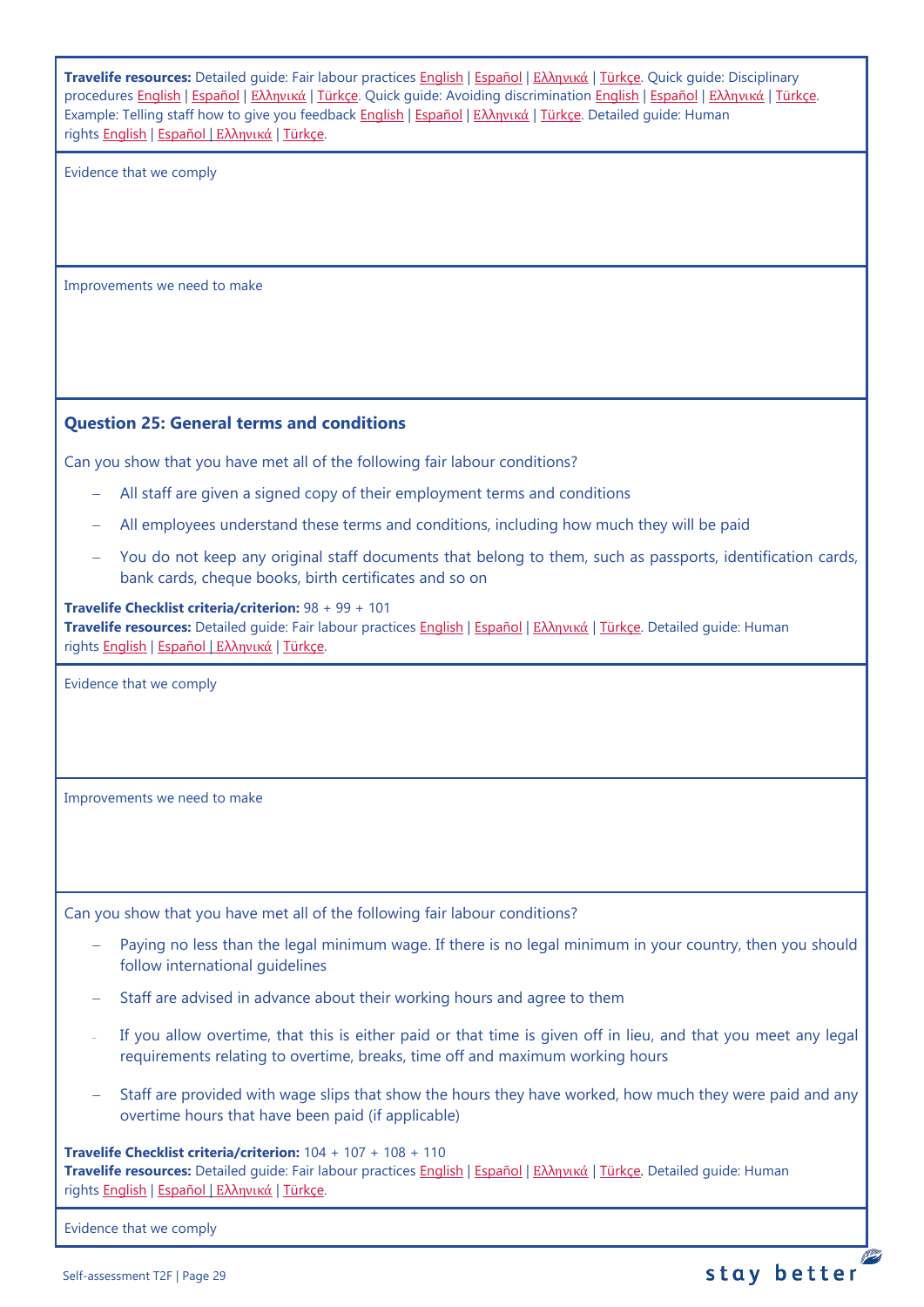Improvements we need to make

Do all staff know about your disciplinary procedures and are they reminded about them from time to time (e.g. when you send other updates about staff policies)?

For your second Travelife audit, you will also need to show evidence that you encourage non-discrimination and fair treatment for everyone. For example, providing training in this area and having discrimination, exploitation and abuse as a form of serious misconduct in your disciplinary procedures

#### **Travelife Checklist criteria/criterion:** 111 + 116 + 117

**Travelife resources:** Detailed guide: Fair labour practices [English](https://travelifestaybetter.com/wp-content/uploads/2021/01/10-Detailed-Guide-Fair-Labour-Practices.pdf) | [Español](https://travelifestaybetter.com/wp-content/uploads/2021/01/10-ES-Detailed-Guide-Fair-Labour-Practices.pdf) | Ελλ[ηνικά](https://travelifestaybetter.com/wp-content/uploads/2021/01/10-GR-Detailed-Guide-Fair-Labour-Practices.pdf) | [Türkçe.](https://travelifestaybetter.com/wp-content/uploads/2021/01/10-Detailed-Guide-Fair-Labour-Practices-TR-Adil-Is-Gucu-Uygulamalari-Detayli-Kilavuz.pdf) Quick guide: Disciplinary procedures [English](https://travelifestaybetter.com/wp-content/uploads/2019/02/13-Quick-Guide-Avoiding-Workplace-Discrimination.pdf) | Εspañol | Ελλ[ηνικά](https://travelifestaybetter.com/wp-content/uploads/2020/07/38-Quick-Guide-Avoiding-Workplace-Discrimination-GR.pdf) | [Türkçe.](https://travelifestaybetter.com/wp-content/uploads/2020/08/11-Quick-Guide-Disciplinary-Procedures-TR-11-Hizli-Kilavuz-Disiplin-Proseduru.pdf) Quick guide: Avoiding discrimination English | Εspañol | Ελληνικά | Türkce. Detailed guide: Human rights [English](https://travelifestaybetter.com/wp-content/uploads/2021/01/8-Detailed-Guide-Human-Rights.pdf) | [Español](https://travelifestaybetter.com/wp-content/uploads/2021/01/8-ES-Detailed-Guide-Human-Rights.pdf) | Ελλ[ηνικά](https://travelifestaybetter.com/wp-content/uploads/2021/01/8-GR-Detailed-Guide-Human-Rights.pdf) | [Türkçe.](https://travelifestaybetter.com/wp-content/uploads/2021/01/8-Detailed-Guide-Human-Rights-TR-Insan-Haklari-Detayli-Kilavuz.pdf)

Evidence that we comply

Improvements we need to make

When staff leave the business, can you show the following?

- All money you owe them is paid to them when they leave
- They are able to access your premises to collect any of their personal possessions

#### **Travelife Checklist criteria/criterion:** 103

**Travelife resources:** Detailed guide: Fair labour practices [English](https://travelifestaybetter.com/wp-content/uploads/2021/01/10-Detailed-Guide-Fair-Labour-Practices.pdf) | [Español](https://travelifestaybetter.com/wp-content/uploads/2021/01/10-ES-Detailed-Guide-Fair-Labour-Practices.pdf) | Ελλ[ηνικά](https://travelifestaybetter.com/wp-content/uploads/2021/01/10-GR-Detailed-Guide-Fair-Labour-Practices.pdf) | [Türkçe.](https://travelifestaybetter.com/wp-content/uploads/2021/01/10-Detailed-Guide-Fair-Labour-Practices-TR-Adil-Is-Gucu-Uygulamalari-Detayli-Kilavuz.pdf) Detailed guide: Human rights [English](https://travelifestaybetter.com/wp-content/uploads/2021/01/8-Detailed-Guide-Human-Rights.pdf) | [Español](https://travelifestaybetter.com/wp-content/uploads/2021/01/8-ES-Detailed-Guide-Human-Rights.pdf) | Ελλ[ηνικά](https://travelifestaybetter.com/wp-content/uploads/2021/01/8-GR-Detailed-Guide-Human-Rights.pdf) | [Türkçe.](https://travelifestaybetter.com/wp-content/uploads/2021/01/8-Detailed-Guide-Human-Rights-TR-Insan-Haklari-Detayli-Kilavuz.pdf)

Evidence that we comply

Improvements we need to make

## <span id="page-29-0"></span>**Question 26: Complaints, feedback and representation**

Can you show that you have policies and procedures in place to ensure that staff can give feedback to management, address personal grievances and make complaints? These should include the following:

**PE**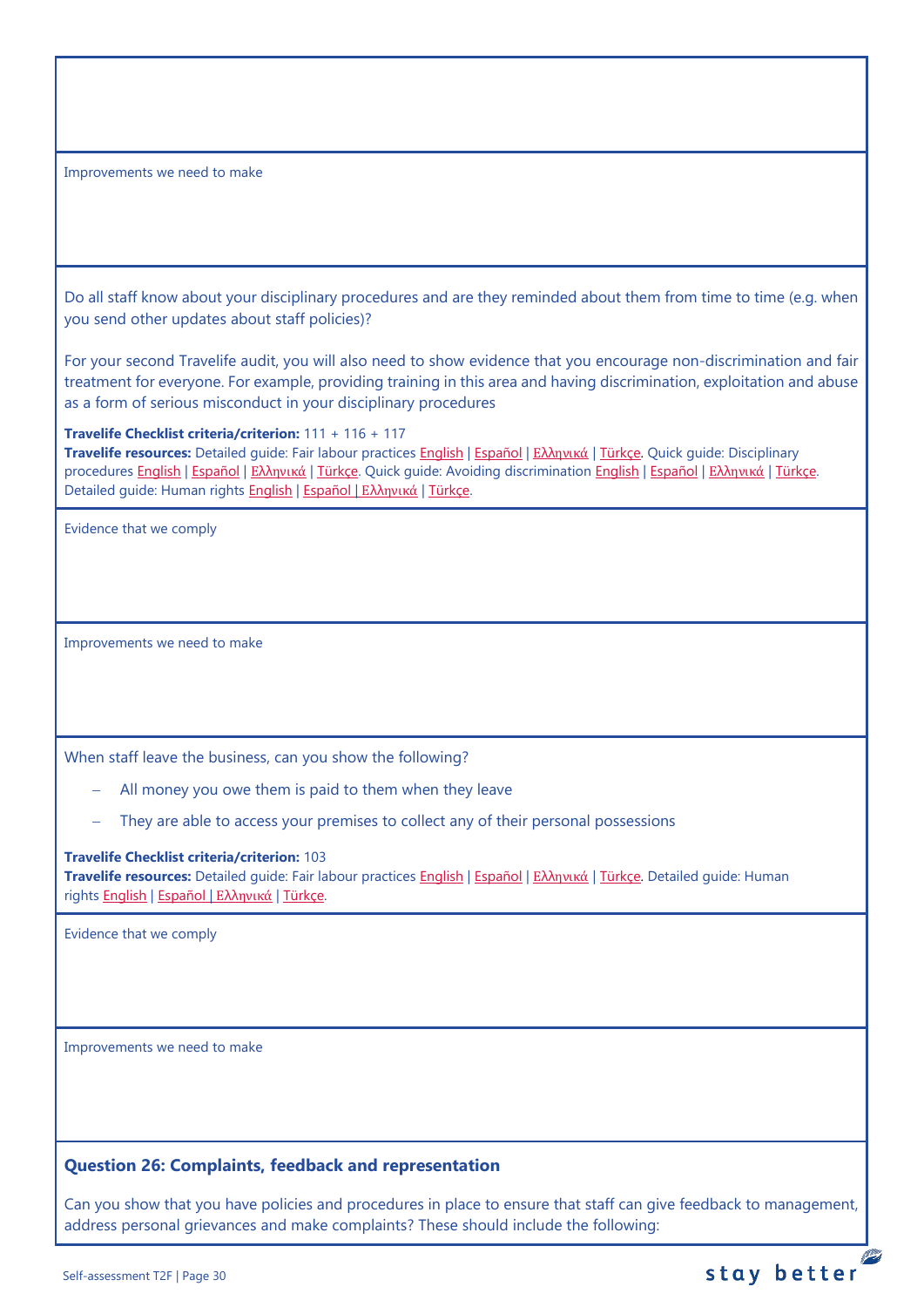- − All staff are told how to contact senior management if they have a problem
- − If there is a trade union, staff are allowed to join it
- − Staff are allowed to form groups or committees without management involvement. These groups or committees can have an elected spokesperson and are given reasonable time to meet during working hours
- There is a grievance procedure in place that has been explained to all staff

#### **Travelife Checklist criteria/criterion:** 112 + 113 + 114 + 118

**Travelife resources:** Detailed guide: Fair labour practices [English](https://travelifestaybetter.com/wp-content/uploads/2021/01/10-Detailed-Guide-Fair-Labour-Practices.pdf) | [Español](https://travelifestaybetter.com/wp-content/uploads/2021/01/10-ES-Detailed-Guide-Fair-Labour-Practices.pdf) | Ελλ[ηνικά](https://travelifestaybetter.com/wp-content/uploads/2021/01/10-GR-Detailed-Guide-Fair-Labour-Practices.pdf) | [Türkçe.](https://travelifestaybetter.com/wp-content/uploads/2021/01/10-Detailed-Guide-Fair-Labour-Practices-TR-Adil-Is-Gucu-Uygulamalari-Detayli-Kilavuz.pdf) Quick guide: Grievance procedures [English](https://travelifestaybetter.com/wp-content/uploads/2019/02/13-Quick-Guide-Avoiding-Workplace-Discrimination.pdf) | Εspañol | Ελλ[ηνικά](https://travelifestaybetter.com/wp-content/uploads/2020/07/38-Quick-Guide-Avoiding-Workplace-Discrimination-GR.pdf) | [Türkçe.](https://travelifestaybetter.com/wp-content/uploads/2020/08/12-Quick-Guide-Grievance-Procedures-TR-12-Hizli-Kilavuz-Sikayet-Proseduru.pdf) Quick guide: Avoiding discrimination English | Εspañol | Ελληνικά | [Türkçe.](https://travelifestaybetter.com/wp-content/uploads/2020/10/13-Quick-Guide-Avoiding-Workplace-Discrimination-TR-Isyerinde-Ayrimciligi-Onlemek-icin-Hizli-Kilavuz.pdf) Example: Telling staff how to give you feedback [English](https://travelifestaybetter.com/wp-content/uploads/2019/02/6-Example-Feedback-Instructions-for-Staff.pdf) | [Español](https://travelifestaybetter.com/wp-content/uploads/2019/02/6-ES-Example-Feedback-Instructions-for-Staff.pdf) | Ελλ[ηνικά](https://travelifestaybetter.com/wp-content/uploads/2021/01/6-GR-Example-Feedback-Instructions-for-Staff.pdf) | [Türkçe.](https://travelifestaybetter.com/wp-content/uploads/2020/08/6-Example-Feedback-Instructions-for-Staff-TR-6-Ornek-Calisan-Geri-Bildirim-Talimati.pdf) Detailed guide: Human rights [English](https://travelifestaybetter.com/wp-content/uploads/2021/01/8-Detailed-Guide-Human-Rights.pdf) | [Español](https://travelifestaybetter.com/wp-content/uploads/2021/01/8-ES-Detailed-Guide-Human-Rights.pdf) | Ελλ[ηνικά](https://travelifestaybetter.com/wp-content/uploads/2021/01/8-GR-Detailed-Guide-Human-Rights.pdf) | [Türkçe.](https://travelifestaybetter.com/wp-content/uploads/2021/01/8-Detailed-Guide-Human-Rights-TR-Insan-Haklari-Detayli-Kilavuz.pdf)

Evidence that we comply

Improvements we need to make

Can you show that staff are regularly kept informed about your employment policies and practices? For example, regular email updates, at staff meetings and during training sessions.

#### **Travelife Checklist criteria/criterion:** 122

**Travelife resources:** Detailed guide: Fair labour practices [English](https://travelifestaybetter.com/wp-content/uploads/2021/01/10-Detailed-Guide-Fair-Labour-Practices.pdf) | [Español](https://travelifestaybetter.com/wp-content/uploads/2021/01/10-ES-Detailed-Guide-Fair-Labour-Practices.pdf) | Ελλ[ηνικά](https://travelifestaybetter.com/wp-content/uploads/2021/01/10-GR-Detailed-Guide-Fair-Labour-Practices.pdf) | [Türkçe.](https://travelifestaybetter.com/wp-content/uploads/2021/01/10-Detailed-Guide-Fair-Labour-Practices-TR-Adil-Is-Gucu-Uygulamalari-Detayli-Kilavuz.pdf) Quick guide: Grievance procedures [English](https://travelifestaybetter.com/wp-content/uploads/2019/02/13-Quick-Guide-Avoiding-Workplace-Discrimination.pdf) | Εspañol | Ελλ[ηνικά](https://travelifestaybetter.com/wp-content/uploads/2020/07/38-Quick-Guide-Avoiding-Workplace-Discrimination-GR.pdf) | [Türkçe.](https://travelifestaybetter.com/wp-content/uploads/2020/08/12-Quick-Guide-Grievance-Procedures-TR-12-Hizli-Kilavuz-Sikayet-Proseduru.pdf) Quick guide: Avoiding discrimination English | Εspañol | Ελληνικά | [Türkçe.](https://travelifestaybetter.com/wp-content/uploads/2020/10/13-Quick-Guide-Avoiding-Workplace-Discrimination-TR-Isyerinde-Ayrimciligi-Onlemek-icin-Hizli-Kilavuz.pdf) Example: Telling staff how to give you feedback [English](https://travelifestaybetter.com/wp-content/uploads/2019/02/6-Example-Feedback-Instructions-for-Staff.pdf) | [Español](https://travelifestaybetter.com/wp-content/uploads/2019/02/6-ES-Example-Feedback-Instructions-for-Staff.pdf) | Ελλ[ηνικά](https://travelifestaybetter.com/wp-content/uploads/2021/01/6-GR-Example-Feedback-Instructions-for-Staff.pdf) | [Türkçe.](https://travelifestaybetter.com/wp-content/uploads/2020/08/6-Example-Feedback-Instructions-for-Staff-TR-6-Ornek-Calisan-Geri-Bildirim-Talimati.pdf)

Evidence that we comply

Improvements we need to make

#### <span id="page-30-0"></span>**Question 27: Keeping records**

Do you have a system in place to ensure that all hours worked by each employee are recorded, and are these records easily accessible and regularly checked to ensure staff working hours comply with the law?

Can you show that you also keep records of the following?

- Records of any overtime that has been worked
- Files for every employee that include proof of their age